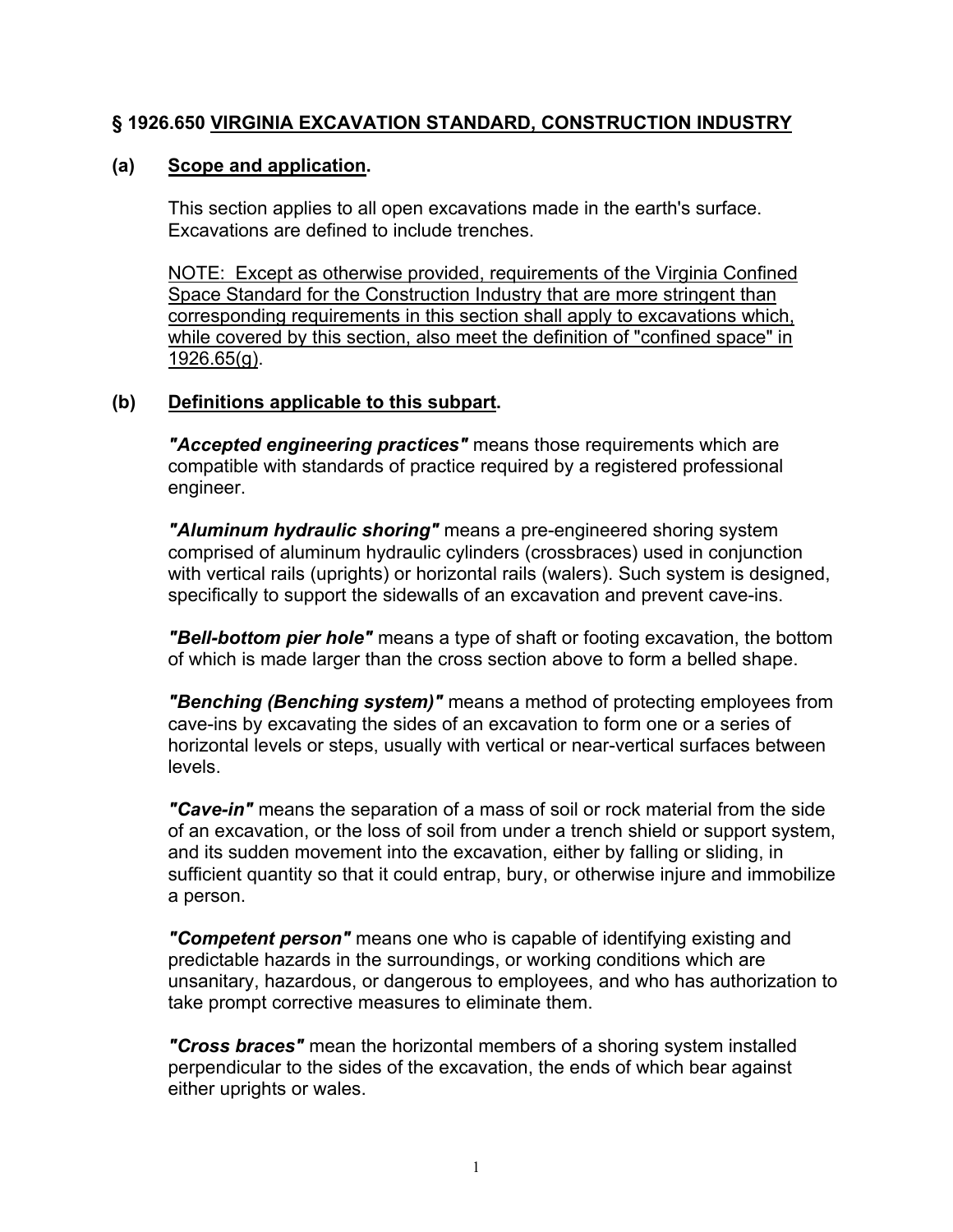*"Excavation"* means any man-made cut, cavity, trench, or depression in an earth surface, formed by earth removal.

*"Faces" or "sides"* means the vertical or inclined earth surfaces formed as a result of excavation work.

*"Failure"* means the breakage, displacement, or permanent deformation of a structural member or connection so as to reduce its structural integrity and its supportive capabilities.

*"Hazardous atmosphere"* means an atmosphere that by reason of being explosive, flammable, poisonous, corrosive, oxidizing, irritating, oxygen deficient, toxic, or otherwise harmful, may cause death, illness, or injury.

*"Kickout"* means the accidental release or failure of a cross brace.

*"Protective system"* means a method of protecting employees from cave-ins, from material that could fall or roll from an excavation face or into an excavation, or from the collapse of adjacent structures. Protective systems include support systems, sloping and benching systems, shield systems, and other systems that provide the necessary protection.

*"Ramp"* means an inclined walking or working surface that is used to gain access to one point from another, and is constructed from earth or from structural materials such as steel or wood.

*"Registered professional engineer"* means a person who is registered as a professional engineer in the state where the work is to be performed. However, a professional engineer, registered in any state is deemed to be a "registered professional engineer" within the meaning of this chapter when approving designs for "manufactured protective systems" or "tabulated data" to be used in interstate commerce.

*"Sheeting"* means the members of a shoring system that retain the earth in position and in turn are supported by other members of the shoring system.

*"Shield (Shield system)"* means a structure that is able to withstand the forces imposed on it by a cave-in and thereby protect employees within the structures. Shields can be permanent structures or can be designed to be portable and moved along as work progresses. Additionally, shields can be either premanufactured or job-built in accordance with 1926.650. Shields used in trenches are usually referred to as "trench boxes" or "trench shields."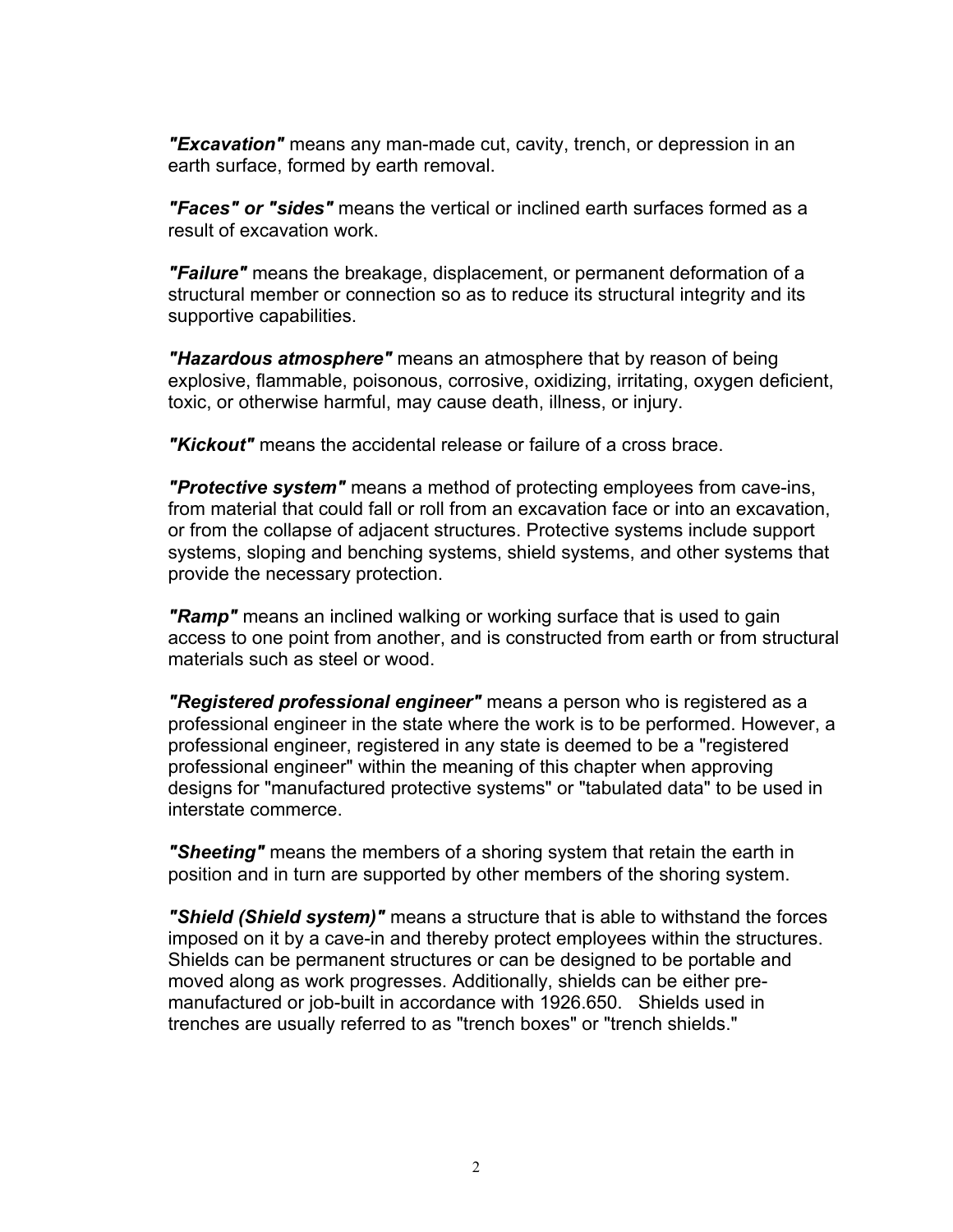*"Shoring (Shoring system)"* means a structure such as a metal hydraulic, mechanical or timber shoring system that supports the sides of an excavation and which is designed to prevent cave-ins.

*"Sides."* See "Faces."

*"Sloping (Sloping system)"* means a method of protecting employees from cave-ins by excavating to form sides of an excavation that are inclined away from the excavation so as to prevent cave-ins. The angle of incline required to prevent a cave-in varies with differences in such factors as the soil type, environmental conditions of exposure, and application of surcharge loads.

*"Stable rock"* means natural solid mineral material that can be excavated with vertical sides and will remain intact while exposed. Unstable rock is considered to be stable when the rock material on the side or sides of the excavation is secured against caving-in or movement by rock bolts or by another protective system that has been designed by a registered professional engineer.

*"Structural ramp"* means a ramp built of steel or wood, usually used for vehicle access. Ramps made of soil or rock are not considered structural ramps.

*"Support system"* means a structure such as underpinning, bracing, or shoring, which provides support to an adjacent structure, underground installation, or the sides of an excavation.

*"Tabulated data"* means tables and charts approved by a registered professional engineer and used to design and construct a protective system.

*"Trench (Trench excavation)"* means a narrow excavation (in relation to its length) made below the surface of the ground. In general, the depth is greater than the width, but the width of a trench (measured at the bottom) is not greater than 15 feet (4.6 m). If forms or other structures are installed or constructed in an excavation so as to reduce the dimension measured from the forms or structure to the side of the excavation to 15 feet (4.6 m) or less (measured at the bottom of the excavation), the excavation is also considered to be a trench.

*"Trench box."* See "Shield."

*"Trench shield."* See "Shield."

*"Uprights"* means the vertical members of a trench shoring system placed in contact with the earth and usually positioned so that individual members do not contact each other. Uprights placed so that individual members are closely spaced, in contact with or interconnected to each other, are often called "sheeting."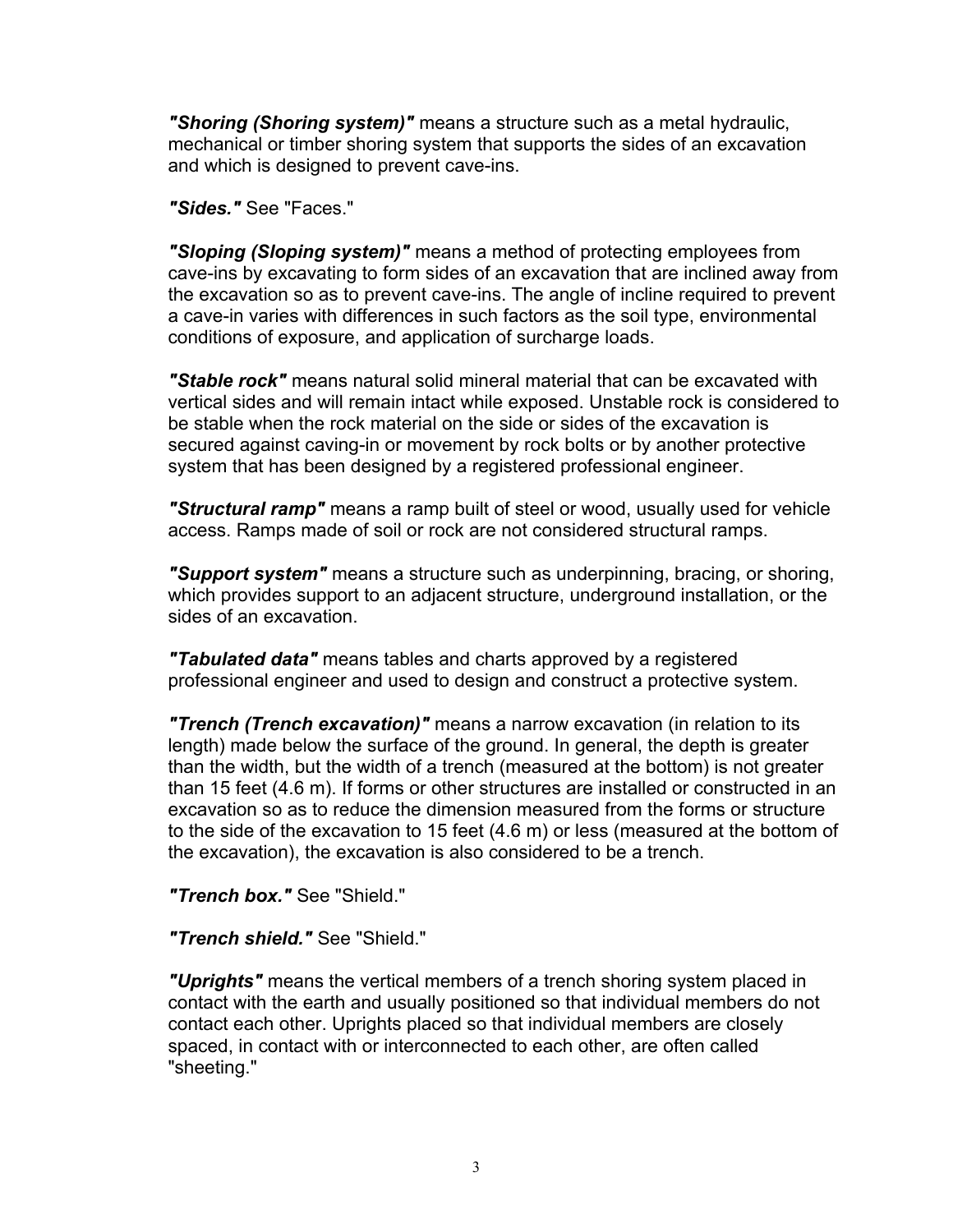*"Wales"* means horizontal members of a shoring system placed parallel to the excavation face whose sides bear against the vertical members of the shoring system or earth.

## **§ 1926.651 Specific Excavation Requirements**

### **(a) Surface encumbrances.**

All surface encumbrances that are located so as to create a hazard to employees shall be removed or supported, as necessary, to safeguard employees.

## **(b) Underground installations.**

- (1) The estimated location of utility installations, such as sewer, telephone, fuel, electric, water lines, or any other underground installations that reasonably may be expected to be encountered during excavation work, shall be determined prior to opening an excavation.
- (2) Utility companies or owners shall be contacted within established or customary local response times, advised of the proposed work, and asked to establish the location of the utility underground installations prior to the start of actual excavation. When utility companies or owners cannot respond to a request to locate underground utility installations within 24 hours (unless a longer period is required by state or local law), or cannot establish the exact location of these installations, the employer may proceed, provided the employer does so with caution, and provided detection equipment or other acceptable means to locate utility installations are used.
- (3) When excavation operations approach the estimated location of underground installations, the exact location of the installations shall be determined by safe and acceptable means.
- (4) While the excavation is open, underground installations shall be protected, supported or removed as necessary to safeguard employees.

### **(c) Access and egress.**

- (1) Structural ramps.
	- (i) Structural ramps that are used solely by employees as a means of access or egress from excavations shall be designed by a competent person. Structural ramps used for access or egress of equipment shall be designed by a competent person qualified in structural design, and shall be constructed in accordance with the design.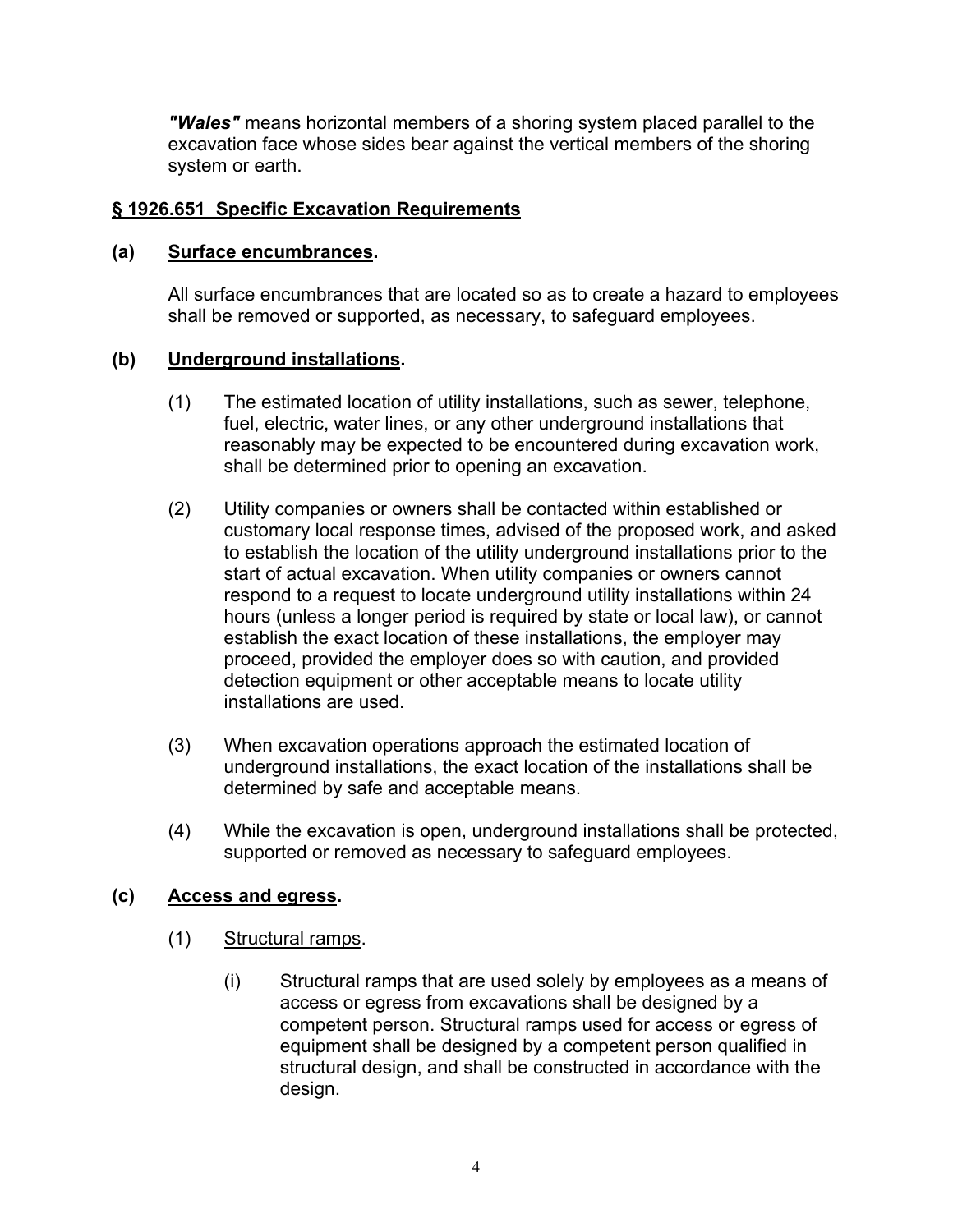- (ii) Ramps and runways constructed of two or more structural members shall have the structural members connected together to prevent displacement.
- (iii) Structural members used for ramps and runways shall be of uniform thickness.
- (iv) Cleats or other appropriate means used to connect runway structural members shall be attached to the bottom of the runway or shall be attached in a manner to prevent tripping.
- (v) Structural ramps used in lieu of steps shall be provided with cleats or other surface treatments on the top surface to prevent slipping.

#### (2) Means of egress from trench excavations.

A stairway, ladder, ramp or other safe means of egress shall be located in trench excavations that are 4 feet (1.22 m) or more in depth so as to require no more than 25 feet (7.62 m) of lateral travel for employees.

### **(d) Exposure to vehicular traffic**

Employees exposed to public vehicular traffic shall be provided with, and shall wear, warning vests or other suitable garments marked with or made of reflectorized or high-visibility material.

### **(e) Exposure to falling loads**

No employee shall be permitted underneath loads handled by lifting or digging equipment. Employees shall be required to stand away from any vehicle being loaded or unloaded to avoid being struck by any spillage or falling materials. Operators may remain in the cabs of vehicles being loaded or unloaded when the vehicles are equipped, in accordance with §1926.601(b)(6), to provide adequate protection for the operator during loading and unloading operations.

### **(f) Warning system for mobile equipment.**

When mobile equipment is operated adjacent to an excavation, or when such equipment is required to approach the edge of an excavation, and the operator does not have a clear and direct view of the edge of the excavation, a warning system shall be utilized such as barricades, hand or mechanical signals, or stop logs. If possible, the grade should be away from the excavation.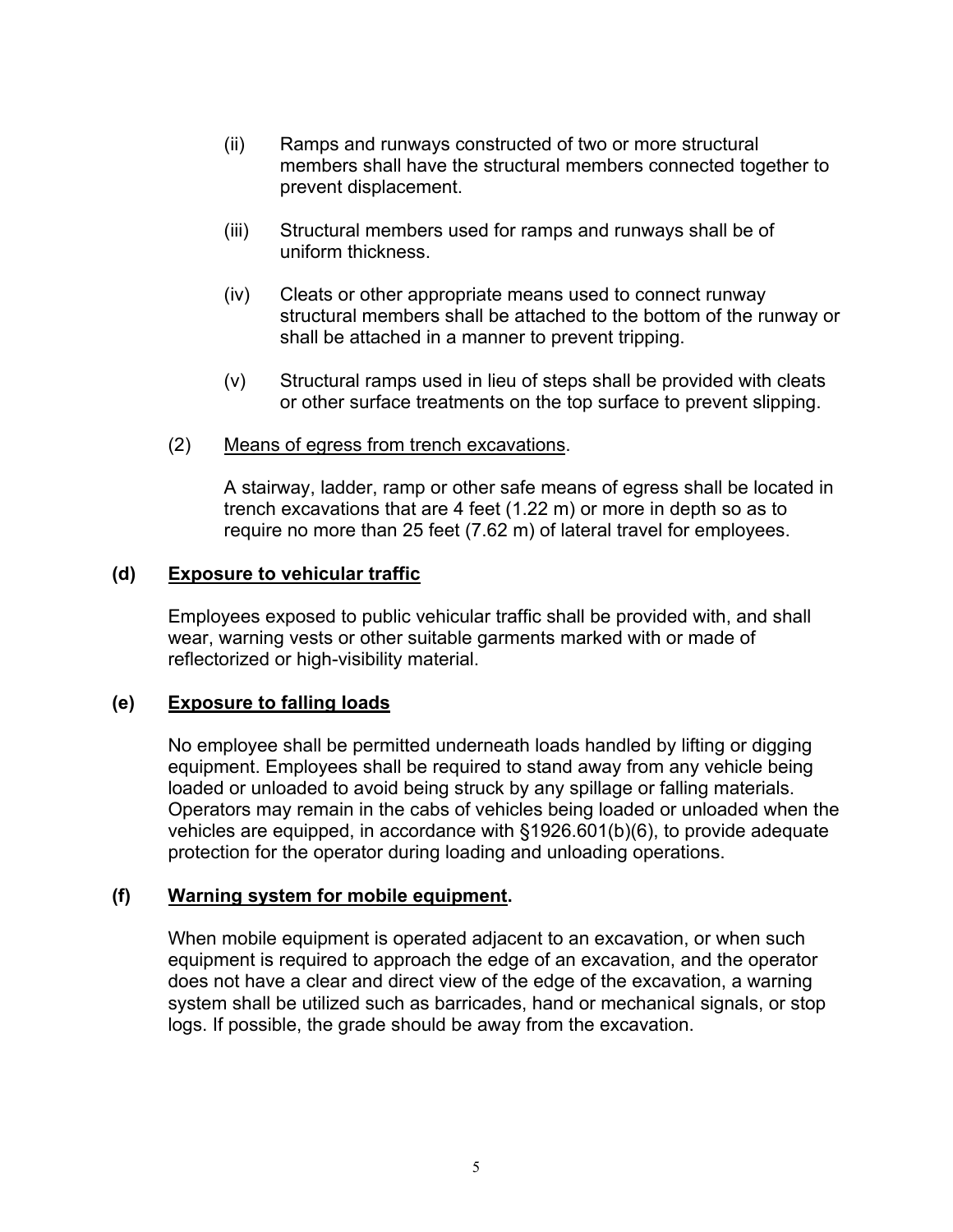## **(g) Hazardous atmospheres.**

Except as otherwise provided, requirements of the Virginia Confined Space Standard for the Construction Industry that are more stringent than corresponding requirements in this section shall apply to excavations which, while covered by this section, also meet the definition of "confined space" in CNSP.146

- (1) Testing and Controls. In addition to the requirements set forth in subparts (d) and (e) of this Part  $(\S 1926.50 - \S 1926.107)$  to prevent exposure to harmful levels of atmospheric contaminants and to assure acceptable atmospheric conditions, the following requirements shall apply:
	- (i) Where oxygen deficiency (atmospheres containing less than 19.5% oxygen) or a hazardous atmosphere exists or could reasonably be expected to exist, such as in excavations in landfill areas or excavations in areas where hazardous substances are stored nearby, the atmospheres in the excavation shall be tested before employees enter excavations greater than 4 feet (1.22 m) in depth.
	- (ii) Adequate precautions shall be taken to prevent employee exposure to atmospheres containing less than 19.5% oxygen and other hazardous atmospheres. These precautions include providing proper respiratory protection or ventilation in accordance with subparts (d) and (e) of this Part (§1926.50-§1926.107) respectively.
	- (iii) Adequate precaution shall be taken such as providing ventilation, to prevent employee exposure to an atmosphere containing a concentration of a flammable gas in excess of 20% of the lower flammable limit of the gas.
	- (iv) When controls are used that are intended to reduce the level of atmospheric contaminants to acceptable levels, testing shall be conducted as often as necessary to ensure that the atmosphere remains safe.

## (2) Emergency rescue equipment.

- (i) Emergency rescue equipment, such as breathing apparatus, a safety harness and line, or a basket stretcher, shall be readily available where hazardous atmospheric conditions exist or may reasonably expected to develop during work in an excavation. This equipment shall be attended when in use.
- (ii) Employees entering bell-bottom pier holes, or other similar deep and confined footing excavations, shall wear a harness with a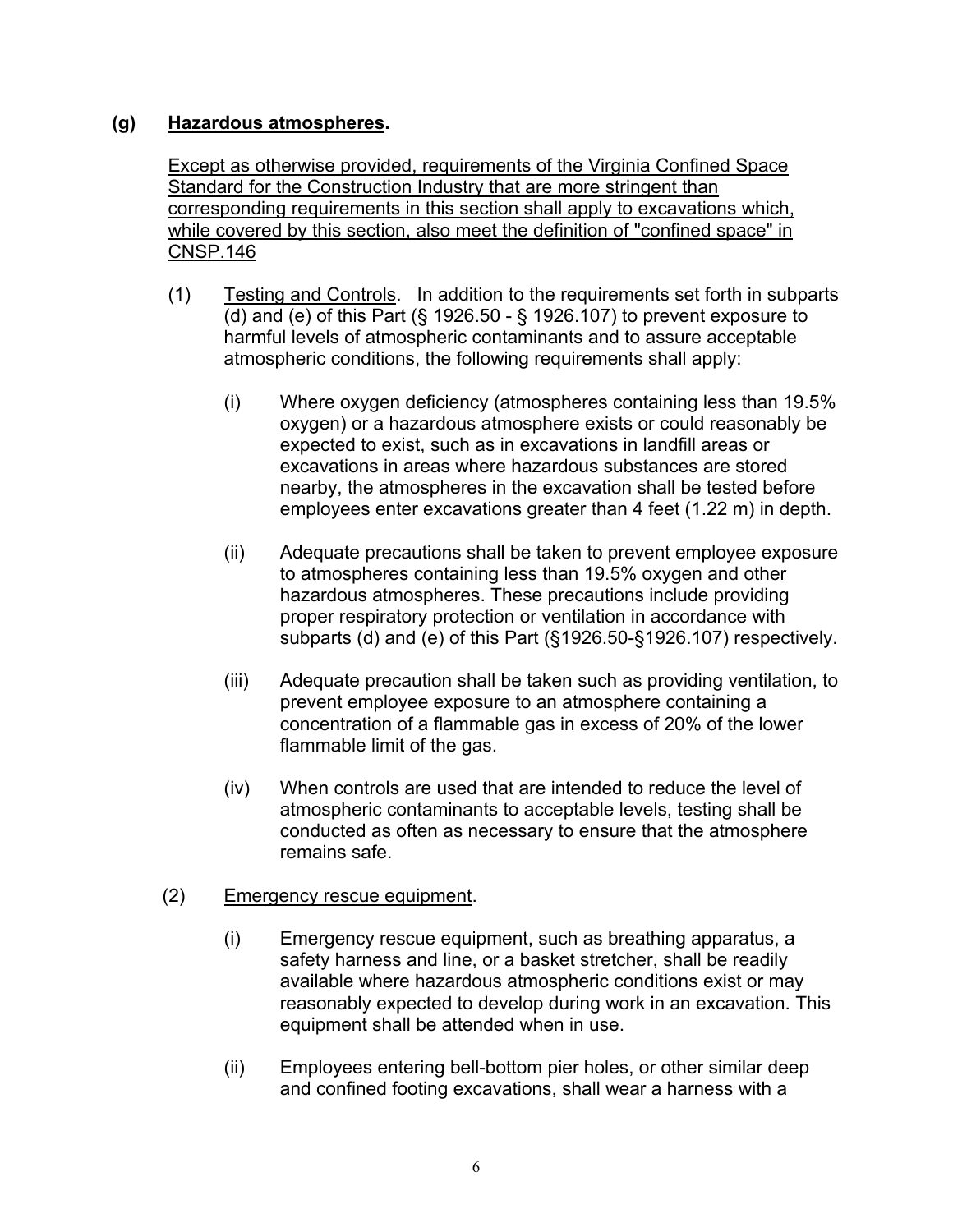lifeline securely attached to it. The lifeline shall be separate from any line used to handle materials, and shall be individually attended at all times while the employee wearing the lifeline is in the excavation.

## **(h) Protection from hazards associated with water accumulation.**

- (1) Employees shall not work in excavations in which there is accumulated water, or in excavations in which water is accumulating unless adequate precautions have been taken to protect employees against the hazards posed by water accumulation. The precautions necessary to protect employees adequately vary with each situation, but could include special support or shield systems to protect from cave-ins, water removal to control the level of accumulating water, or use of a safety harness and lifeline.
- (2) If water is controlled or prevented from accumulating by the use of water removal equipment, the water removal equipment and operations shall be monitored by a competent person to ensure proper operation.
- (3) If excavation work interrupts the natural drainage of surface water (such as streams), diversion ditches, dikes, or other suitable means shall be used to prevent surface water from entering the excavation and to provide adequate drainage of the area adjacent to the excavation. Excavations subject to runoff from heavy rains will require an inspection by a competent person and compliance with paragraphs (h)(1) and (h)(2) of this section.

## **(i) Stability of adjacent structures.**

- (1) Where the stability of adjoining buildings, walls, or other structures is endangered by excavation operations, support systems such as shoring, bracing, or underpinning shall be provided to ensure the stability of such structures for the protection of employees.
- (2) Excavation below the level of the base or footing of any foundation or retaining wall that could be reasonably expected to pose a hazard to employees shall not be permitted except when:
	- (i) A support system, such as underpinning, is provided to ensure the safety of employees and the stability of the structure; or
	- (ii) The excavation is in stable rock; or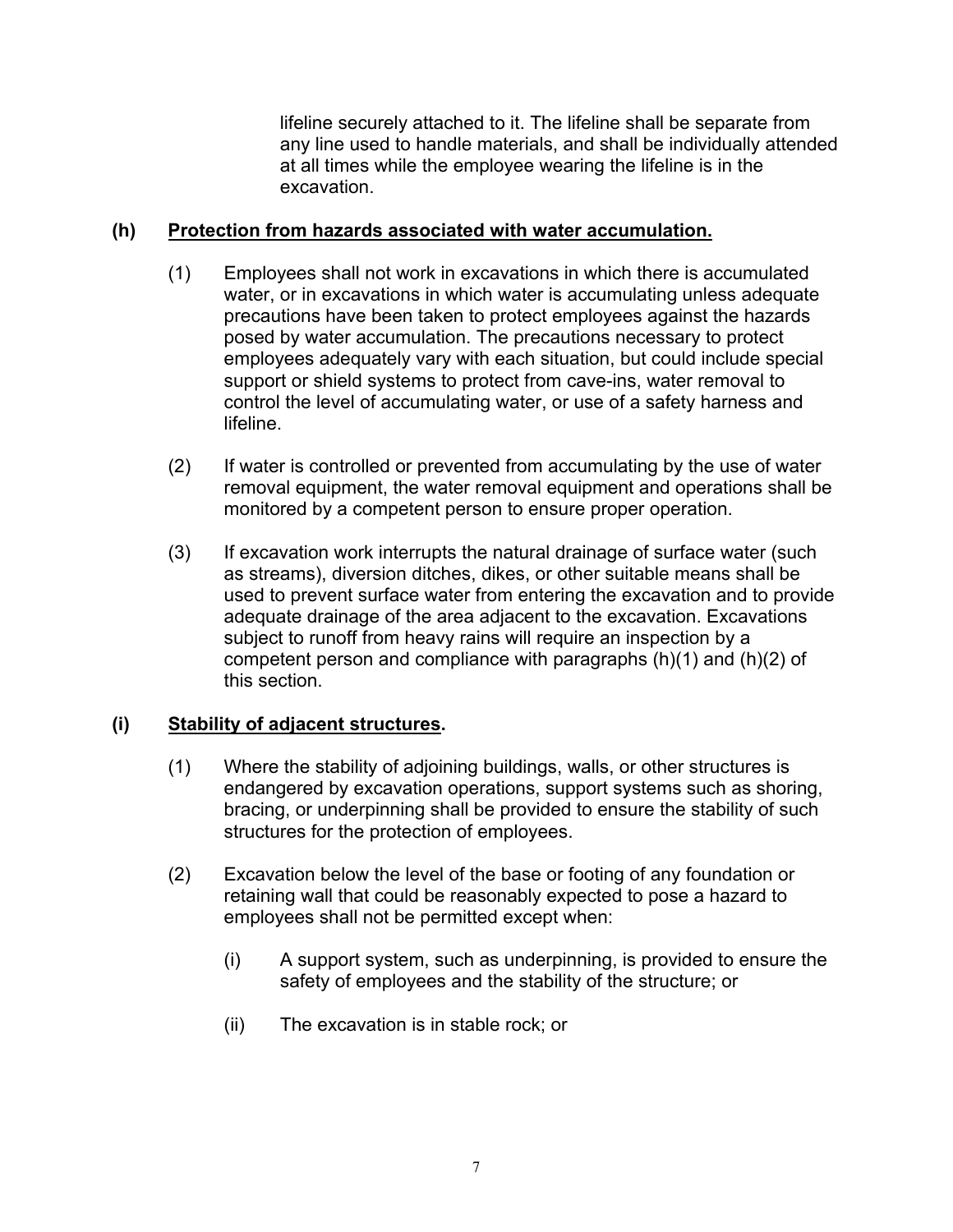- (iii) A registered professional engineer has approved the determination that the structure is sufficiently removed from the excavation so as to be unaffected by the excavation activity; or
- (iv) A registered professional engineer has approved the determination that such excavation work will not pose a hazard to employees.
- (3) Sidewalks, pavements, and appurtenant structure shall not be undermined unless a support system or another method of protection is provided to protect employees from the possible collapse of such structures.

## **(j) Protection of employees from loose rock or soil.**

- (1) Adequate protection shall be provided to protect employees from loose rock or soil that could pose a hazard by falling or rolling from an excavation face. Such protection shall consist of scaling to remove loose material; installation of protective barricades at intervals as necessary on the face to stop and contain falling material; or other means that provide equivalent protection.
- (2) Employees shall be protected from excavated or other materials or equipment that could pose a hazard by falling or rolling into excavations. Protection shall be provided by placing and keeping such materials or equipment at least 2 feet (.61 m) from the edge of excavations, or by the use of retaining devices that are sufficient to prevent materials or equipment from falling or rolling into excavations, or by a combination of both if necessary.

## **(k) Inspections.**

- (1) Daily inspections of excavations, the adjacent areas, and protective systems shall be made by a competent person for evidence of a situation that could result in possible cave-ins, indications of failure of protective systems, hazardous atmospheres, or other hazardous conditions. An inspection shall be conducted by the competent person prior to the start of work and as needed throughout the shift. Inspections shall also be made after every rainstorm or other hazard-increasing occurrence. These inspections are only required when employee exposure can be reasonably anticipated.
- (2) Where the competent person finds evidence of a situation that could result in a possible cave-in, indications of failure of protective systems, hazardous atmospheres, or other hazardous conditions, exposed employees shall be removed from the hazardous area until the necessary precautions have been taken to ensure their safety.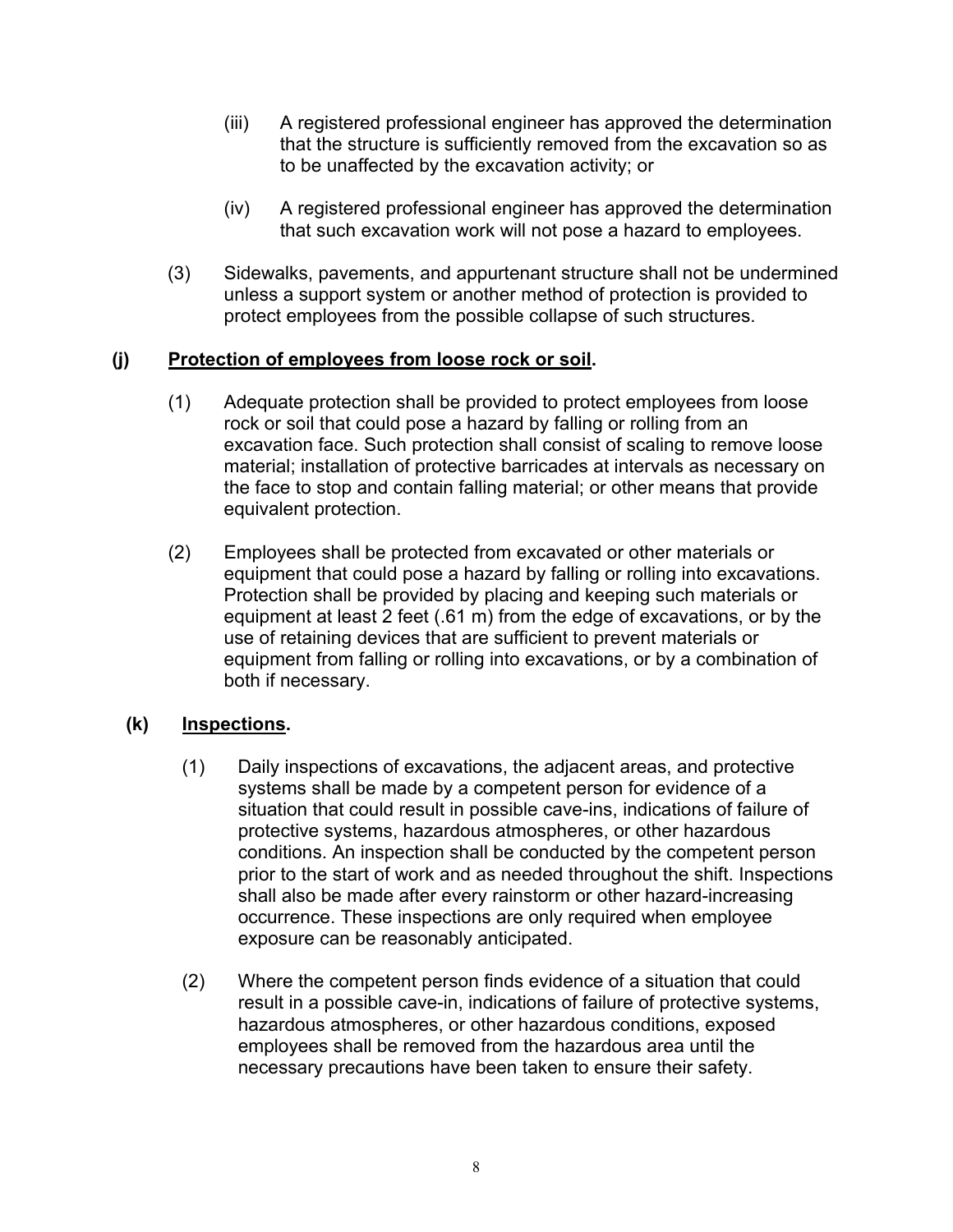# **(l) Fall protection.**

- (1) Walkways shall be provided where employees or equipment are required or permitted to cross over excavations. Guardrails which comply with § 1926.500 through § 1926.503 shall be provided where walkways are 6 feet (1.8 m) or more above lower levels.
- (2) Adequate barrier physical protection shall be provided at all remotely located excavations. All wells, pits, shafts, etc., shall be barricaded or covered. Upon completion of exploration and similar operations, temporary wells, pits, shafts, etc., shall be backfilled.

## **§ 1926.652 Requirements for protective systems.**

## **(a) Protection of employees in excavations.**

- (1) Each employee in an excavation shall be protected from cave-ins by an adequate protective system designed in accordance with paragraph (b) or (c) of this section except when:
	- (i) Excavations are made entirely in stable rock; or
	- (ii) Excavations are less than 5 feet (1.52 m) in depth and examination of the ground by a competent person provides no indication of a potential cave-in.
- (2) Protective systems shall have the capacity to resist without failure all loads that are intended or could reasonably be expected to be applied or transmitted to the system.

### **(b) Design of sloping and benching systems.**

The slopes and configurations of sloping and benching systems shall be selected and constructed by the employer or his designee and shall be in accordance with the requirements of paragraph (b)(1); or, in the alternative, paragraph (b)(2); or, in the alternative, paragraph (b)(3); or, in the alternative, paragraph (b)(4), as follows:

- (1) Option (1) Allowable configurations and slopes.
	- (i) Excavations shall be sloped at an angle not steeper than one and one-half horizontal to one vertical (34 degrees measured from the horizontal), unless the employer uses one of the other options listed below.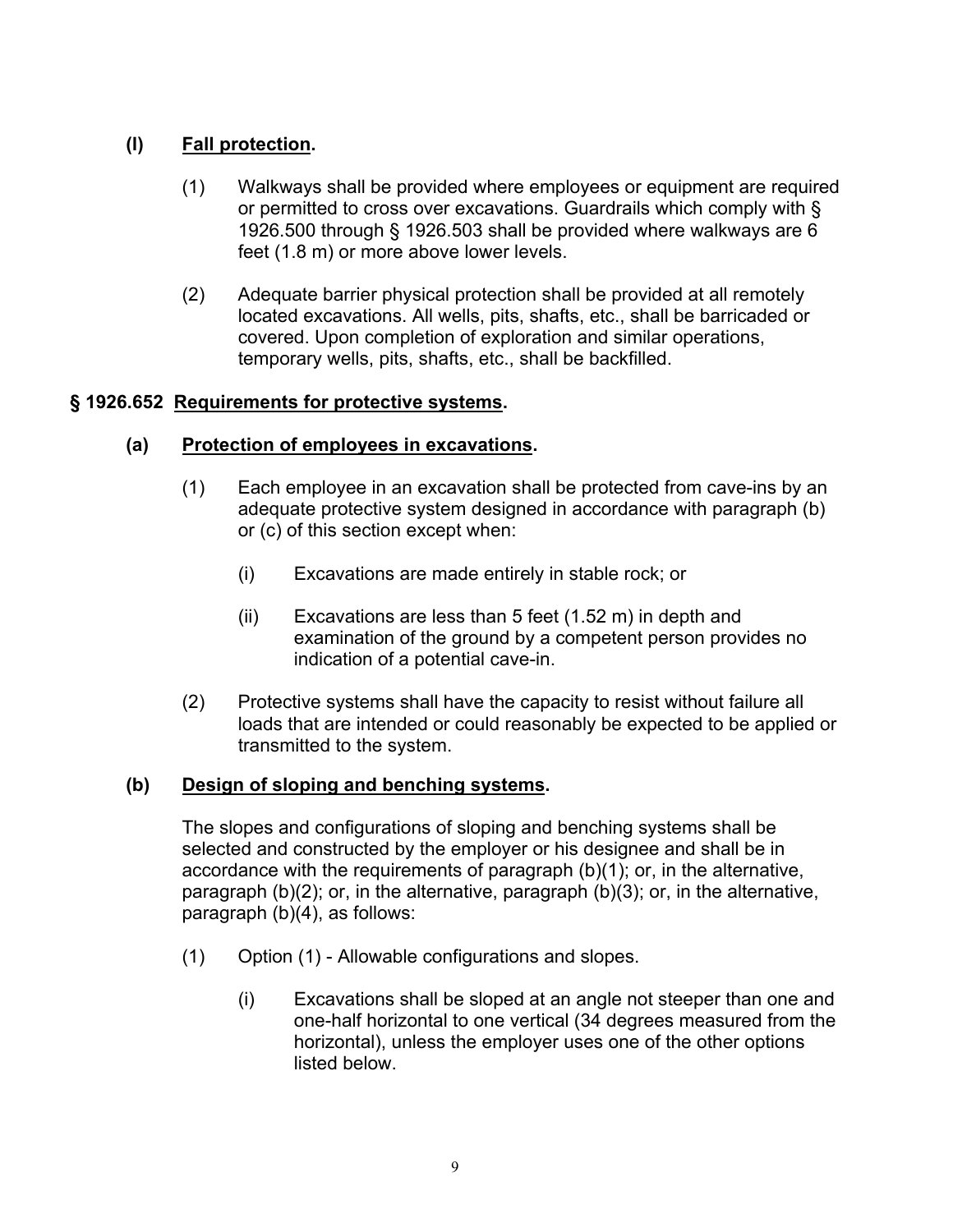- (ii) Slopes specified in paragraph  $(b)(1)(i)$  of this section, shall be excavated to form configurations that are in accordance with the slopes shown for Type C soil in Appendix B to this chapter.
- (2) Option (2) Determination of slopes and configurations using Appendices A and B. Maximum allowable slopes, and allowable configurations for sloping and benching systems, shall be determined in accordance with the conditions and requirements set forth in appendices A and B to this chapter.
- (3) Option (3) Designs using other tabulated data.
	- (i) Designs of sloping or benching systems shall be selected from and be in accordance with tabulated data, such as tables and charts.
	- (ii) The tabulated data shall be in written form and shall include all of the following:
		- (a) Identification of the parameters that affect the selection of a sloping or benching system drawn from such data;
		- (b) Identification of the limits of use of the data, to include the magnitude and configuration of slopes determined to be safe;
		- (c) Explanatory information as may be necessary to aid the user in making a correct selection of a protective system from the data.
	- (iii) At least one copy of the tabulated data that identifies the registered professional engineer who approved the data, shall be maintained at the jobsite during construction of the protective system.

After that time the data may be stored off the jobsite, but a copy of the data shall be made available to the Commissioner upon request.

- (4) Option (4) Design by a registered professional engineer.
	- (i) Sloping and benching systems not utilizing Option (1) or Option (2) or Option (3) under paragraph (b) of this chapter shall be approved by a registered professional engineer.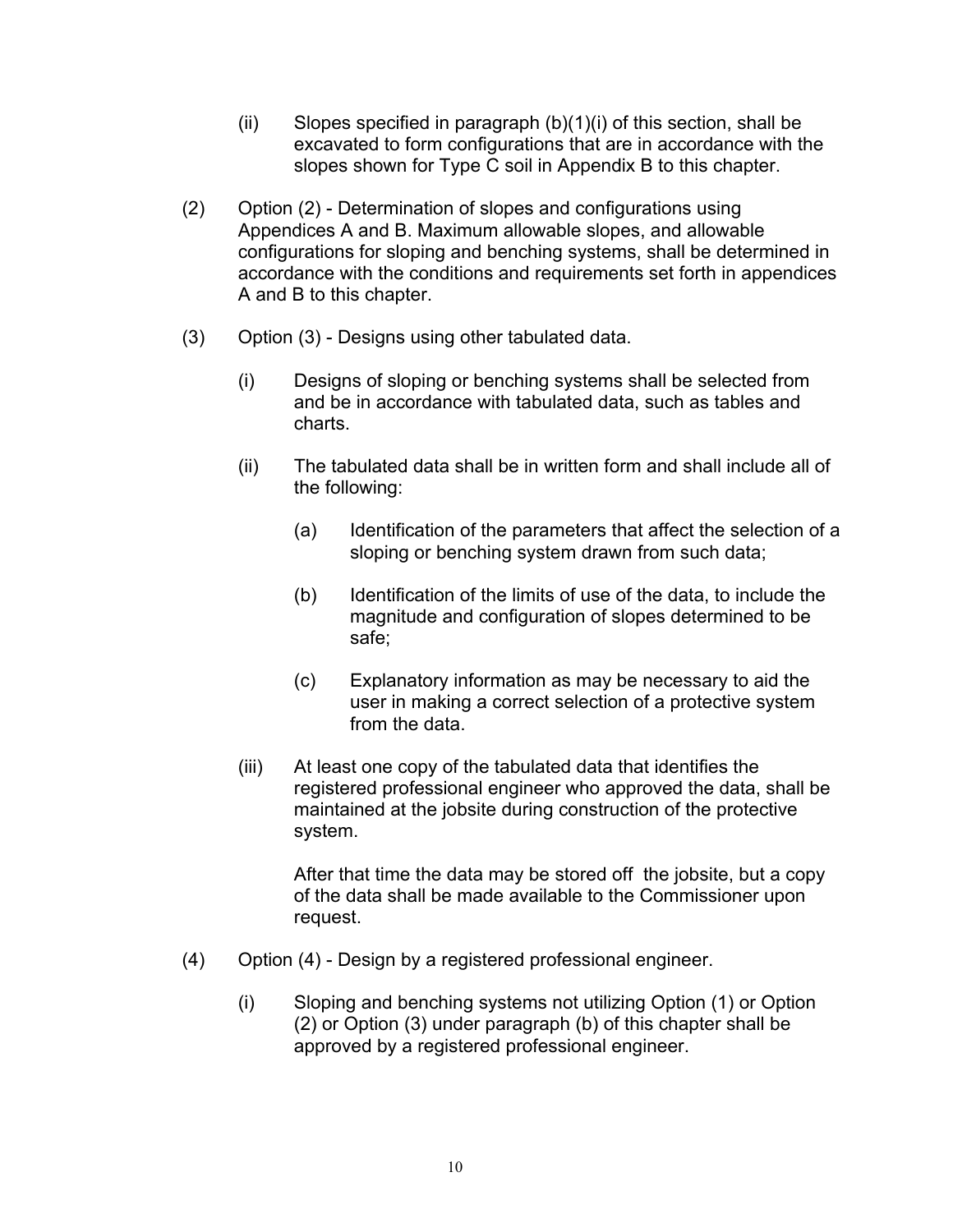- (ii) Designs shall be in written form and shall include at least the following:
	- (a) The magnitude of the slopes that were determined to be safe for the particular project;
	- (b) The configurations that were determined to be safe for the particular project; and
	- (c) The identity of the registered professional engineer approving the design.
- (iii) At least one copy of the design shall be maintained at the jobsite while the slope is being constructed. After that time the design need not be at the jobsite, but a copy shall be made available to the Commissioner upon request.

## **(c) Design of support systems, shield systems, and other protective systems**

Designs of support systems, shield systems, and other protective systems shall be selected and constructed by the employer or his designee and shall be in accordance with the requirements of paragraph (c)(1); or, in the alternative, paragraph (c)(2); or, in the alternative, paragraph (c)(3); or, in the alternative, paragraph (c)(4) as follows:

- (1) Option (1) Designs using appendices A, C and D. Designs for timber shoring in trenches shall be determined in accordance with the conditions and requirements set forth in appendices A and C to this chapter. Designs for aluminum hydraulic shoring shall be in accordance with paragraph (c)(2) of this chapter, but if manufacturer's tabulated data cannot be utilized, designs shall be in accordance with appendix D.
- (2) Option (2) Designs Using Manufacturer's Tabulated Data.
	- (i) Design of support systems, shield systems, or other protective systems that are drawn from manufacturer's tabulated data shall be in accordance with all specifications, recommendations, and limitations issued or made by the manufacturer.
	- (ii) Deviation from the specifications, recommendations, and limitations issued or made by the manufacturer shall only be allowed after the manufacturer issues specific written approval.
	- (iii) Manufacturer's specifications, recommendations, and limitations, and manufacturer's approval to deviate from the specifications, recommendations, and limitations shall be in written form at the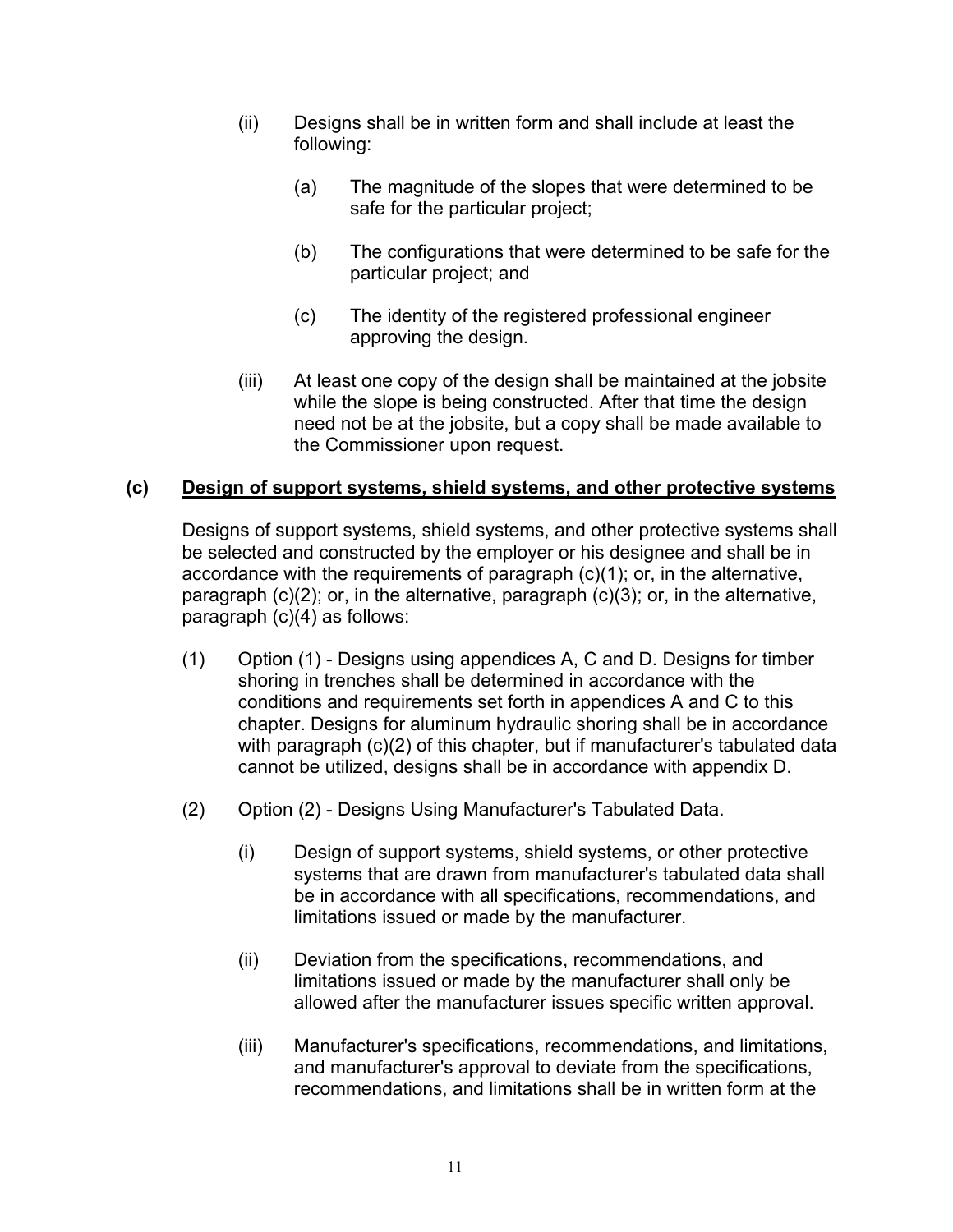jobsite during construction of the protective system. After that time this data may be stored off the jobsite, but a copy shall be made available to the Commissioner upon request.

- (3) Option (3) Designs using other tabulated data.
	- (i) Designs of support systems, shield systems, or other protective systems shall be selected from and be in accordance with tabulated data, such as tables and charts.
	- (ii) The tabulated data shall be in written form and include all of the following:
		- (a) Identification of the parameters that affect the selection of a protective system drawn from such data;
		- (b) Identification of the limits of use of the data;
		- (c) Explanatory information as may be necessary to aid the user in making a correct selection of a protective system from the data.
	- (iii) At least one copy of the tabulated data, which identifies the registered professional engineer who approved the data, shall be maintained at the jobsite during construction of the protective system. After that time the data may be stored off the jobsite, but a copy of the data shall be made available to the Commissioner upon request.
- (4) Option (4) Design by a registered professional engineer.
	- (i) Support systems, shield systems, and other protective systems not utilizing Option 1, Option 2 or Option 3, above, shall be approved by a registered professional engineer.
	- (ii) Designs shall be in written form and shall include the following:
		- (a) A plan indicating the sizes, types, and configurations of the materials to be used in the protective system; and
		- (b) The identity of the registered professional engineer approving the design.
	- (iii) At least one copy of the design shall be maintained at the jobsite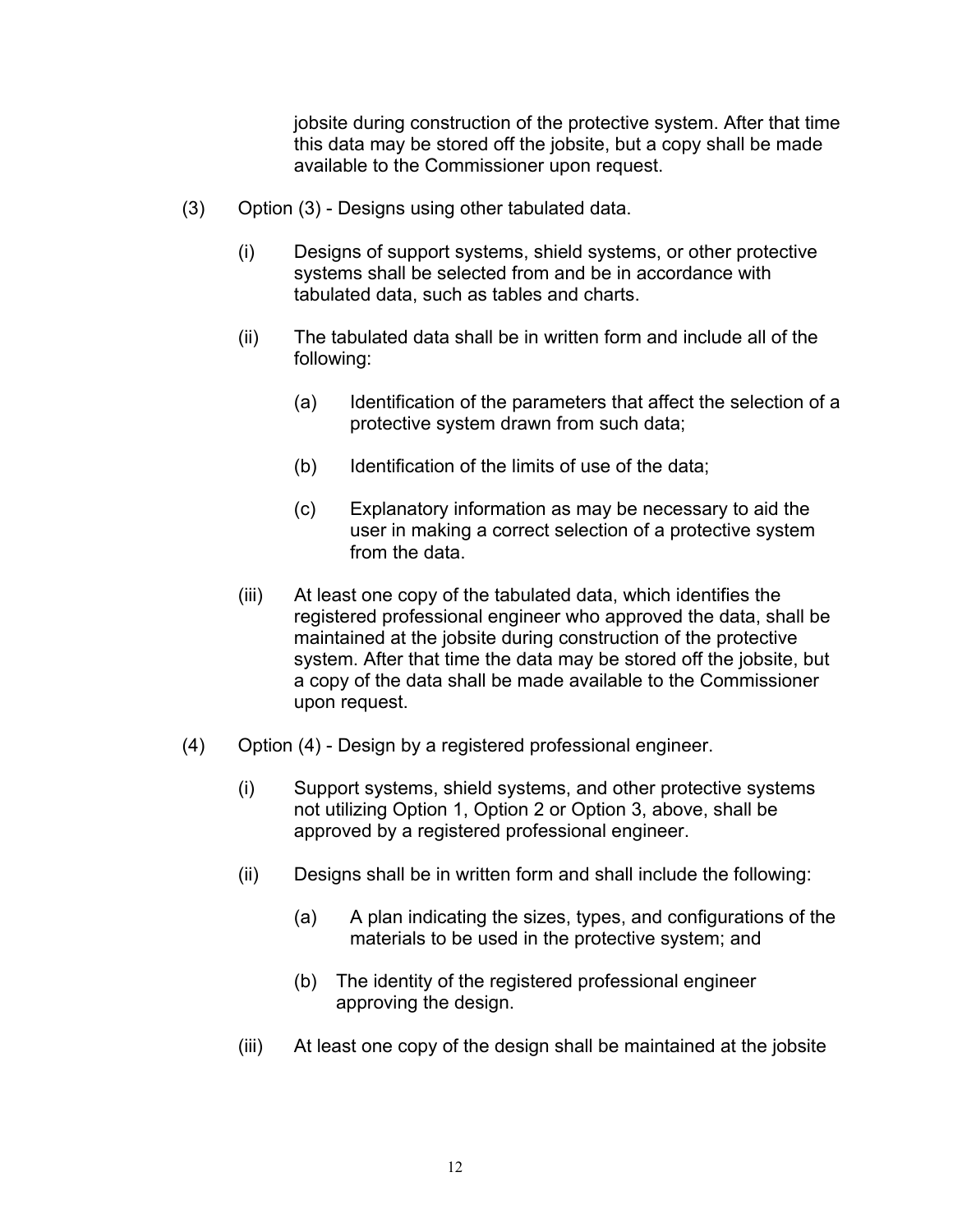during construction of the protective system. After that time, the design may be stored off the jobsite, but a copy of the design shall be made available to the Commissioner upon request.

## **(d) Materials and Equipment**

- (1) Materials and equipment used for protective systems shall be free from damage or defects that might impair their proper function.
- (2) Manufactured materials and equipment used for protective systems shall be used and maintained in a manner that is consistent with the recommendations of the manufacturer, and in a manner that will prevent employee exposure to hazards.
- (3) When material or equipment that is used for protective systems is damaged, a competent person shall examine the material or equipment and evaluate its suitability for continued use. If the competent person cannot assure the material or equipment is able to support the intended loads or is otherwise suitable for safe use, then such material or equipment shall be removed from service, and shall be evaluated and approved by a registered professional engineer before being returned to service.

## **(e) Installation and removal of support**

- (1) General.
	- (i) Members of support systems shall be securely connected together to prevent sliding, falling, kickouts, or other predictable failure.
	- (ii) Support systems shall be installed and removed in a manner that protects employees from cave-ins, structural collapses, or from being struck by members of the support system.
	- (iii) Individual members of support systems shall not be subjected to loads exceeding those that those members were designed to withstand.
	- (iv) Before temporary removal of individual members begins, additional precautions shall be taken to ensure the safety of employees, such as installing other structural members to carry the loads imposed on the support system.
	- (v) Removal shall begin at, and progress from, the bottom of the excavation. Members shall be released slowly so as to note any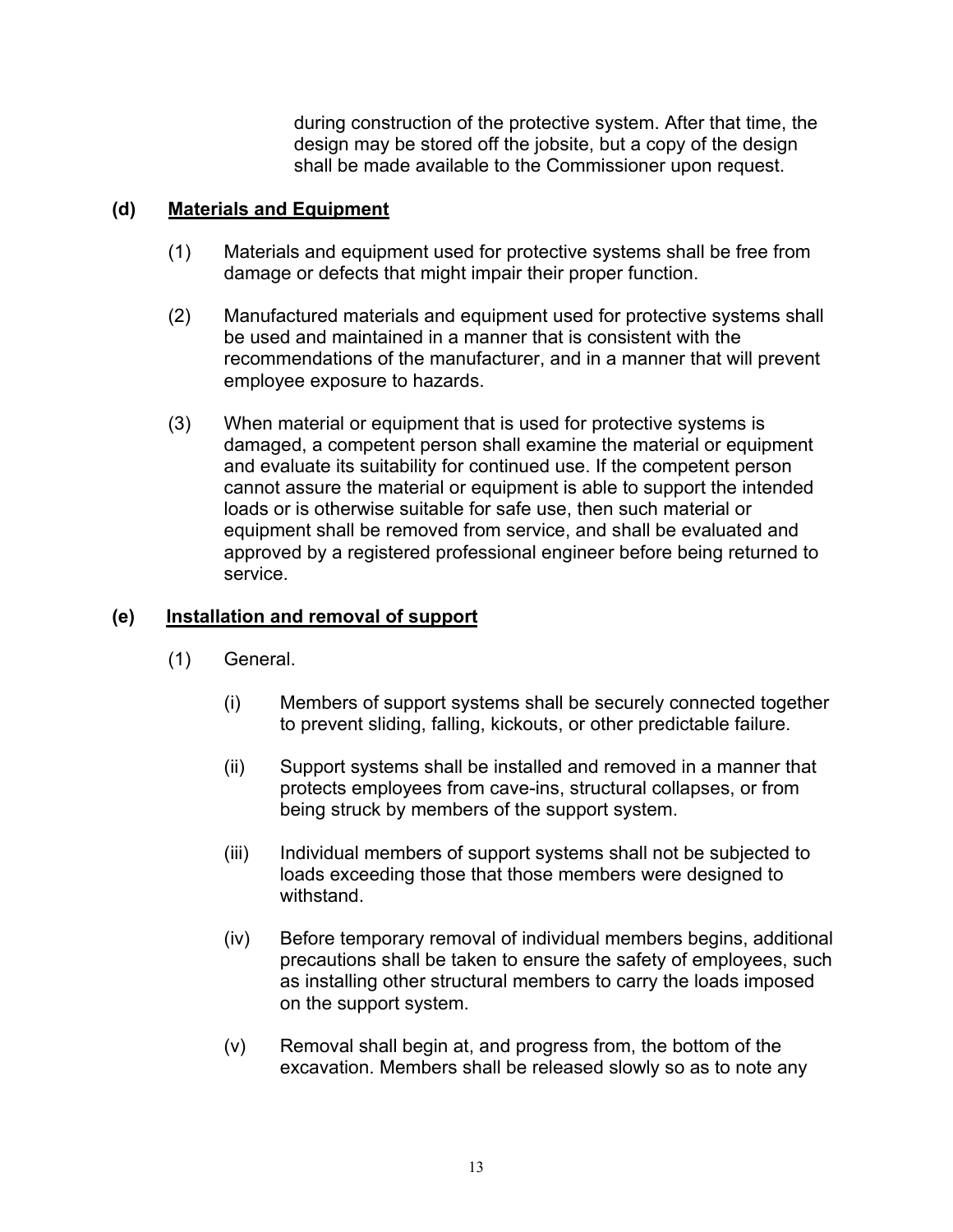indication of possible failure of the remaining members of the structure or possible cave-in of the sides of the excavation.

- (vi) Backfilling shall progress together with the removal of support systems from excavations.
- (2) Additional requirements for support systems for trench excavations.
	- (i) Excavation of material to a level no greater than 2 feet (.61 m) below the bottom of the members of a support system shall be permitted, but only if the system is designed to resist the forces calculated for the full depth of the trench, and there are no indications while the trench is open of a possible loss of soil from behind or below the bottom of the support system.
	- (ii) Installation of a support system shall be closely coordinated with the excavation of trenches.

# **(f) Sloping and benching systems**

Employees shall not be permitted to work on the faces of sloped or benched excavations at levels above other employees except when employees at the lower levels are adequately protected from the hazard of falling, rolling, or sliding material or equipment.

# **(g) Shield systems**

- (1) General.
	- (i) Shield systems shall not be subjected to loads exceeding those which the system was designed to withstand.
	- (ii) Shields shall be installed in a manner to restrict lateral or other hazardous movement of the shield in the event of the application of sudden lateral loads.
	- (iii) Employees shall be protected from the hazard of cave-ins when entering or exiting the areas protected by shields.
	- (iv) Employees shall not be allowed in shields when shields are being installed, removed, or moved vertically.
- (2) Additional requirement for shield systems used in trench excavations. Excavations of earth material to a level not greater than 2 feet (.61 m) below the bottom of a shield shall be permitted, but only if the shield is designed to resist the forces calculated for the full depth of the trench, and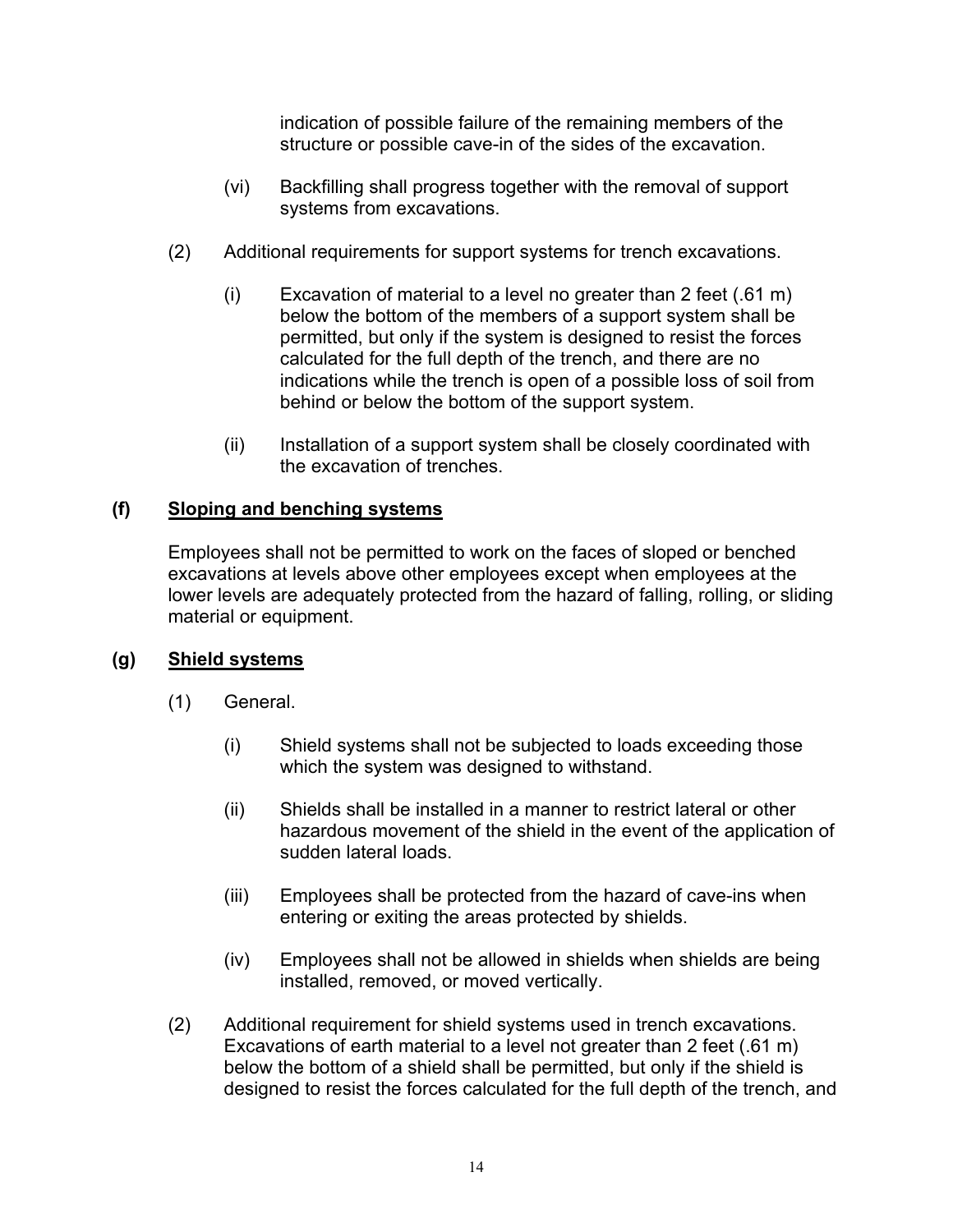there are no indications while the trench is open of a possible loss of soil from behind or below the bottom of the shield.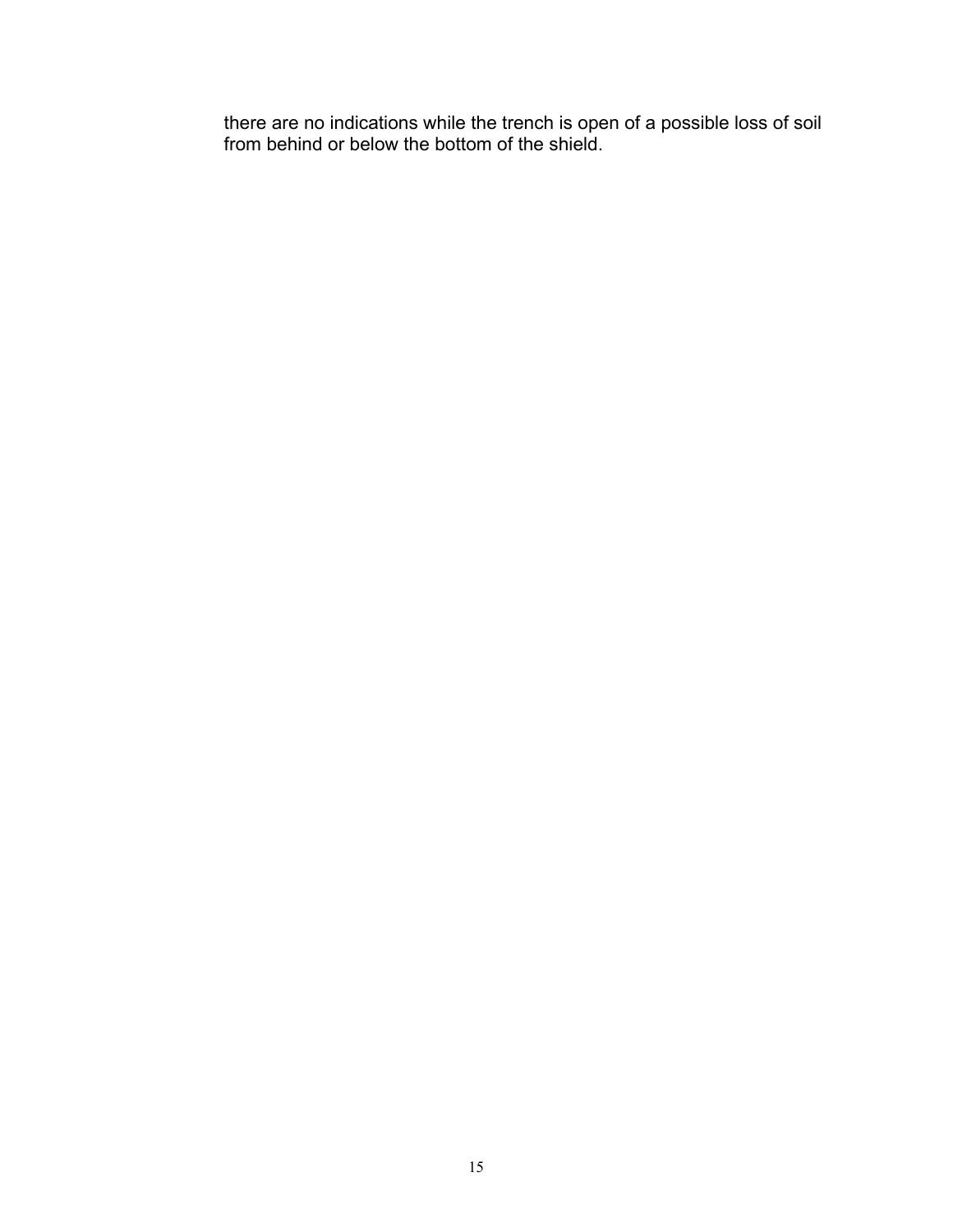## **Soil Classification - 1926 Subpart P Appendix A**

## **(a) Scope and application**

## (1) Scope

This appendix describes a method of classifying soil and rock deposits based on site and environmental conditions, and on the structure and composition of the earth deposits. The appendix contains definitions, sets forth requirements, and describes acceptable visual and manual tests for use in classifying soils.

## (2) Application

This appendix applies when a sloping or benching system is designed in accordance with the requirements set forth in 1926.652(b)(2) as a method of protection for employees from cave-ins. This appendix also applies when timber shoring for excavations is designed as a method of protection from cave-ins in accordance with appendix C to subpart P of part 1926, and when aluminum hydraulic shoring is designed in accordance with appendix D. This Appendix also applies if other protective systems are designed and selected for use from data prepared in accordance with the requirements set forth in 1926.652(c), and the use of the data is predicated on the use of the soil classification system set forth in this appendix.

## **(b) Definitions**

The definitions and examples given below are based on, in whole or in part, the following; American Society for Testing Materials (ASTM) Standards D653-85 and D2488; The Unified Soils Classification System; The U.S. Department of Agriculture (USDA) Textural Classification Scheme; and The National Bureau of Standards Report BSS-121.

*"Cemented soil"* means a soil in which the particles are held together by a chemical agent, such as calcium carbonate, such that a hand-size sample cannot be crushed into powder or individual soil particles by finger pressure.

*"Cohesive soil"* means clay (fine grained soil), or soil with a high clay content, which has cohesive strength. Cohesive soil does not crumble, can be excavated with vertical side slopes, and is plastic when moist. Cohesive soil is hard to break up when dry, and exhibits significant cohesion when submerged. Cohesive soils include clayey silt, sandy clay, silty clay, clay and organic clay.

*"Dry soil"* means soil that does not exhibit visible signs of moisture content.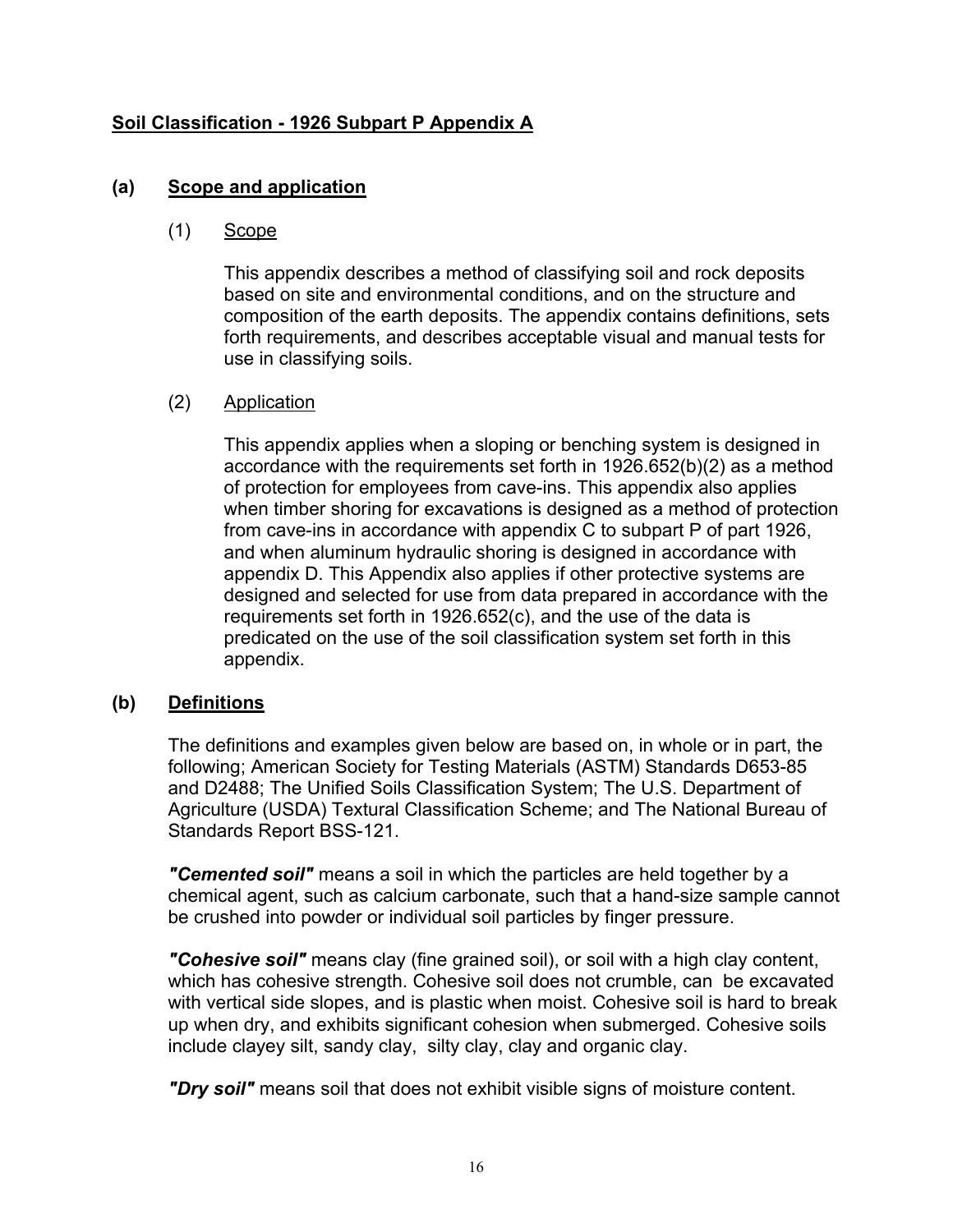*"Fissured"* means a soil material that has a tendency to break along definite planes of fracture with little resistance, or a material that exhibits open cracks, such as tension cracks, in an exposed surface.

*"Granular soil"* means gravel, sand, or silt (coarse-grained soil) with little or no clay content. Granular soil has no cohesive strength. Some moist granular soils exhibit apparent cohesion. Granular soil cannot be molded when moist and crumbles easily when dry.

*"Layered system"* means two or more distinctly different soil or rock types arranged in layers. Micaceous seams or weakened planes in rock or shale are considered layered.

*"Moist soil"* means a condition in which a soil looks and feels damp. Moist cohesive soil can easily be shaped into a ball and rolled into small diameter threads before crumbling. Moist granular soil that contains some cohesive material will exhibit signs of cohesion between particles.

*"Plastic"* means a property of a soil which allows the soil to be deformed or molded without cracking, or appreciable volume change.

*"Saturated soil"* means a soil in which the voids are filled with water. Saturation does not require flow. Saturation, or near saturation, is necessary for the proper use of instruments such as a pocket penetrometer or sheer vane.

*"Soil classification system"* means, for the purpose of this subpart, a method of categorizing soil and rock deposits in a hierarchy of Stable Rock, Type A, Type B, and Type C, in decreasing order of stability. The categories are determined based on an analysis of the properties and performance characteristics of the deposits and the characteristics of the deposits and the environmental conditions of exposure.

*"Stable rock"* means natural solid mineral matter that can be excavated with vertical sides and remain intact while exposed.

*"Submerged soil"* means soil which is underwater or is free seeping.

*"Type A"* means cohesive soils with an unconfined, compressive strength of 1.5 ton per square foot (tsf) (144 kPa) or greater. Examples of cohesive soils are: clay, silty clay, sandy clay, clay loam and, in some cases, silty clay loam and sandy clay loam. Cemented soils such as caliche and hardpan are also considered Type A. However, no soil is Type A if: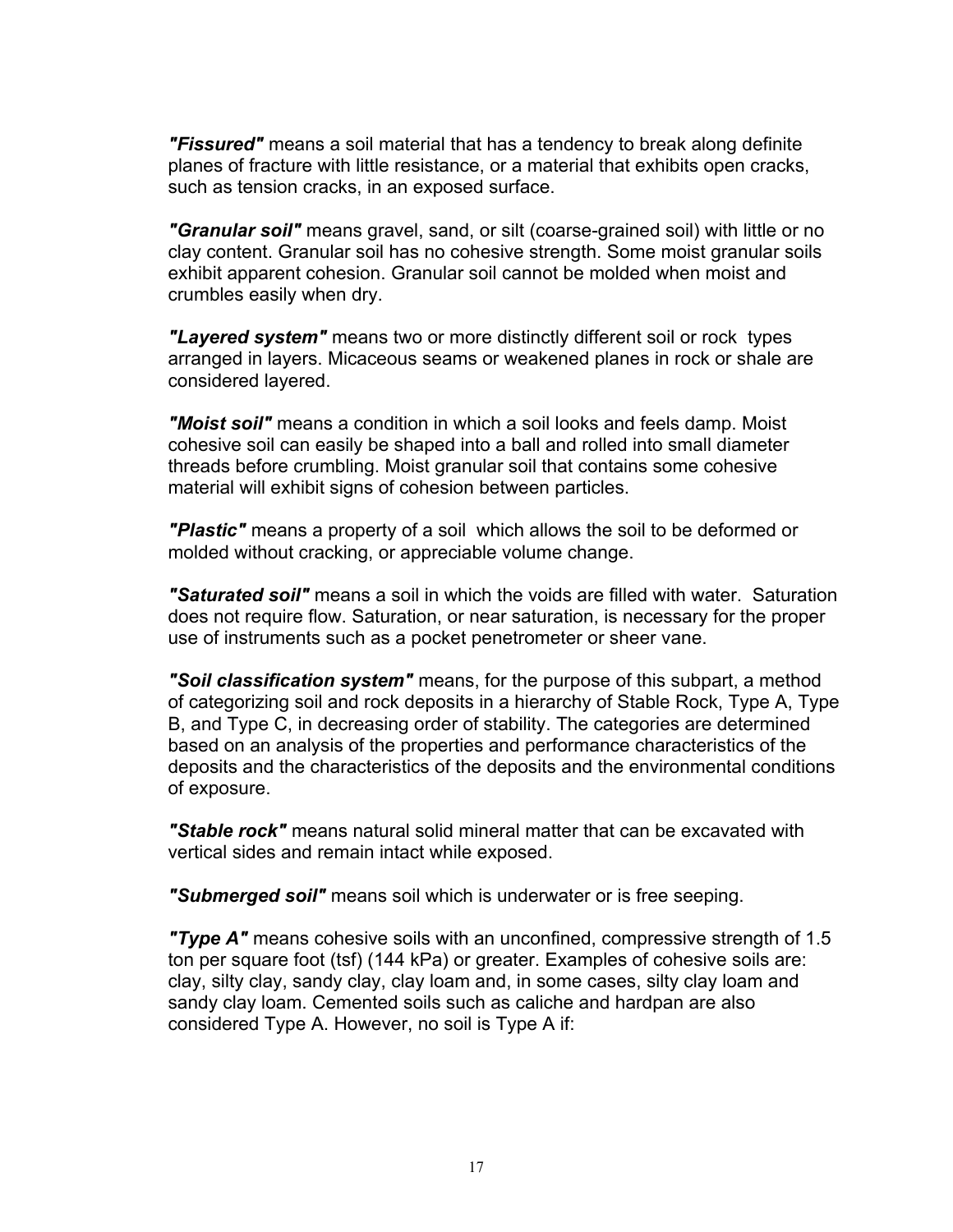- (i) The soil is fissured; or
	- (ii) The soil is subject to vibration from heavy traffic, pile driving, or similar effects; or
	- (iii) The soil has been previously disturbed; or
	- (iv) The soil is part of a sloped, layered system where the layers dip into the excavation on a slope of four horizontal to one vertical (4H:1V) or greater; or
	- (v) The material is subject to other factors that would require it to be classified as a less stable material.

*"Type B"* means:

- (i) Cohesive soil with an unconfined compressive strength greater than 0.5 tsf (48 kPa) but less than 1.5 tsf (144 kPa); or
- (ii) Granular cohesionless soils including: angular gravel (similar to crushed rock), silt, silt loam, sandy loam and, in some cases, silty clay loam and sandy clay loam.
- (iii) Previously disturbed soils except those that would otherwise be classed as Type C soil.
- (iv) Soil that meets the unconfined compressive strength or cementation requirements for Type A, but is fissured or subject to vibration; or
- (v) Dry rock that is not stable; or
- (vi) Material that is part of a sloped, layered system where the layers dip into the excavation on a slope less steep than four horizontal to one vertical (4H:1V), but only if the material would otherwise be classified as Type B.

*"Type C"* means:

- (i) Cohesive soil with an unconfined compressive strength of 0.5 tsf (48 kPa) or less; or
- (ii) Granular soils including gravel, sand, and loamy sand; or
- (iii) Submerged soil or soil from which water is freely seeping; or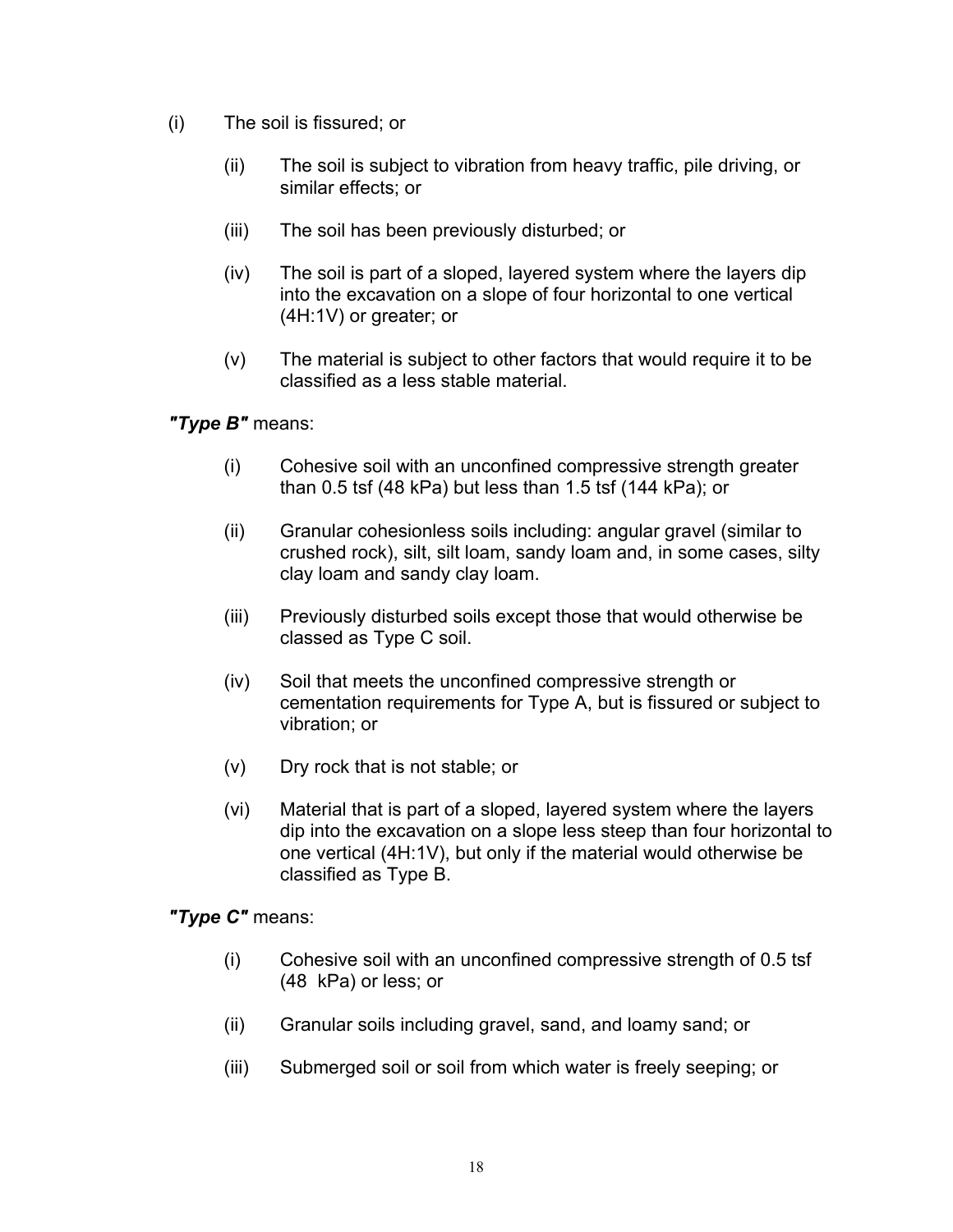- (iv) Submerged rock that is not stable, or
- (v) Material in a sloped, layered system where the layers dip into the excavation or a slope of four horizontal to one vertical (4H:1V) or steeper.

*"Unconfined compressive strength"* means the load per unit area at which a soil will fail in compression. It can be determined by laboratory testing, or estimated in the field using a pocket penetrometer, by thumb penetration tests, and other methods.

*"Wet soil"* means soil that contains significantly more moisture than moist soil, but in such a range of values that cohesive material will slump or begin to flow when vibrated. Granular material that would exhibit cohesive properties when moist will lose those cohesive properties when wet.

## **(c) Requirements**

### (1) Classification of soil and rock deposits

Each soil and rock deposit shall be classified by a competent person as Stable Rock, Type A, Type B, or Type C in accordance with the definitions set forth in paragraph (b) of this appendix.

### (2) Basis of classification

The classification of the deposits shall be made based on the results of at least one visual and at least one manual analysis. Such analyses shall be conducted by a competent person using tests described in paragraph (d) below, or in other recognized methods of soil classification and testing such as those adopted by the American Society for Testing Materials, or the U.S. Department of Agriculture textural classification system.

### (3) Visual and manual analyses

The visual and manual analyses, such as those noted as being acceptable in paragraph (d) of this appendix, shall be designed and conducted to provide sufficient quantitative and qualitative information as may be necessary to identify properly the properties, factors, and conditions affecting the classification of the deposits.

### (4) Layered systems

In a layered system, the system shall be classified in accordance with its weakest layer. However, each layer may be classified individually where a more stable layer lies under a less stable layer.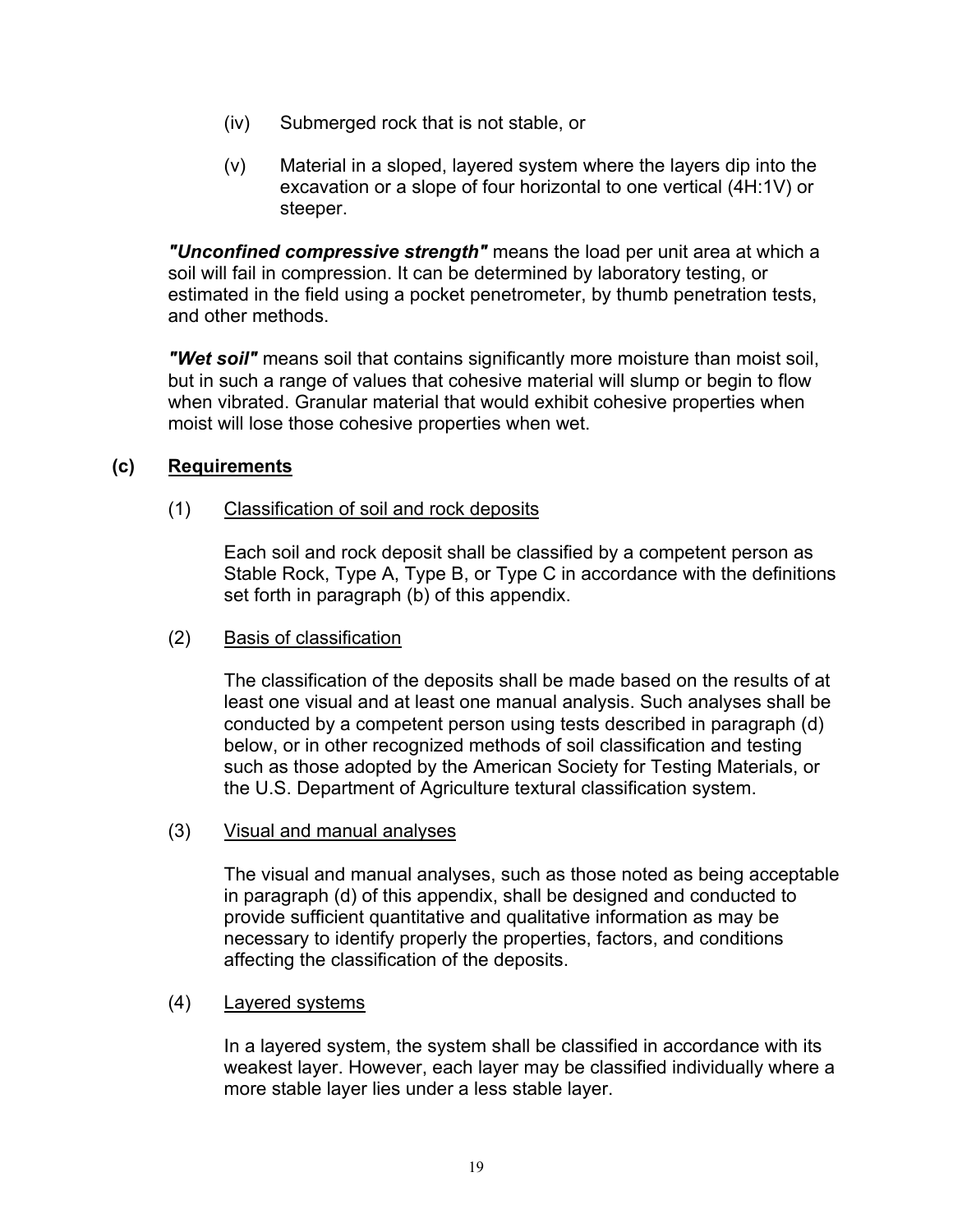## (5) Reclassification

If, after classifying a deposit, the properties, factors, or conditions affecting its classification change in any way, the changes shall be evaluated by a competent person. The deposit shall be reclassified as necessary to reflect the changed circumstances.

## **(d) Acceptable visual and manual tests**

## (1) Visual tests

Visual analysis is conducted to determine qualitative information regarding the excavation site in general, the soil adjacent to the excavation, the soil forming the sides of the open excavation, and the soil taken as samples from excavated material.

- (i) Observe samples of soil that are excavated and soil in the sides of the excavation. Estimate the range of particle sizes and the relative amounts of the particle sizes. Soil that is primarily composed of fine-grained material is cohesive material. Soil composed primarily of coarse-grained sand or gravel is granular material.
- (ii) Observe soil as it is excavated. Soil that remains in clumps when excavated is cohesive. Soil that breaks up easily and does not stay in clumps is granular.
- (iii) Observe the side of the opened excavation and the surface area adjacent to the excavation. Crack-like openings such as tension cracks could indicate fissured material. If chunks of soil spall off a vertical side, the soil could be fissured. Small spalls are evidence of moving ground and are indications of potentially hazardous situations.
- (iv) Observe the area adjacent to the excavation and the excavation itself for evidence of existing utility and other underground structures, and to identify previously disturbed soil.
- (v) Observed the opened side of the excavation to identify layered systems. Examine layered systems to identify if the layers slope toward the excavation. Estimate the degree of slope of the layers.
- (vi) Observe the area adjacent to the excavation and the sides of the opened excavation for evidence of surface water, water seeping from the sides of the excavation, or the location of the level of the water table.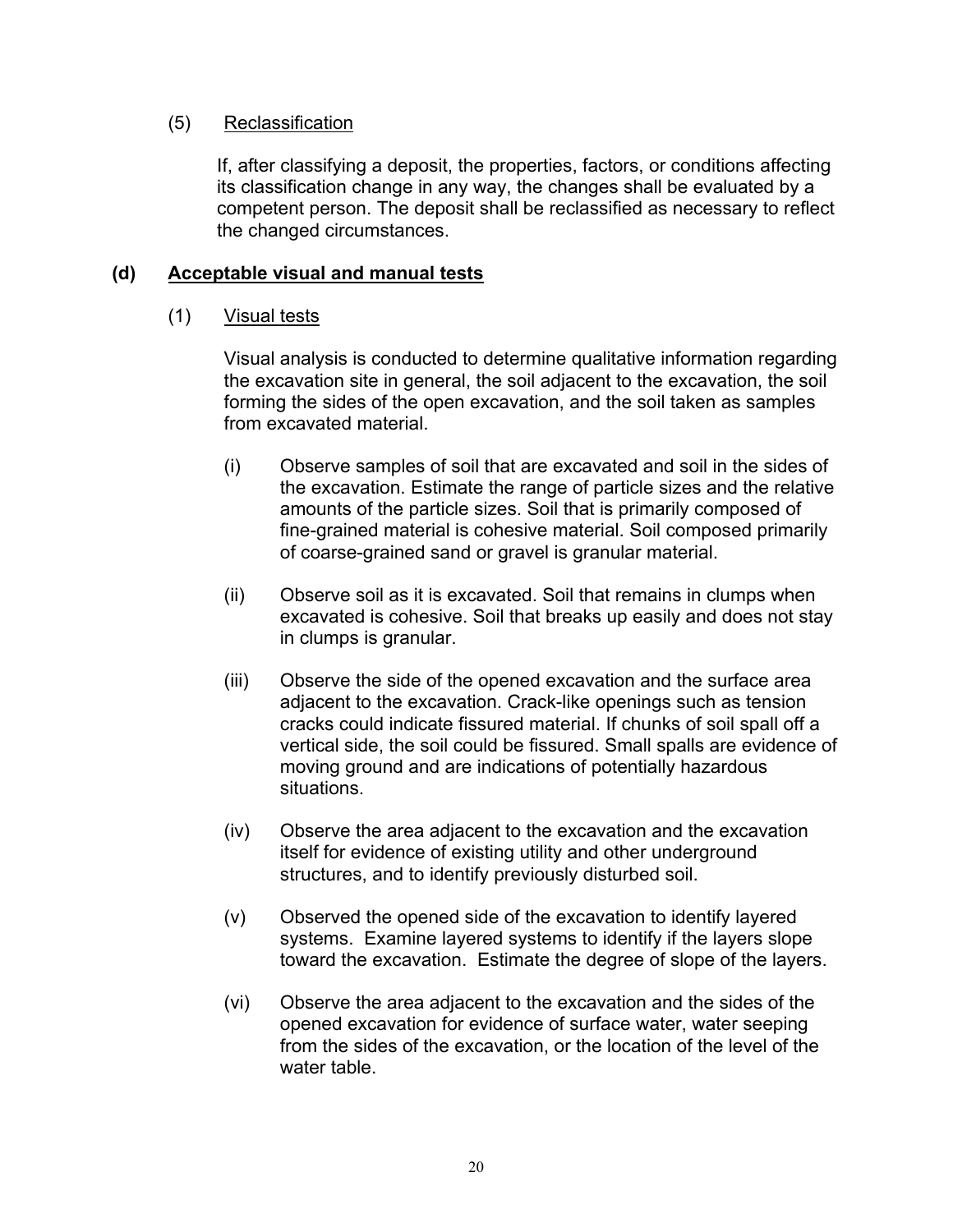- (vii) Observe the area adjacent to the excavation and the area within the excavation for sources of vibration that may affect the stability of the excavation face.
- (2) Manual tests

Manual analysis of soil samples is conducted to determine quantitative as well as qualitative properties of soil and to provide more information in order to classify soil properly.

- (i) Plasticity. Mold a moist or wet sample of soil into a ball and attempt to roll it into threads as thin as 1/8-inch in diameter. Cohesive material can be successfully rolled into threads without crumbling. For example, if at least a two inch (50 mm) length of 1/8-inch thread can be held on one end without tearing, the soil is cohesive.
- (ii) Dry strength. If the soil is dry and crumbles on its own or with moderate pressure into individual grains or fine powder, it is granular (any combination of gravel, sand, or silt). If the soil is dry and falls into clumps that break up into smaller clumps, but the smaller clumps can only be broken up with difficulty, it may be clay in any combination with gravel, sand or silt. If the dry soil breaks into clumps which do not break up into small clumps and which can only be broken with difficulty, and there is no visual indication the soil is fissured, the soil may be considered unfissured.
- (iii) Thumb penetration. The thumb penetration test can be used to estimate the unconfined compressive strength of cohesive soils. (This test is based on the thumb penetration test described in American Society for Testing and Materials (ASTM) Standard designation D2488 - "Standard Recommended Practice for Description of Soils (Visual - Manual Procedure).") Type A soils with an unconfined compressive strength of 1.5 tsf can be readily indented by the thumb; however, they can be penetrated by the thumb only with very great effort. Type C soils with an unconfined compressive strength of 0.5 tsf can be easily penetrated several inches by the thumb, and can be molded by light finger pressure. This test should be conducted on an undisturbed soil sample, such as a large clump of spoil, as soon as practicable after excavation to keep to a minimum the effects of exposure to drying influences. If the excavation is later exposed to wetting influences (rain, flooding), the classification of the soil must be changed accordingly.
- (iv) Other strength tests. Estimates of unconfined compressive strength of soils can also be obtained by use of a pocket penetrometer or by using a hand-operated shearvane.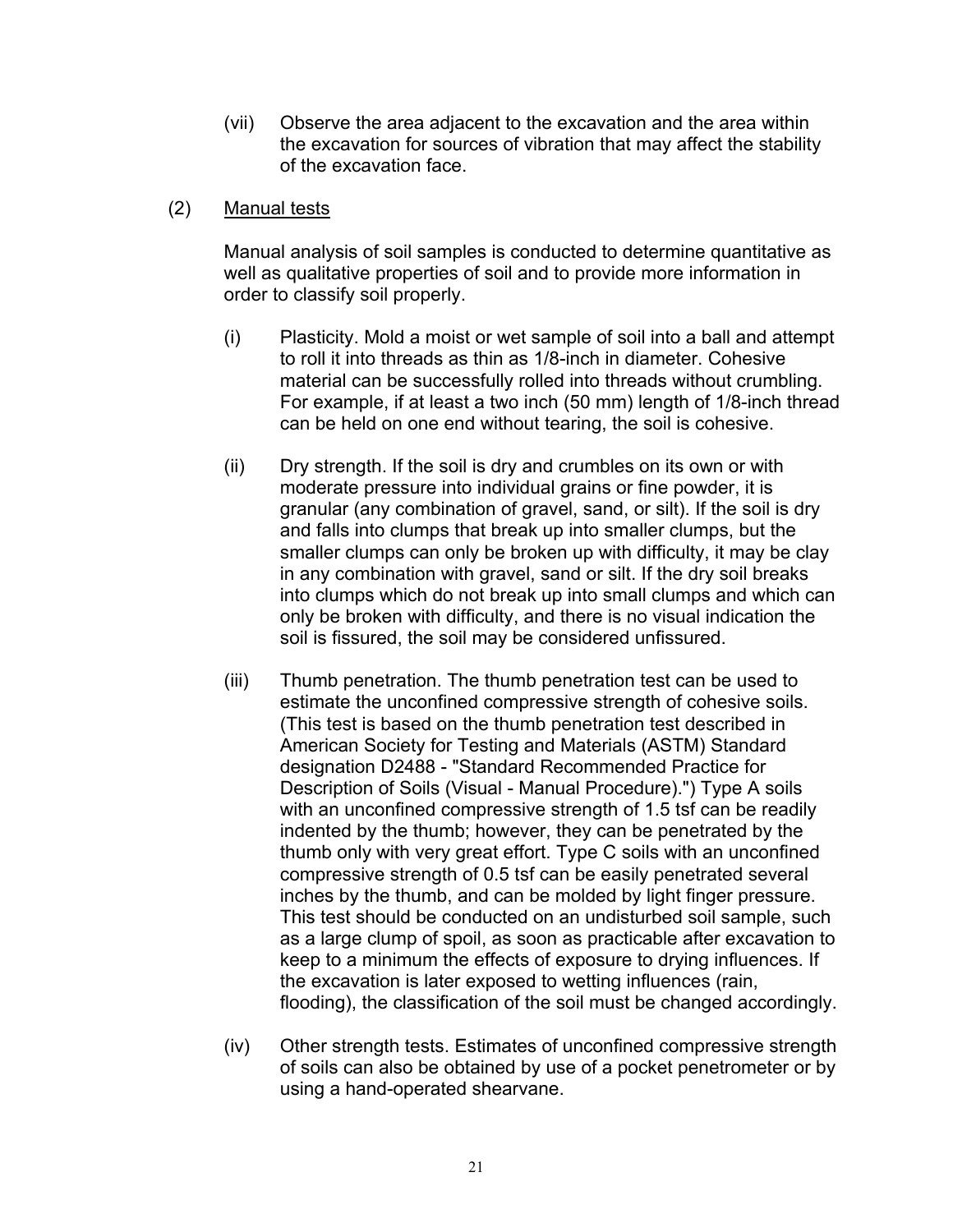- (v) Drying test. The basic purpose of the drying test is to differentiate between cohesive material with fissures, unfissured cohesive material, and granular material. The procedure for the drying test involves drying a sample of soil that is approximately one inch thick (2.54 cm) and six inches (15.24 cm) in diameter until it is thoroughly dry:
	- (A) If the sample develops cracks as it dries, significant fissures are indicated.
	- (B) Samples that dry without cracking are to be broken by hand. If considerable force is necessary to break a sample, the soil has significant cohesive material content. The soil can be classified as an unfissured cohesive material and the unconfined compressive strength should be determined.
	- (C) If a sample breaks easily by hand, it is either a fissured cohesive material or a granular material. To distinguish between the two, pulverize the dried clumps of the sample by hand or by stepping on them. If the clumps do not pulverize easily, the material is cohesive with fissures. If they pulverize easily into very small fragments, the material is granular.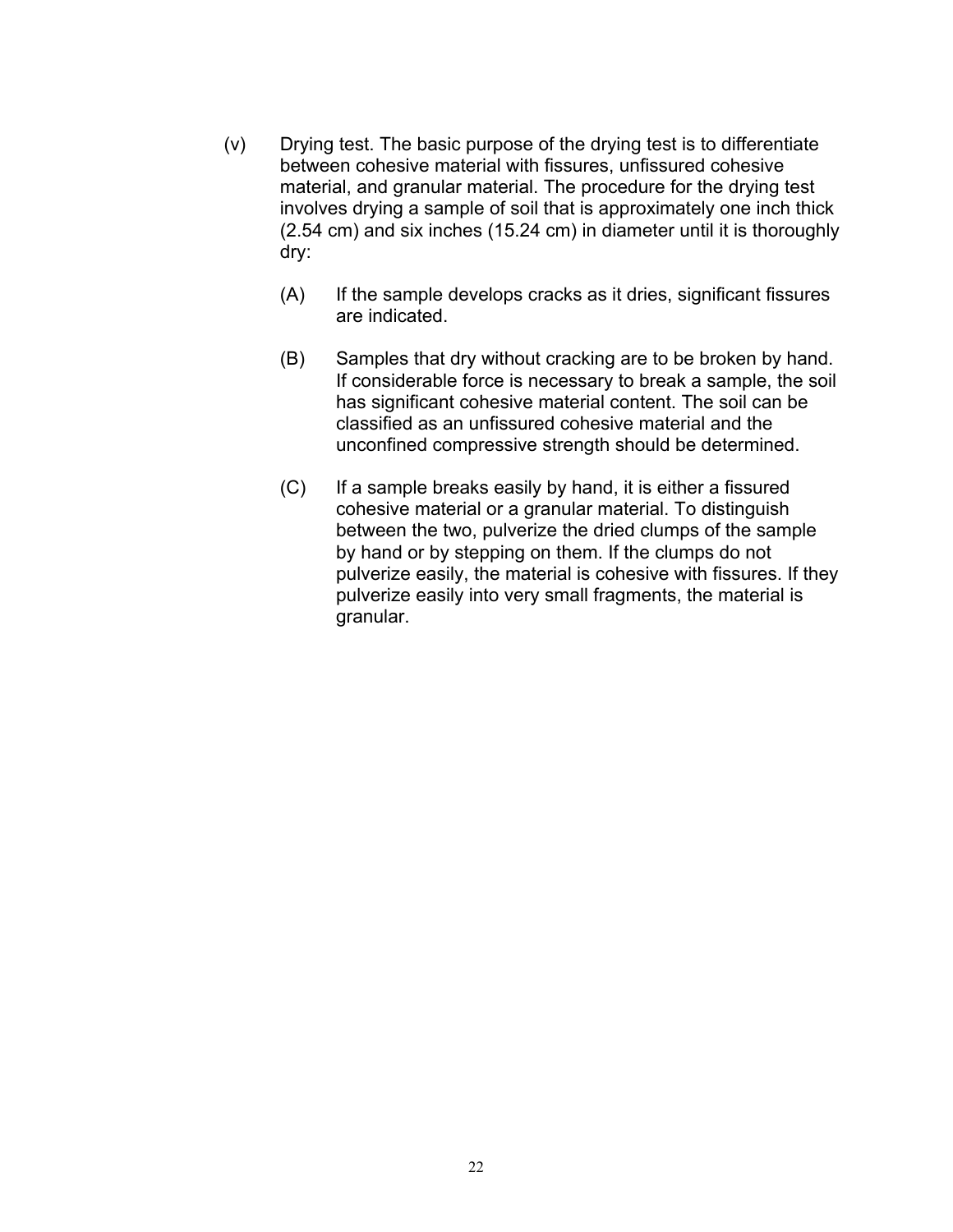# **1926 Subpart P Appendix B**

## **Sloping and Benching**

### **(a) Scope and application**

This appendix contains specifications for sloping and benching when used as methods of protecting employees working in excavations from cave-ins. The requirements of this appendix apply when the design of sloping and benching protective systems is to be performed in accordance with the requirements set forth in 1926.652(b)(2).

#### **(b) Definitions**

*"Actual slope*" means the slope to which an excavation face is excavated.

*"Distress"* means that the soil is in a condition where a cave-in is imminent or is likely to occur. Distress is evidenced by such phenomena as the development of fissures in the face of or adjacent to an open excavation; the subsidence of the edge of an excavation; the slumping of material from the face or the bulging or heaving of material from the bottom of an excavation; the spalling of material from the face of an excavation; and ravelling, i.e., small amounts of material such as pebbles or little clumps of material suddenly separating from the face of an excavation and trickling or rolling down into the excavation.

*"Maximum allowable slope"* means the steepest incline of an excavation face that is acceptable for the most favorable site conditions as protection against cave-ins, and is expressed as the ratio of horizontal distance to vertical rise (H:V).

*"Short term exposure"* means a period of time less than or equal to 24 hours that an excavation is open.

### **(c) Requirements**

### (1) Soil classification

Soil and rock deposits shall be classified in accordance with appendix A to subpart P of part 1926.

(2) Maximum allowable slope

The maximum allowable slope for a soil or rock deposit shall be determined from Table B-1 of this appendix.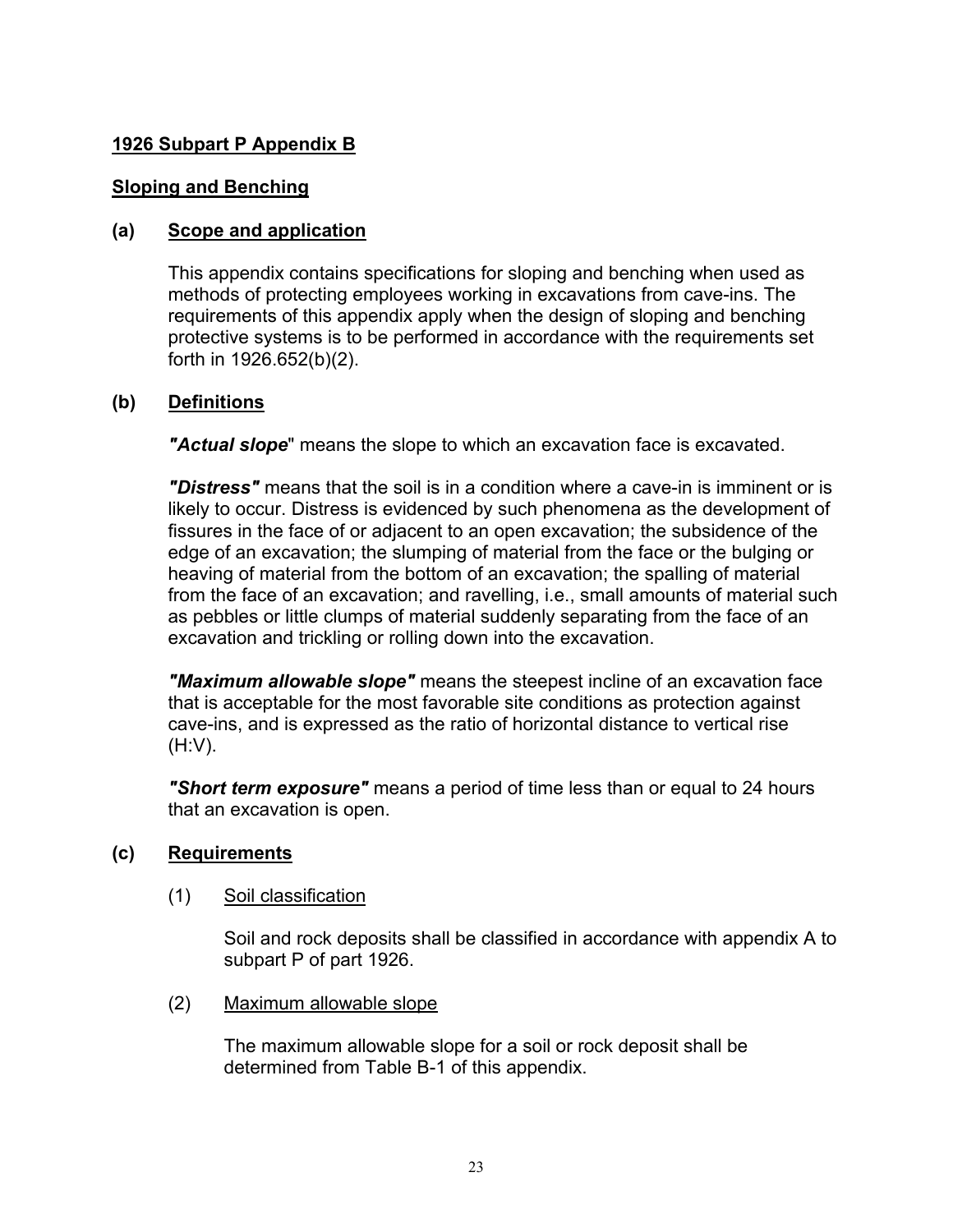#### (3) Actual slope

- (i) The actual slope shall not be steeper than the maximum allowable slope.
- (ii) The actual slope shall be less steep than the maximum allowable slope, when there are signs of distress. If that situation occurs, the slope shall be cut back to an actual slope which is at least ½ horizontal to one vertical (1/2H:1V) less steep than the maximum allowable slope.
- (iii) When surcharge loads from stored material or equipment, operating equipment, or traffic are present, a competent person shall determine the degree to which the actual slope must be reduced below the maximum allowable slope, and shall assure that such reduction is achieved. Surcharge loads from adjacent structures shall be evaluated in accordance with 1926.651(i).

#### (4) Configurations

Configurations of sloping and benching systems shall be in accordance with Figure B-1.

| SOIL OR ROCK TYPE                               | MAXIMUM ALLOWABLE SLOPES (H:V)(1) FOR<br>EXCAVATIONS LESS THAN 20 FEET DEEP(3)        |  |  |  |  |  |  |  |
|-------------------------------------------------|---------------------------------------------------------------------------------------|--|--|--|--|--|--|--|
| STABLE ROCK<br>TYPE A $(2)$<br>TYPE B<br>TYPE C | VERTICAL (90 Deg.)<br>$(53$ Deg.)<br>3/4:1<br>$(45$ Deg.)<br>1:1<br>1 1/2:1 (34 Deg.) |  |  |  |  |  |  |  |

TABLE B-1 MAXIMUM ALLOWABLE SLOPES

 Footnote(1) Numbers shown in parentheses next to maximum allowable slopes are angles expressed in degrees from the horizontal. Angles have be been rounded off.

Footnote(2) A short-term maximum allowable slope of 1/2H:1V (63 degrees) is allowed in excavations in Type A soil that are 12 feet (3.67 m) or less in depth. Short-term maximum allowable slopes for excavations greater than 12-feet (3.67 m) in depth shall be 3/4H:1V (53 degrees).

Footnote(3) Sloping or benching for excavations greater than 20 feet deep shall be designed by a registered professional engineer.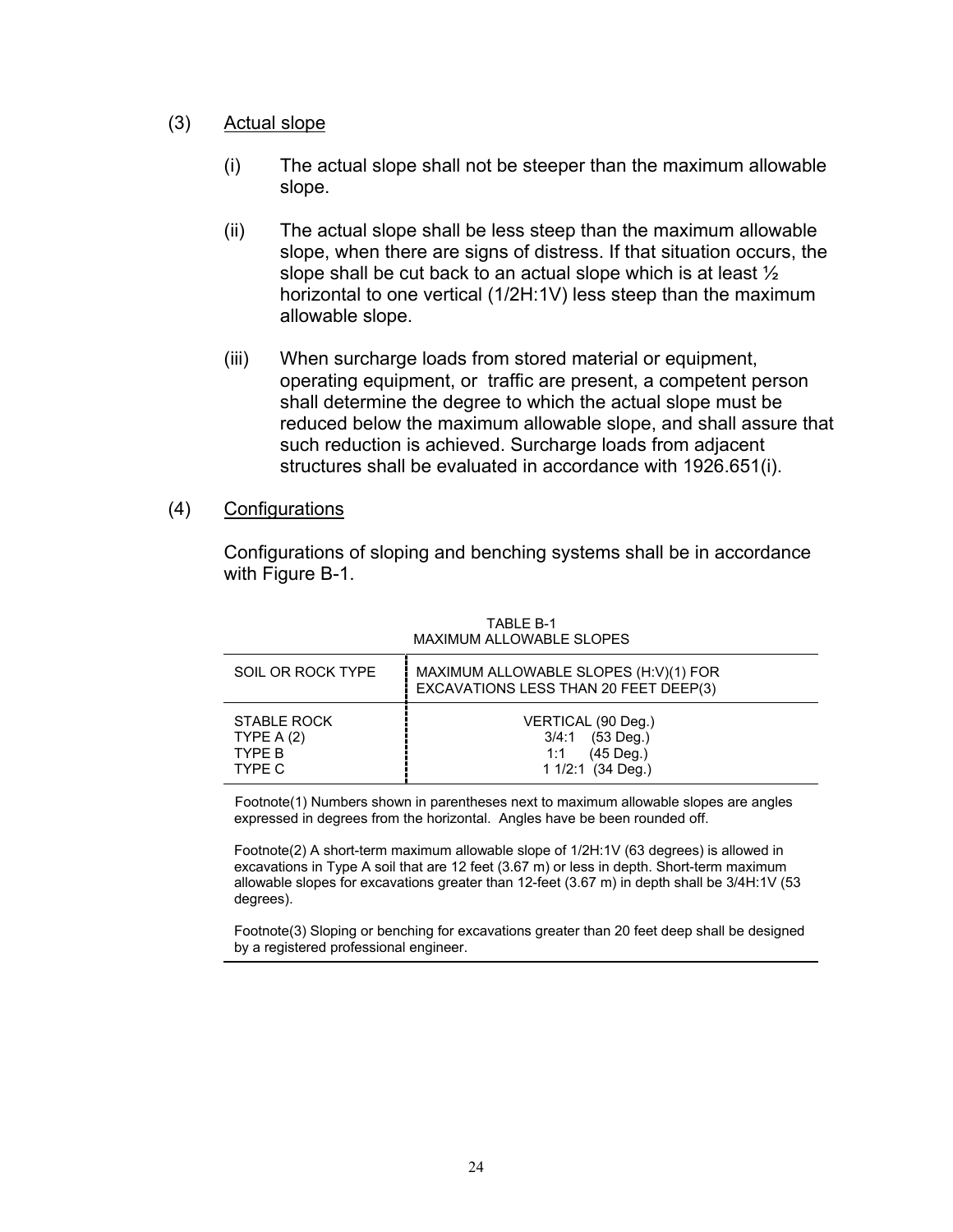# **Figure B-1 – Slope Configurations**

(All slopes stated below are in the horizontal to vertical ratio)

## **B - 1.1 Excavations made in Type A soil.**

1. All simple slope excavation 20 feet or less in depth shall have a maximum allowable slope of 3/4:1.

(For Figure B-1.1a, [http://www.osha.gov/OshStd\\_gif/26pfb11a.gif](http://www.osha.gov/OshStd_gif/26pfb11a.gif)) SIMPLE SLOPE – GENERAL

Exception: Simple slope excavations which are open 24 hours or less (short term) and which are 12 feet or less in depth shall have a maximum allowable slope of 1/2:1. (For Figure B-1.1b, [http://www.osha.gov/OshStd\\_gif/26pfb11b.gif](http://www.osha.gov/OshStd_gif/26pfb11b.gif)) SIMPLE SLOPE - SHORT TERM

2. All benched excavations 20 feet or less in depth shall have a maximum allowable slope of ¾ to 1 and maximum bench dimensions as follows:

(For Figure B-1.1c, [http://www.osha.gov/OshStd\\_gif/26pfb11c.gif](http://www.osha.gov/OshStd_gif/26pfb11c.gif))

SIMPLE BENCH

(For Figure B-1.1d, [http://www.osha.gov/OshStd\\_gif/26pfb11d.gif](http://www.osha.gov/OshStd_gif/26pfb11d.gif)) MULTIPLE BENCH

3. All excavations 8 feet or less in depth which have unsupported vertically sided lower proportions shall have a maximum vertical side of 3 1/2 feet.

(For Figure B-1.1e, [http://www.osha.gov/OshStd\\_gif/26pfb11e.gif](http://www.osha.gov/OshStd_gif/26pfb11e.gif)) UNSUPPORTED VERTICALLY SIDED LOWER PORTION – MAXIMUM 8 FEET IN DEPTH)

All excavations more than 8 feet but not more than 12 feet in depth with unsupported vertically sided lower portions shall have a maximum allowable slope of 1:1 and a maximum vertical side of 3 1/2 feet.

(For Figure B-1.1f, [http://www.osha.gov/OshStd\\_gif/26pfb11f.gif](http://www.osha.gov/OshStd_gif/26pfb11f.gif)) UNSUPPORTED VERTICALLY SIDED LOWER PORTION – MAXIMUM 12 FEET IN DEPTH)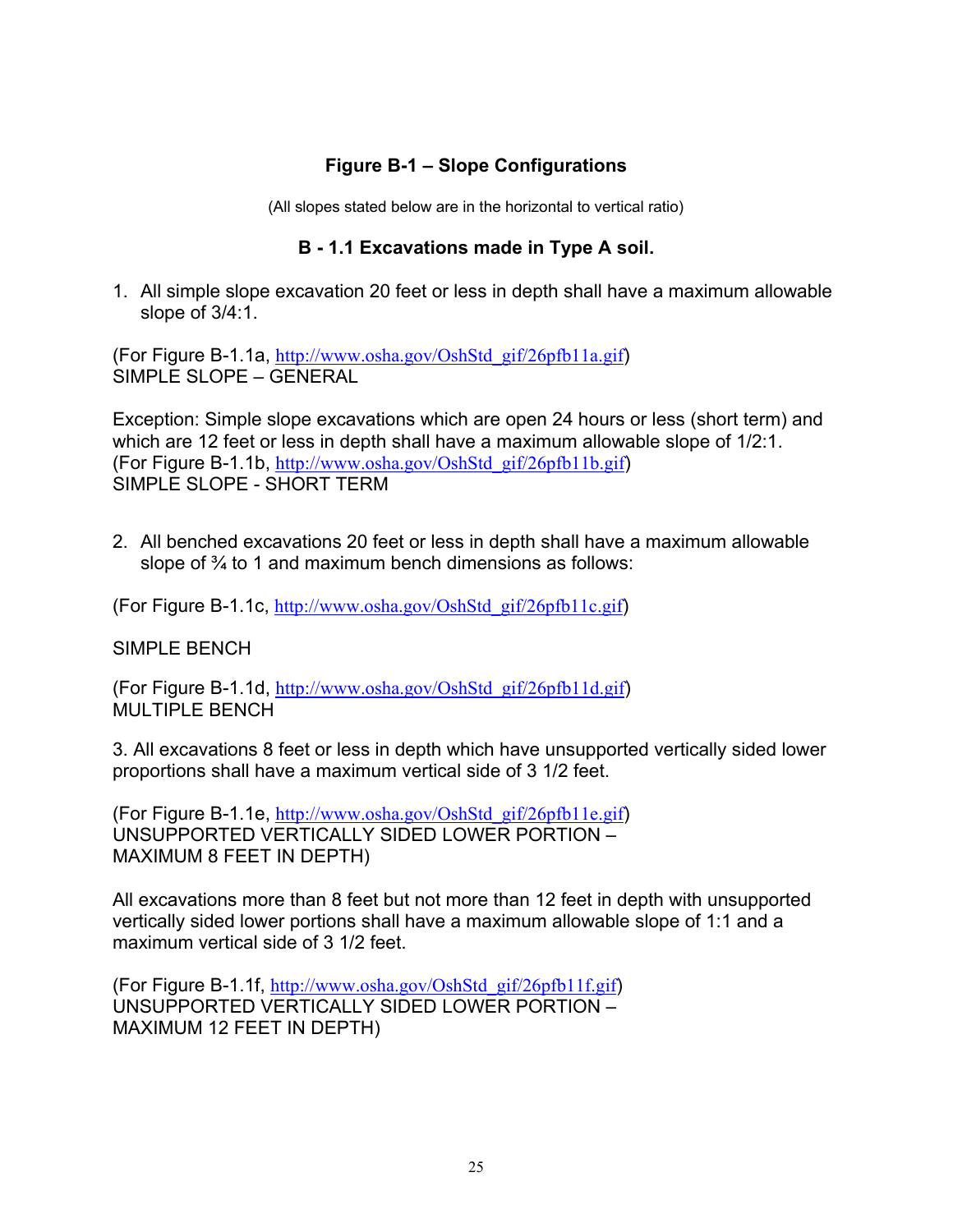All excavations 20 feet or less in depth which have vertically sided lower portions that are supported or shielded shall have a maximum allowable slope of 3/4:1. The support or shield system must extend at least 18 inches above the top of the vertical side.

(For Figure B-1.1g, [http://www.osha.gov/OshStd\\_gif/26pfb11g.gif](http://www.osha.gov/OshStd_gif/26pfb11g.gif)) SUPPORTED OR SHIELDED VERTICALLY SIDED LOWER PORTION)

4. All other simple slope, compound slope, and vertically sided lower portion excavations shall be in accordance with the other options permitted under 1926.652(b).

# **B - 1.2 Excavations Made in Type B Soil**

1. All simple slope excavations 20 feet or less in depth shall have a maximum allowable slope of 1:1.

(For Figure B-1.2a, [http://www.osha.gov/OshStd\\_gif/26pfb12a.gif](http://www.osha.gov/OshStd_gif/26pfb12a.gif)) SIMPLE SLOPE

2. All benched excavations 20 feet or less in depth shall have a maximum allowable slope of 1:1 and maximum bench dimensions as follows:

(For Figure B-1.2b, [http://www.osha.gov/OshStd\\_gif/26pfb12b.gif](http://www.osha.gov/OshStd_gif/26pfb12b.gif)) SINGLE BENCH

(For Figure B-1.2c, [http://www.osha.gov/OshStd\\_gif/26pfb12c.gif](http://www.osha.gov/OshStd_gif/26pfb12c.gif)) MULTIPLE BENCH

3.All excavations 20 feet or less in depth which have vertically sided lower portions shall be shielded or supported to a height at least 18 inches above the top of the vertical side. All such excavations shall have a maximum allowable slope of 1:1.

(For Figure B-1.2d, [http://www.osha.gov/OshStd\\_gif/26pfb12d.gif](http://www.osha.gov/OshStd_gif/26pfb12d.gif)) VERTICALLY SIDED LOWER PORTION

4. All other sloped excavations shall be in accordance with the other options permitted in 1926.652(b).

# **B - 1.3 Excavations Made in Type C Soil**

1. All simple slope excavations 20 feet or less in depth shall have a maximum allowable slope of 1 1/2:1.

(For Figure B-1.3a, [http://www.osha.gov/OshStd\\_gif/26pfb13a.gif](http://www.osha.gov/OshStd_gif/26pfb13a.gif)) SIMPLE SLOPE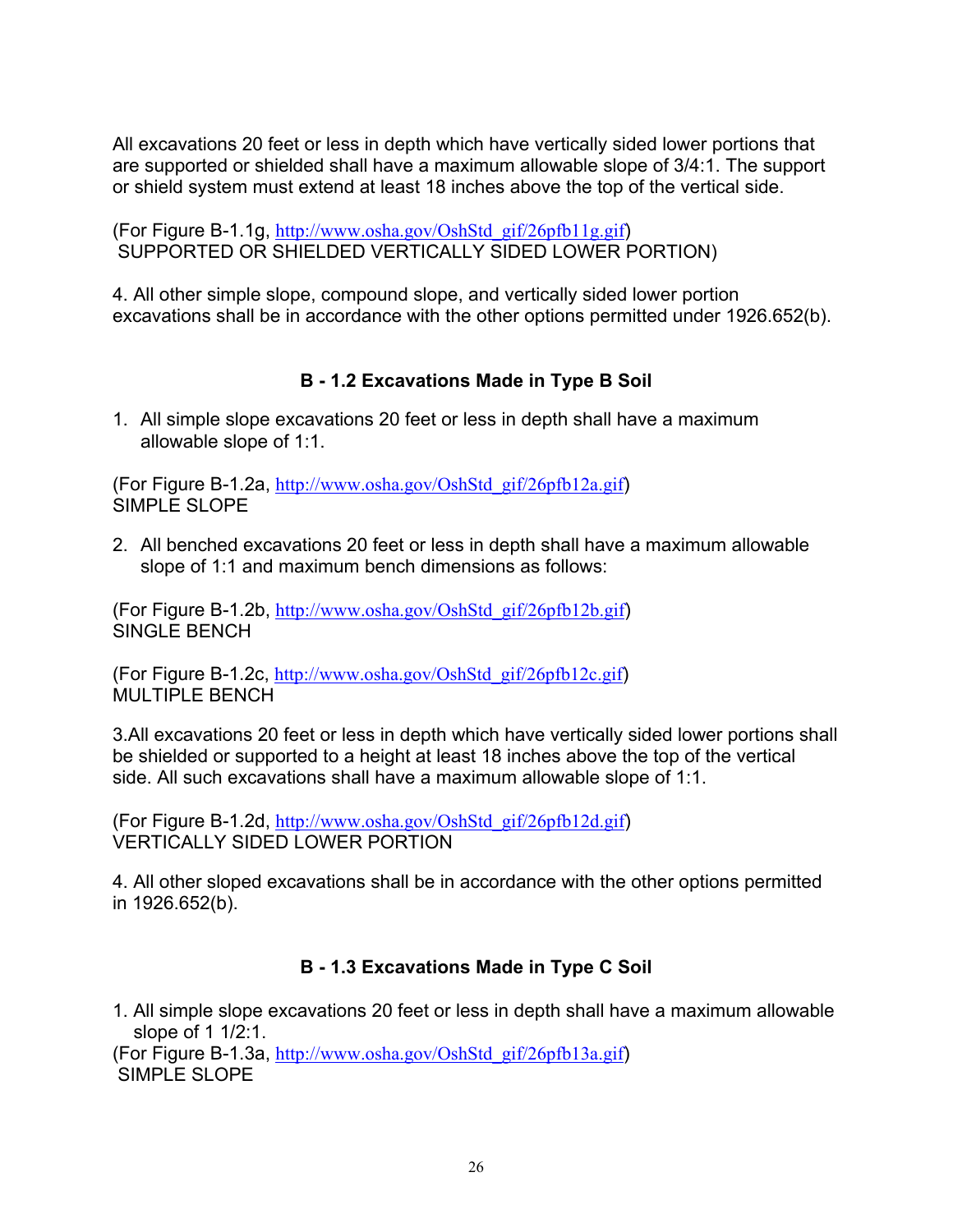2. All excavations 20 feet or less in depth which have vertically sided lower portions shall be shielded or supported to a height at least 18 inches above the top of the vertical side. All such excavations shall have a maximum allowable slope of 1 1/2:1.

(For Figure B-1.3b, [http://www.osha.gov/OshStd\\_gif/26pfb13b.gif](http://www.osha.gov/OshStd_gif/26pfb13b.gif)) VERTICAL SIDED LOWER PORTION

3. All other sloped excavations shall be in accordance with the other options permitted in 1926.652(b).

## **B - 1.4 Excavations Made in Layered Soils**

1. All excavations 20 feet or less in depth made in layered soils shall have a maximum allowable slope for each layer as set forth below.

(For Figure B-1.4a, [http://www.osha.gov/OshStd\\_gif/26pfb14a.gif](http://www.osha.gov/OshStd_gif/26pfb14a.gif)) B OVER A

(For Figure B-1.4b, [http://www.osha.gov/OshStd\\_gif/26pfb14b.gif](http://www.osha.gov/OshStd_gif/26pfb14b.gif)) C OVER A

(For Figure B-1.4c, [http://www.osha.gov/OshStd\\_gif/26pfb14c.gif](http://www.osha.gov/OshStd_gif/26pfb14c.gif)) C OVER B

(For Figure B-1.4d, [http://www.osha.gov/OshStd\\_gif/26pfb14d.gif](http://www.osha.gov/OshStd_gif/26pfb14d.gif)) A OVER B

(For Figure B-1.4e, [http://www.osha.gov/OshStd\\_gif/26pfb14e.gif](http://www.osha.gov/OshStd_gif/26pfb14e.gif)) A OVER C (For Figure B-1.4f, [http://www.osha.gov/OshStd\\_gif/26pfb14f.gif](http://www.osha.gov/OshStd_gif/26pfb14f.gif)) B OVER C

2. All other sloped excavations shall be in accordance with the other options permitted in 1926.652(b).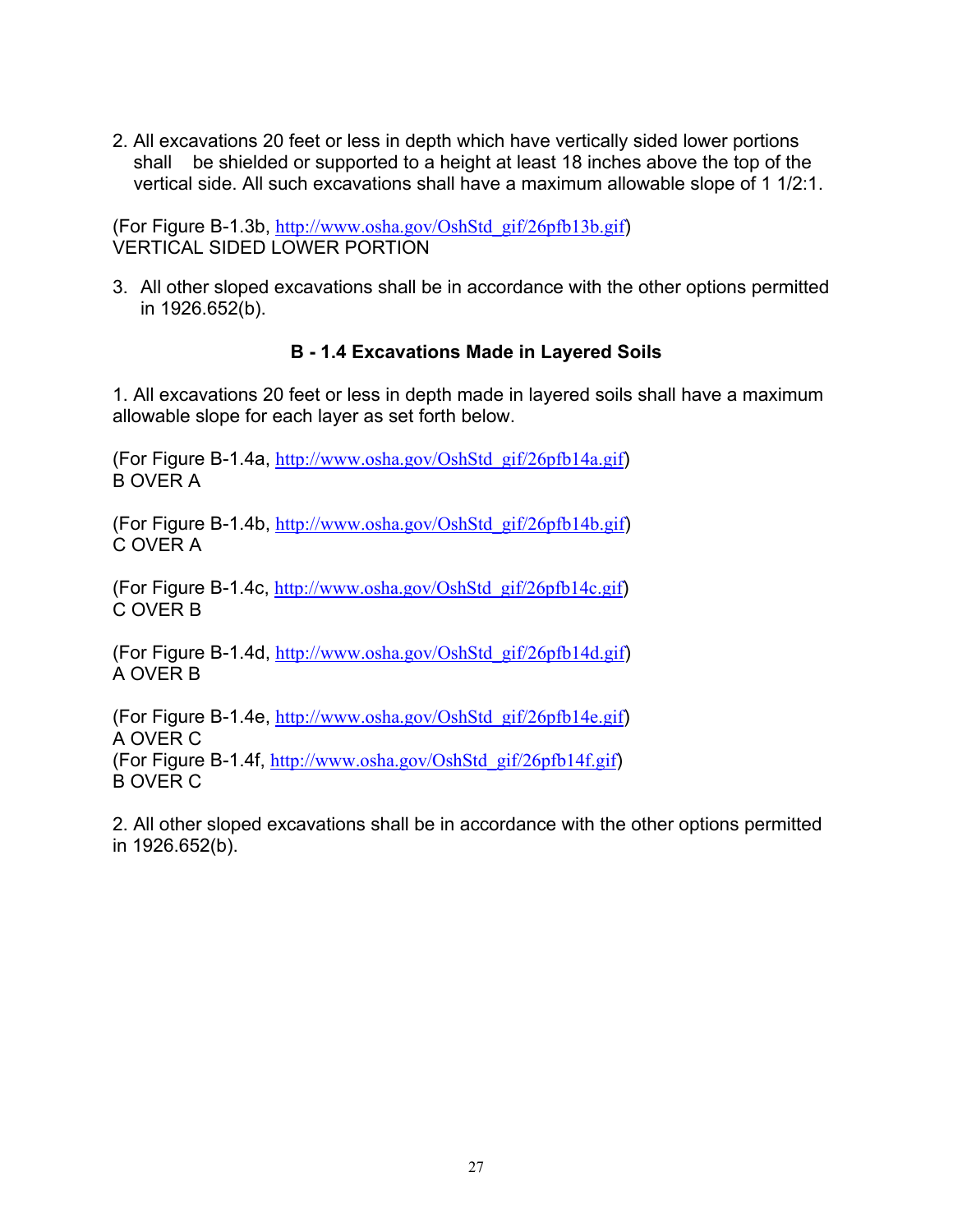### **1926 Subpart P Appendix C Timber Shoring for Trenches**

## **(a) Scope**

This appendix contains information that can be used when timber shoring is provided as a method of protection from cave-ins in trenches that do not exceed 20 feet (6.1 m) in depth. This appendix must be used when design of timber shoring protective systems is to be performed in accordance with 1926.652(c)(1). Other timber shoring configurations; other systems of support such as hydraulic and pneumatic systems; and other protective systems such as sloping, benching, shielding, and freezing systems must be designed in accordance with the requirements set forth in 1926.652(b) and 1926.652(c).

## **(b) Soil Classification**

In order to use the data presented in this appendix, the soil type or types in which the excavation is made must first be determined using the soil classification method set forth in appendix A of subpart P of this part.

## **(c) Presentation of Information**

Information is presented in several forms as follows:

- (1) Information is presented in tabular form in Tables C-1.1, C-1.2 and C-1.3, and Tables C-2.1, C-2.2 and C-2.3 following paragraph (g) of the appendix. Each table presents the minimum sizes of timber members to use in a shoring system, and each table contains data only for the particular soil type in which the excavation or portion of the excavation is made. The data are arranged to allow the user the flexibility to select from among several acceptable configurations of members based on varying the horizontal spacing of the crossbraces. Stable rock is exempt from shoring requirements and therefore, no data are presented for this condition.
- (2) Information concerning the basis of the tabular data and the limitations of the data is presented in paragraph (d) of this appendix, and on the tables themselves.
- (3) Information explaining the use of the tabular data is presented in paragraph (e) of this appendix.
- (4) Information illustrating the use of the tabular data is presented in paragraph (f) of this appendix.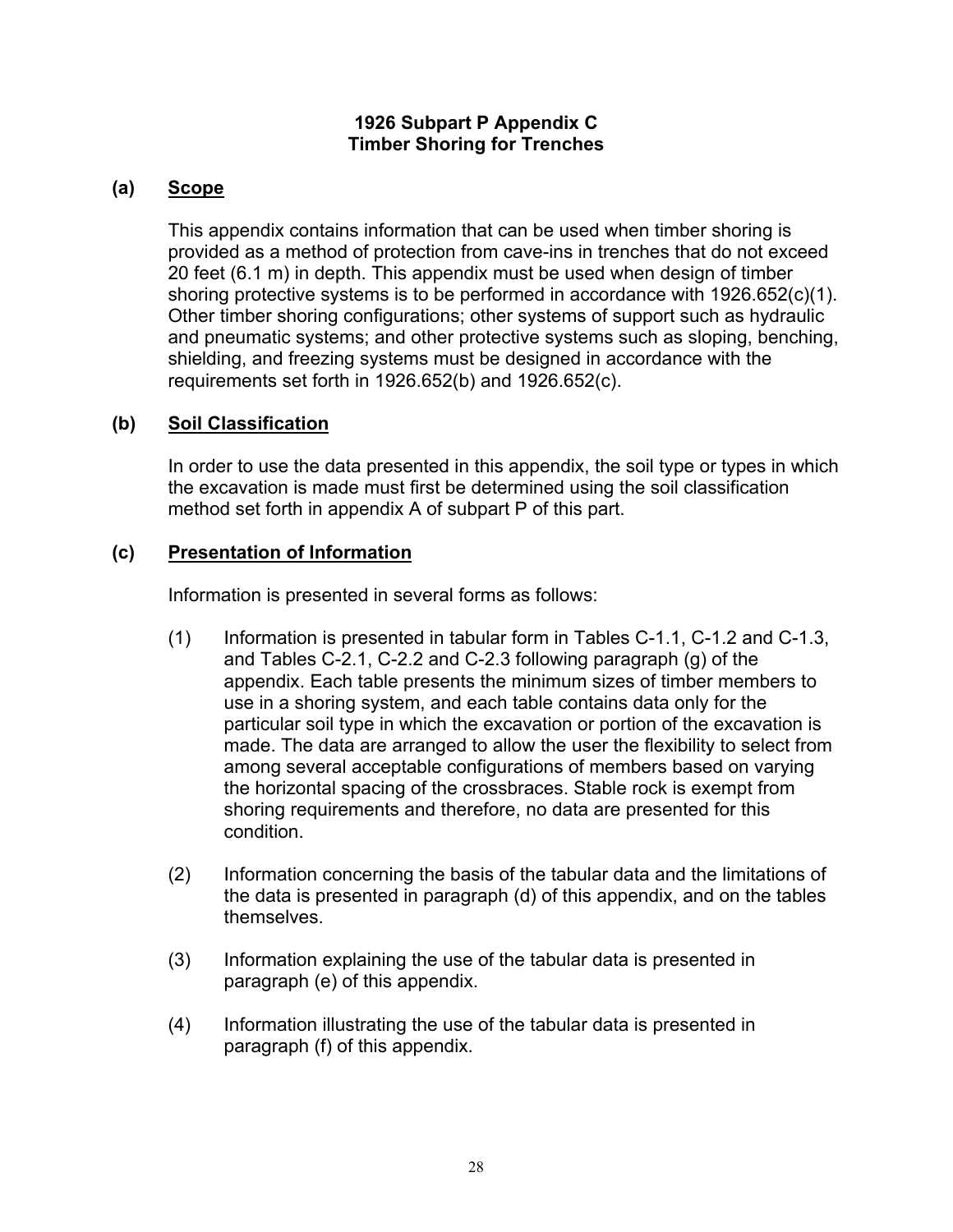(5) Miscellaneous notations regarding Tables C-1.1 through C-1.3 and Tables C-2.1 through C-2.3 are presented in paragraph (g) of this Appendix.

# **(d) Basis and limitations of the data**

- (1) Dimensions of timber members
	- (i) The sizes of the timber members listed in Tables C-1.1 through C-1.3 are taken from the National Bureau of Standards (NBS) report, "Recommended Technical Provisions for Construction Practice in Shoring and Sloping of Trenches and Excavations." In addition, where NBS did not recommend specific sizes of members, member sizes are based on an analysis of the sizes required for use by existing codes and on empirical practice.
	- (ii) The required dimensions of the members listed in Tables C-1.1 through C-1.3 refer to actual dimensions and not nominal dimensions of the timber. Employers wanting to use nominal size shoring are directed to Tables C-2.1 through C-2.3, or have this choice under 1926.652(c)(3), and are referred to The Corps of Engineers, The Bureau of Reclamation or data from other acceptable sources.

## (2) Limitation of application

- (i) It is not intended that the timber shoring specification apply to every situation that may be experienced in the field. These data were developed to apply to the situations that are most commonly experienced in current trenching practice. Shoring systems for use in situations that are not covered by the data in this appendix must be designed as specified in 1926.652(c).
- (ii) When any of the following conditions are present, the members specified in the tables are not considered adequate. Either an alternate timber shoring system must be designed or another type of protective system designed in accordance with 1926.652.
	- (A) When loads imposed by structures or by stored material adjacent to the trench weigh in excess of the load imposed by a two-foot soil surcharge. The term "adjacent" as used here means the area within a horizontal distance from the edge of the trench equal to the depth of the trench.
	- (B) When vertical loads imposed on cross braces exceed a 240 pound gravity load distributed on a one-foot section of the center of the crossbrace.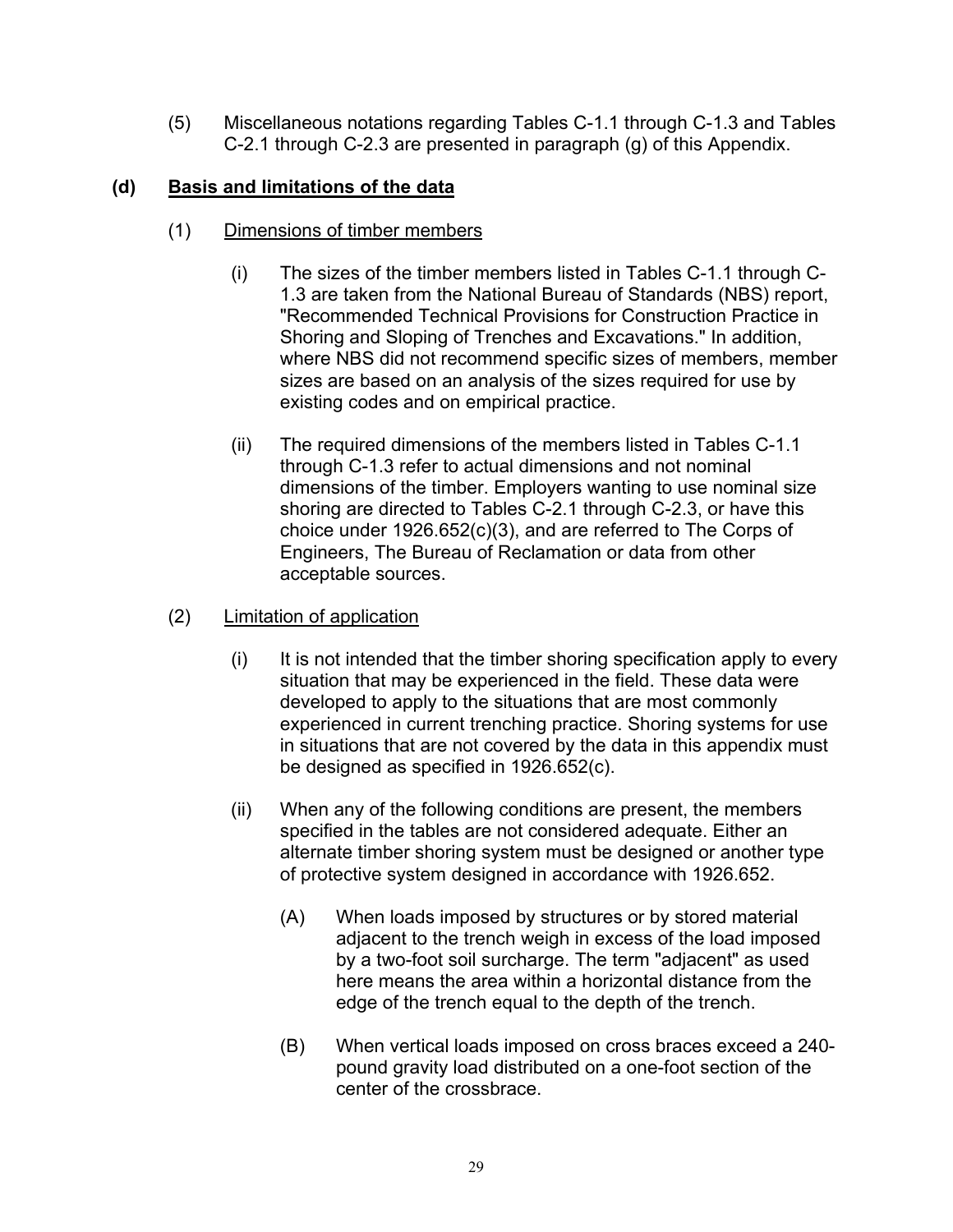- (C) When surcharge loads are present from equipment weighing in excess of 20,000 pounds.
- (D) When only the lower portion of a trench is shored and the remaining portion of the trench is sloped or benched unless: The sloped portion is sloped at an angle less steep than three horizontal to one vertical; or the members are selected from the tables for use at a depth which is determined from the top of the overall trench, and not from the toe of the sloped portion.

## **(e) Use of Tables**

The members of the shoring system that are to be selected using this information are the cross braces, the uprights, and the wales, where wales are required. Minimum sizes of members are specified for use in different types of soil. There are six tables of information, two for each soil type. The soil type must first be determined in accordance with the soil classification system described in appendix A to subpart P of part 1926. Using the appropriate table, the selection of the size and spacing of the members is then made. The selection is based on the depth and width of the trench where the members are to be installed and, in most instances, the selection is also based on the horizontal spacing of the crossbraces. Instances where a choice of horizontal spacing of crossbracing is available, the horizontal spacing of the crossbraces must be chosen by the user before the size of any member can be determined. When the soil type, the width and depth of the trench, and the horizontal spacing of the crossbraces are known, the size and vertical spacing of the crossbraces are known, the size and vertical spacing of the crossbraces, the size and vertical spacing of the wales, and the size and horizontal spacing of the uprights can be read from the appropriate table.

## **(f) Examples to Illustrate the Use of Tables C-1.1 through C-1.3**

(1) Example 1

A trench dug in Type A soil is 13 feet deep and five feet wide. From Table C-1.1, for acceptable arrangements of timber can be used.

### Arrangement #1

Space 4X4 crossbraces at six feet horizontally and four feet vertically.

Wales are not required.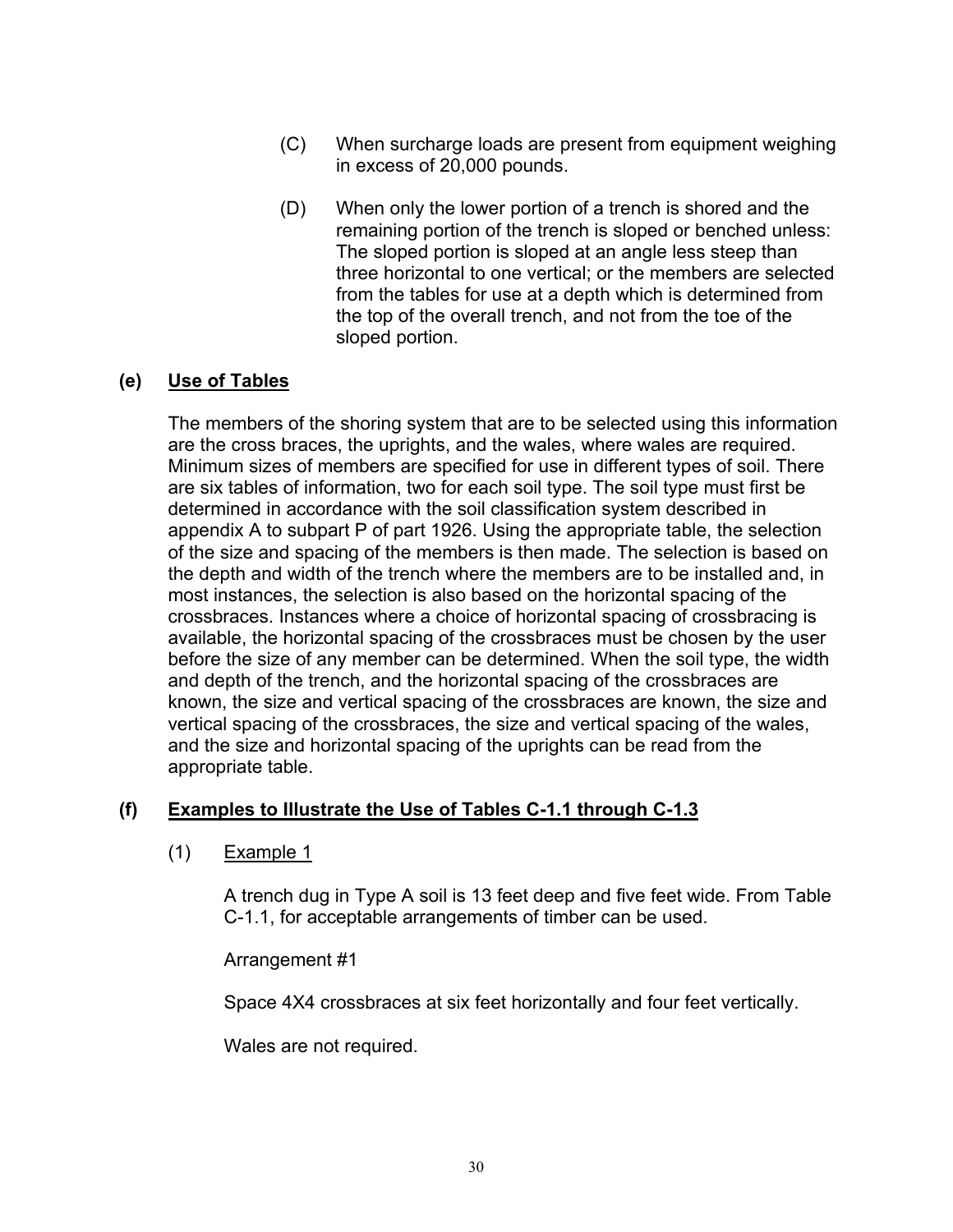Space 3X8 uprights at six feet horizontally. This arrangement is commonly called "skip shoring."

Arrangement #2

Space 4X6 crossbraces at eight feet horizontally and four feet vertically.

Space 8X8 wales at four feet vertically.

Space 2X6 uprights at four feet horizontally.

Arrangement #3

Space 6X6 crossbraces at 10 feet horizontally and four feet vertically.

Space 8X10 wales at four feet vertically.

Space 2X6 uprights at five feet horizontally.

Arrangement #4

Space 6X6 crossbraces at 12 feet horizontally and four feet vertically.

Space 10X10 wales at four feet vertically.

Space 3X8 uprights at six feet horizontally.

(2) Example 2

A trench dug in Type B soil is 13 feet deep and five feet wide. From Table C-1.2 three acceptable arrangements of members are listed.

Arrangement #1

Space 6X6 crossbraces at six feet horizontally and five feet vertically.

Space 8X8 wales at five feet vertically.

Space 2X6 uprights at two feet horizontally.

Arrangement #2

Space 6X8 crossbraces at eight feet horizontally and five feet vertically.

Space 10X10 wales at five feet vertically.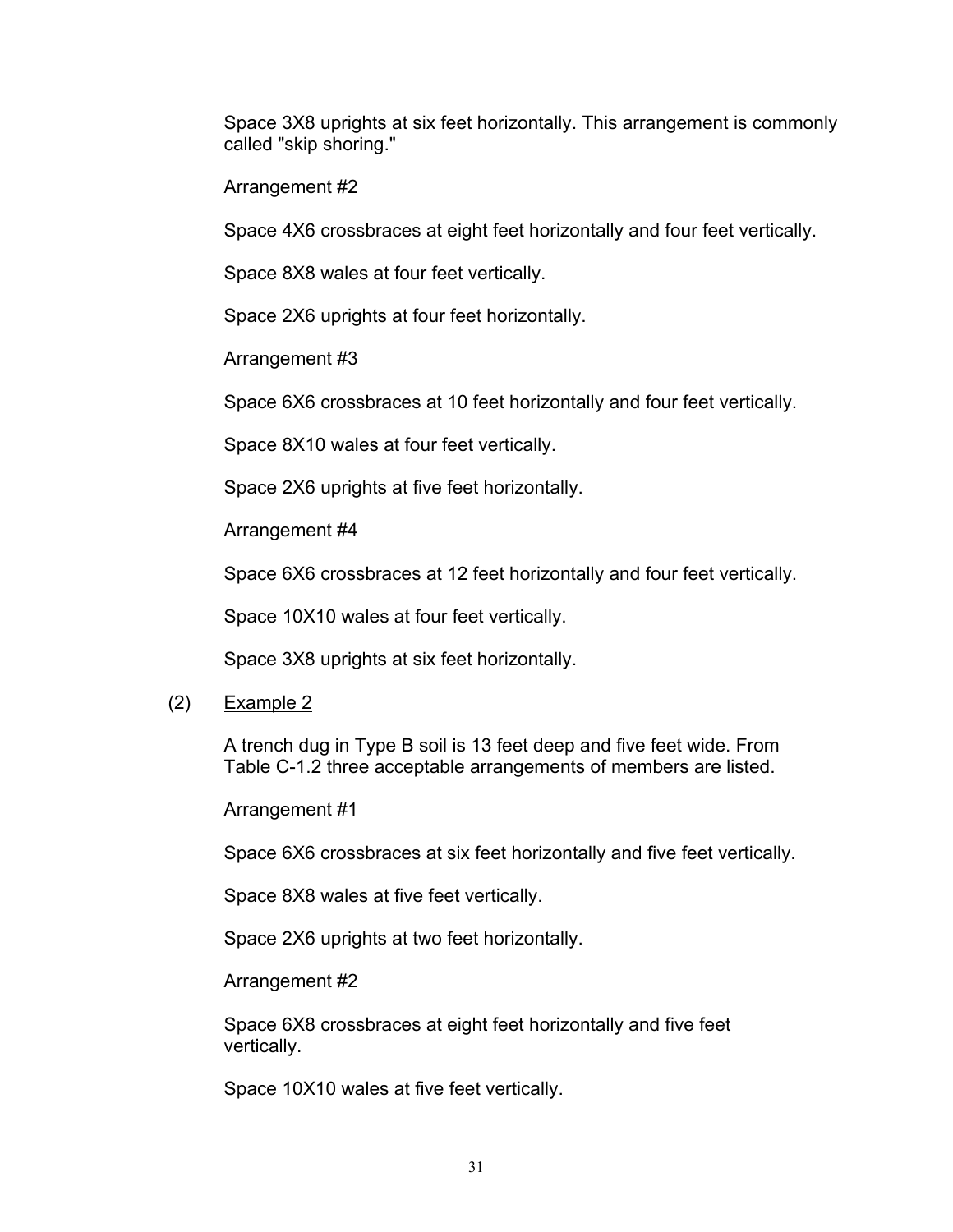Space 2X6 uprights at two feet horizontally.

Arrangement #3

Space 8X8 crossbraces at 10 feet horizontally and five feet vertically.

Space 10X12 wales at five feet vertically.

Space 2X6 uprights at two feet vertically.

## (3) Example 3

A trench dug in Type C soil is 13 feet deep and five feet wide. From Table C-1.3 two acceptable arrangements of members can be used.

Arrangement #1

Space 8X8 crossbraces at six feet horizontally and five feet vertically.

Space 10X12 wales at five feet vertically.

Position 2X6 uprights as closely together as possible.

If water must be retained use special tongue and groove uprights to form tight sheeting.

Arrangement #2

Space 8X10 crossbraces at eight feet horizontally and five feet vertically.

Space 12X12 wales at five feet vertically.

Position 2X6 uprights in a close sheeting configuration unless water pressure must be resisted. Tight sheeting must be used where water must be retained.

(4) Example 4

A trench dug in Type C soil is 20 feet deep and 11 feet wide. The size and spacing of members for the section of trench that is over 15 feet in depth is determined using Table C-1.3. Only one arrangement of members is provided.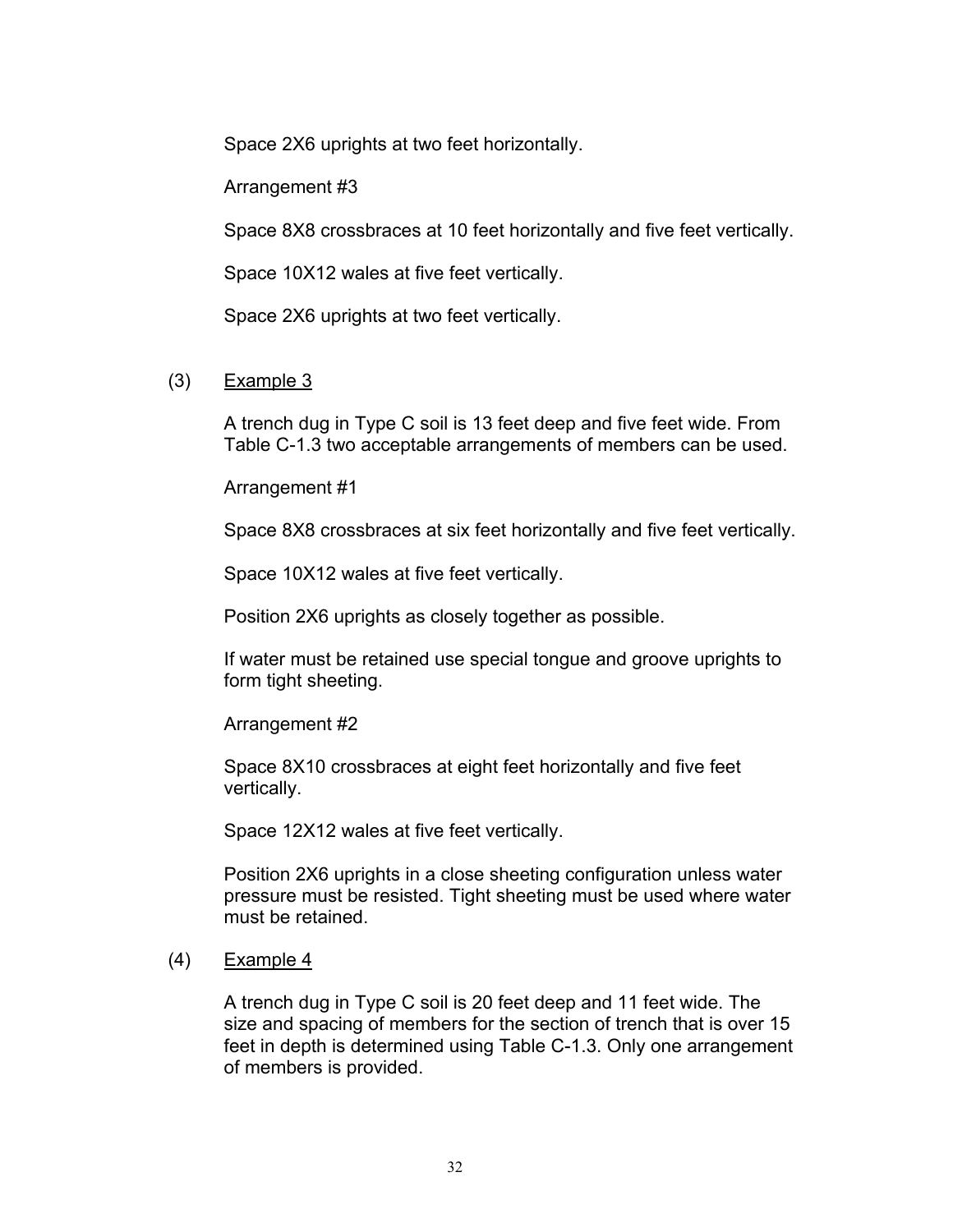Space 8X10 crossbraces at six feet horizontally and five feet vertically.

Space 12X12 wales at five feet vertically. Use 3X6 tight sheeting.

Use of Tables C-2.1 through C-2.3 would follow the same procedures.

# **(g) Notes for all Tables**

- 1. Member sizes at spacings other than indicated are to be determined as specified in 1926.652(c), "Design of Protective Systems."
- 2. When conditions are saturated or submerged use Tight Sheeting. Tight Sheeting refers to the use of specially-edged timber planks (e.g., tongue and groove) at least three inches thick, steel sheet piling, or similar construction that when driven or placed in position provide a tight wall to resist the lateral pressure of water and to prevent the loss of backfill material. Close Sheeting refers to the placement of planks side-by-side allowing as little space as possible between them.
- 3. All spacing indicated is measured center to center.
- 4. Wales to be installed with greater dimension horizontal.
- 5. If the vertical distance from the center of the lowest crossbrace to the bottom of the trench exceeds two and one-half feet, uprights shall be firmly embedded or a mudsill shall be used. Where uprights are embedded, the vertical distance from the center of the lowest crossbrace to the bottom of the trench shall not exceed 36 inches. When mudsills are used, the vertical distance shall not exceed 42 inches. Mudsills are wales that are installed at the tow of the trench side.
- 6. Trench jacks may be used in lieu of or in combination with timber crossbraces.
- 7. Placement of crossbraces When the vertical spacing of crossbraces is four feet, place the top crossbrace no more thantwo feet below the top of the trench. When the vertical spacing of crossbraces is five feet, place the top crossbrace no more than 2.5 feet below the top of the trench.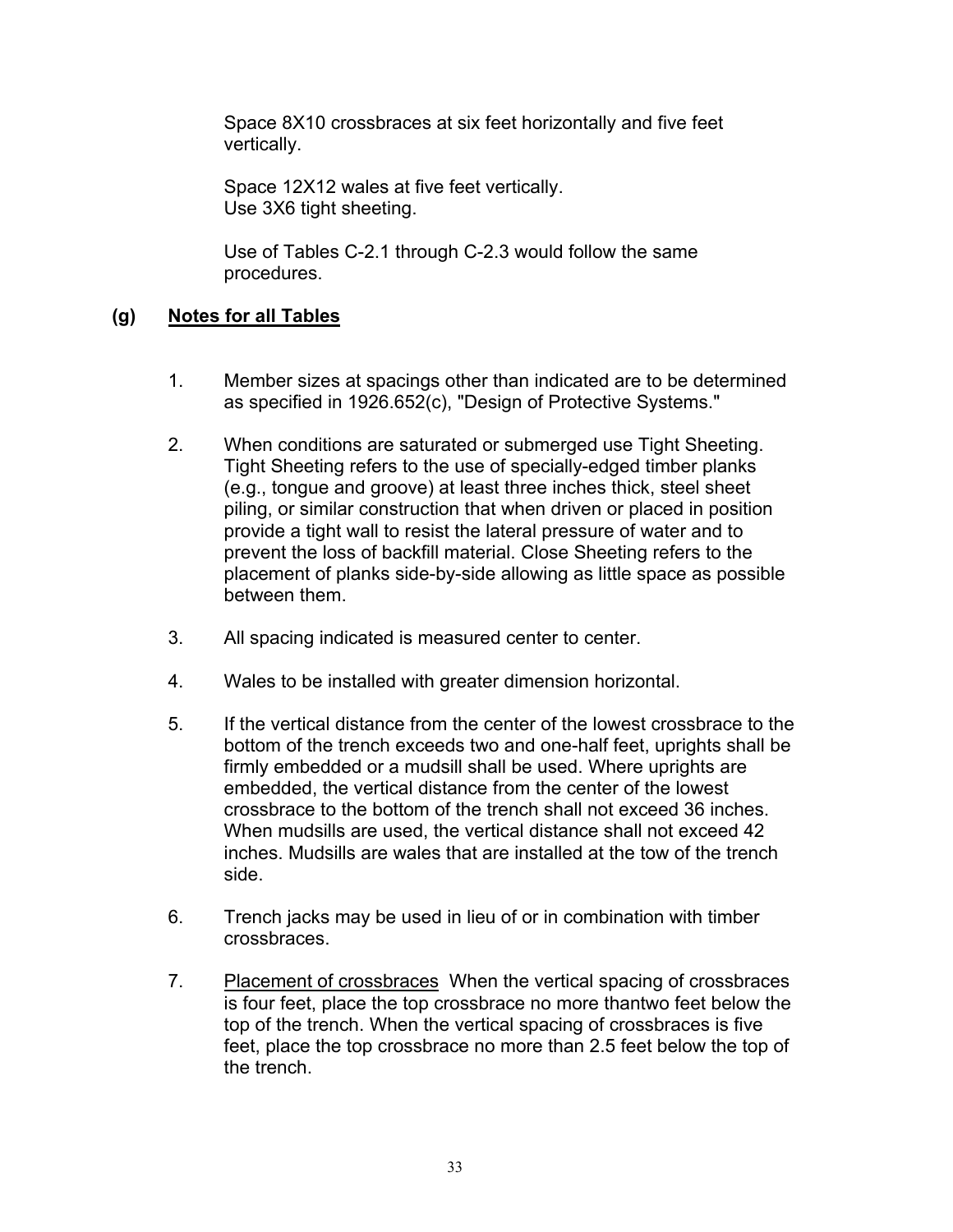| TABLE C-1.1                                                             |                                                         |                                         |            |                        |             |             |                        |  |  |  |
|-------------------------------------------------------------------------|---------------------------------------------------------|-----------------------------------------|------------|------------------------|-------------|-------------|------------------------|--|--|--|
|                                                                         | TIMBER TRENCH SHORING - - MINIMUM TIMBER REQUIREMENTS * |                                         |            |                        |             |             |                        |  |  |  |
| SOIL TYPE A $P(a) = 25 X H + 72 psf(2 ft Surface)$                      |                                                         |                                         |            |                        |             |             |                        |  |  |  |
| <b>DEPTH</b>                                                            |                                                         | SIZE (ACTUAL) AND SPACING OF MEMBERS ** |            |                        |             |             |                        |  |  |  |
| <b>OF</b>                                                               |                                                         |                                         |            |                        |             |             |                        |  |  |  |
|                                                                         |                                                         | <b>CROSSBRACES</b>                      |            |                        |             |             |                        |  |  |  |
| <b>TRENCH</b>                                                           | HORIZ.                                                  |                                         |            | WIDTH OF TRENCH (FEET) |             |             | VERT.                  |  |  |  |
| (FEET)                                                                  | <b>SPACING</b><br>(FEET)                                | UP TO<br>4                              | UP TO<br>6 | UP TO<br>9             | UP TO<br>12 | UP TO<br>15 | <b>SPACING</b>         |  |  |  |
|                                                                         | UP TO                                                   | 4X4                                     | 4X4        | 4X6                    | 6X6         | 6X6         | (FT)<br>$\overline{4}$ |  |  |  |
| 5                                                                       | 6<br>UP TO                                              | 4X4                                     | 4X4        | 4X6                    | 6X6         | 6X6         | 4                      |  |  |  |
| <b>TO</b>                                                               | 8                                                       |                                         |            |                        |             |             |                        |  |  |  |
| 10                                                                      | UP TO<br>10                                             | 4X6                                     | 4X6        | 4X6                    | 6X6         | 6X6         | 4                      |  |  |  |
|                                                                         | UP TO<br>12                                             | 4X6                                     | 4X6        | 6X6                    | 6X6         | 6X6         | 4                      |  |  |  |
| 10                                                                      | UP TO<br>6                                              | $\overline{4}$ X4                       | 4X4        | 4X6                    | 6X6         | 6X6         | 4                      |  |  |  |
| <b>TO</b>                                                               | UP TO<br>8                                              | 4X6                                     | 4X6        | 6X6                    | 6X6         | 6X6         | $\overline{4}$         |  |  |  |
| 15                                                                      | UP TO<br>10                                             | 6X6                                     | 6X5        | 6X6                    | 6X8         | 6X8         | $\overline{4}$         |  |  |  |
|                                                                         | UP TO<br>12                                             | 6X6                                     | 6X6        | 6X6                    | 6X8         | 6X8         | 4                      |  |  |  |
| 15                                                                      | UP TO<br>6                                              | 6X6                                     | 6X6        | 6X6                    | 6X8         | 6X8         | $\overline{4}$         |  |  |  |
| TO                                                                      | UPTO<br>8                                               | 6X6                                     | 6X6        | 6X6                    | 6X8         | 6X8         | 4                      |  |  |  |
| 20                                                                      | UPTO<br>10                                              | 8X8                                     | 8X8        | 8X8                    | 8X8         | 8X10        | 4                      |  |  |  |
|                                                                         | UP TO<br>12                                             | 8X8                                     | 8X8        | 8X8                    | 8X8         | 8X10        | 4                      |  |  |  |
| <b>OVER</b><br>20                                                       | SEE NOTE 1                                              |                                         |            |                        |             |             |                        |  |  |  |
| *Mixed oak or equivalent with a bending strength not less than 850 psi. |                                                         |                                         |            |                        |             |             |                        |  |  |  |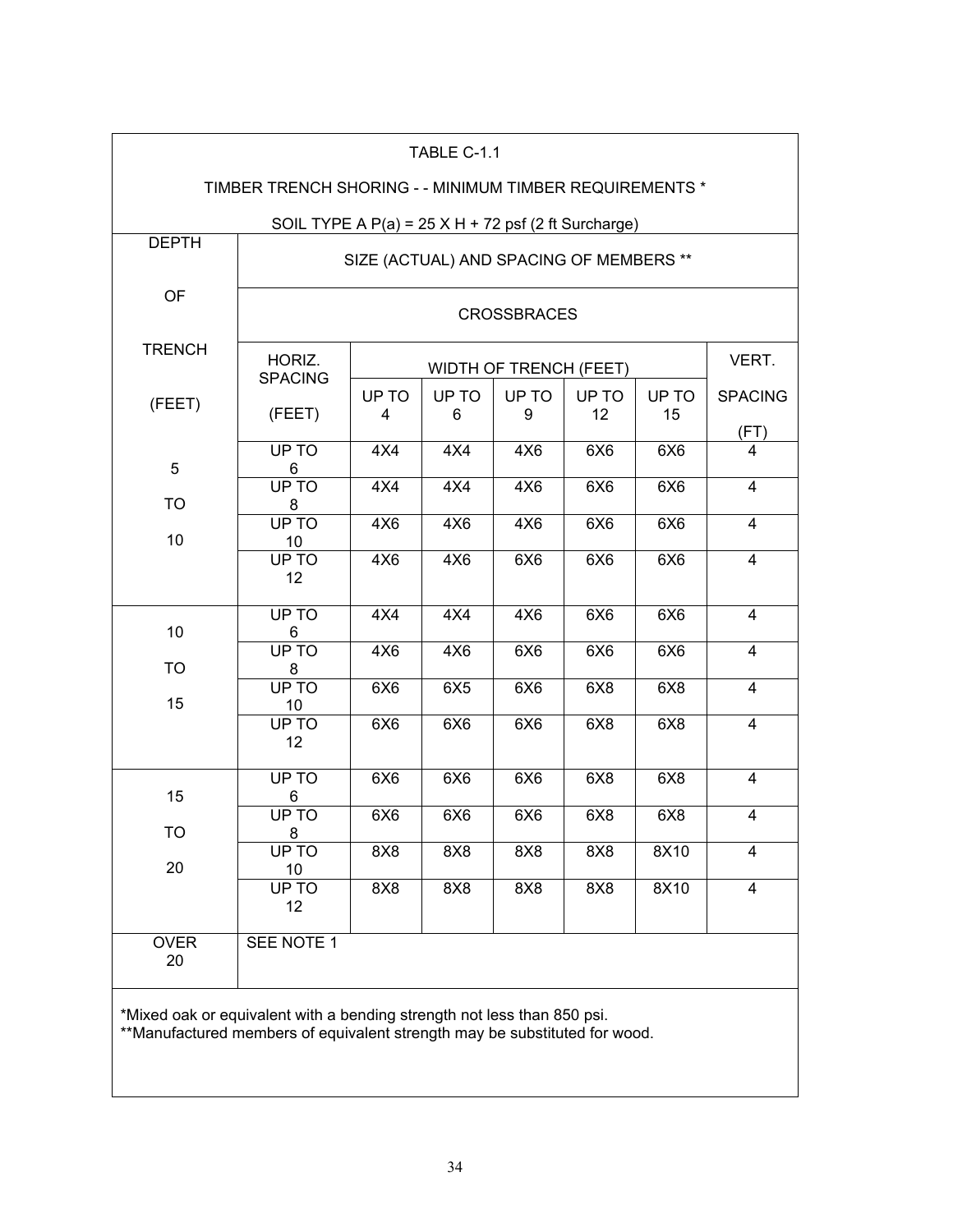TABLE C-1.1 TIMBER TRENCH SHORING - - MINIMUM TIMBER REQUIREMENTS \* SOIL TYPE A  $P(a) = 25 X H + 72 psf (2 ft Surface)$ [Continued] SIZE (ACTUAL) AND SPACING OF MEMBERS \*\* WALES **UPRIGHTS** MAXIMUM ALLOWABLE HORIZONTAL SPACING (FEET) DEPTH OF **TRENCH** (FEET) **SIZE** (IN) VERT. SPACING (FEET)  $CLOSE$  4 5 6 8 Not Req'd ---- 2X6 Not Req'd --- 2x8 8x8 | 4 | | | 2x6 5 TO 10 8x8 | 4 | | | | | | 2x6 Not Req'd --- 3x8 8X8 4 2X6 8X10 | 4 | | | | 2X6 10 TO 15 10X10 | 4 | | | | | | 3X8 6X8 4 3X6 8X8 4 3X6 8X10 4 3X6 15 TO 20 10X10 4 3X6 **Over** 20 SEE NOTE 1

**\***Mixed oak or equivalent with a bending strength not less than 850 psi.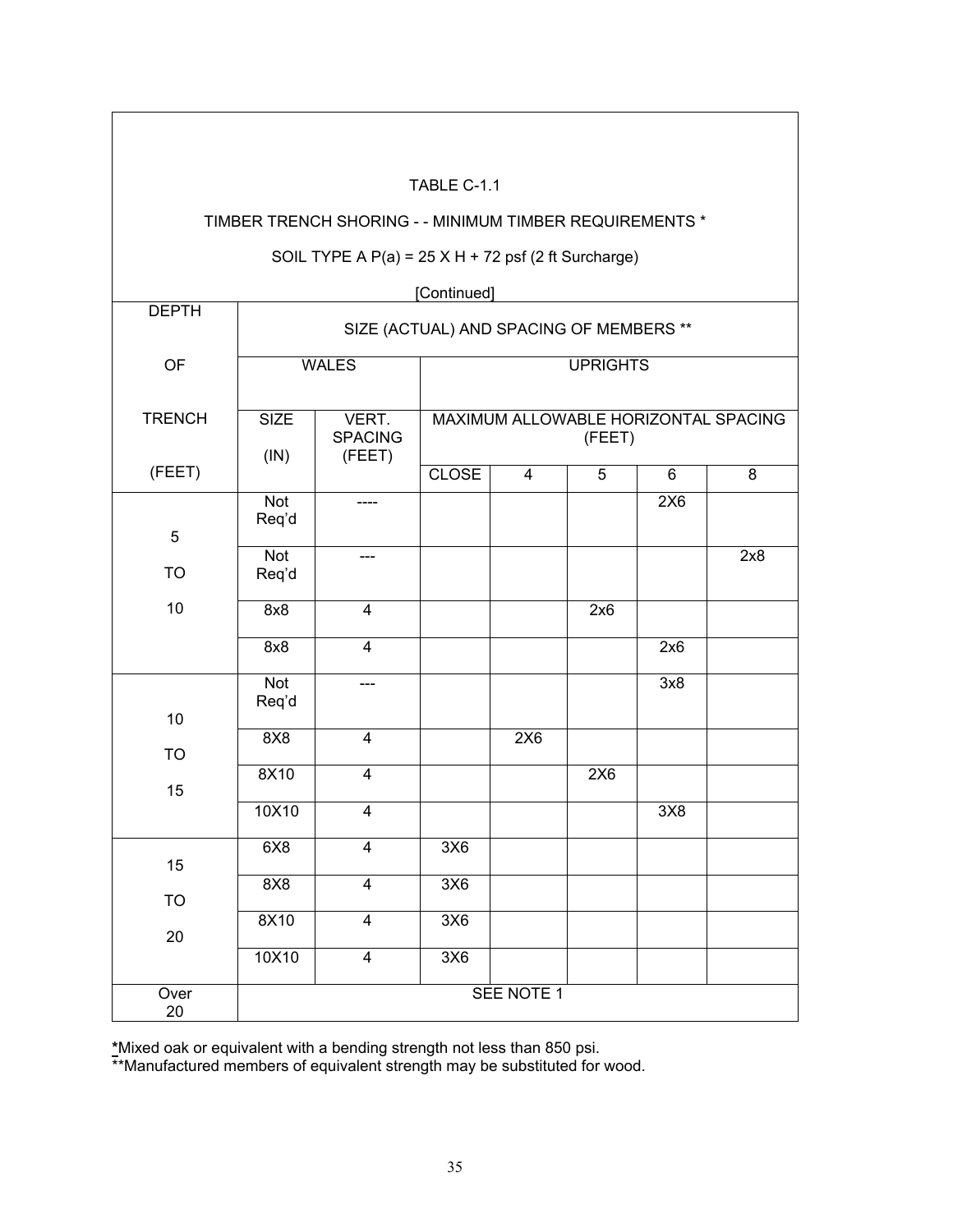| TABLE C-1.2                                             |                                                    |                                         |                 |                        |             |             |                               |  |  |  |
|---------------------------------------------------------|----------------------------------------------------|-----------------------------------------|-----------------|------------------------|-------------|-------------|-------------------------------|--|--|--|
| TIMBER TRENCH SHORING - - MINIMUM TIMBER REQUIREMENTS * |                                                    |                                         |                 |                        |             |             |                               |  |  |  |
|                                                         | SOIL TYPE B $P(a) = 45 X H + 72 psf(2 ft Surface)$ |                                         |                 |                        |             |             |                               |  |  |  |
| <b>DEPTH</b>                                            |                                                    | SIZE (ACTUAL) AND SPACING OF MEMBERS ** |                 |                        |             |             |                               |  |  |  |
| <b>OF</b>                                               |                                                    | <b>CROSSBRACES</b>                      |                 |                        |             |             |                               |  |  |  |
| <b>TRENCH</b>                                           | HORIZ.<br><b>SPACING</b>                           |                                         |                 | WIDTH OF TRENCH (FEET) |             |             | VERT.                         |  |  |  |
| (FEET)                                                  | (FEET)                                             | UP TO<br>4                              | UP TO<br>6      | UP TO<br>9             | UP TO<br>12 | UP TO<br>15 | <b>SPACING</b>                |  |  |  |
| 5                                                       | UP TO<br>6                                         | 4X6                                     | 4X6             | 6X6                    | 6X6         | 6X6         | <u>(FT)</u><br>$\overline{5}$ |  |  |  |
| <b>TO</b>                                               | UP TO<br>8                                         | 6X6                                     | 6X6             | 6X6                    | 6X8         | 6X8         | 5                             |  |  |  |
| 10                                                      | UP TO<br>10                                        | 6X6                                     | 6X6             | 6X6                    | 6X8         | 6X8         | 5                             |  |  |  |
|                                                         | See Note 1                                         |                                         |                 |                        |             |             |                               |  |  |  |
| 10                                                      | UP TO<br>6                                         | 6X6                                     | 6X6             | 6X6                    | 6X8         | 6X8         | $\overline{5}$                |  |  |  |
| <b>TO</b>                                               | UP TO<br>8                                         | 6X8                                     | 6X8             | 6X <sub>8</sub>        | 8X8         | 8X8         | 5                             |  |  |  |
| 15                                                      | UP TO<br>10                                        | 8X8                                     | 8X8             | 8X8                    | 8X8         | 8X10        | 5                             |  |  |  |
|                                                         | See Note 1                                         |                                         |                 |                        |             |             |                               |  |  |  |
| 15                                                      | UP TO<br>6                                         | 6X <sub>8</sub>                         | 6X <sub>8</sub> | 6X <sub>8</sub>        | 8X8         | 8X8         | 5                             |  |  |  |
| ТO                                                      | UP TO<br>8                                         | 8X8                                     | 8X8             | 8X8                    | 8X8         | 8X10        | $\overline{5}$                |  |  |  |
| 20                                                      | UP TO<br>10                                        | 8X10                                    | 8X10            | 8X10                   | 8X10        | 10X10       | 5                             |  |  |  |
|                                                         | See Note 1                                         |                                         |                 |                        |             |             |                               |  |  |  |
| <b>OVER</b><br>20                                       | SEE NOTE 1                                         |                                         |                 |                        |             |             |                               |  |  |  |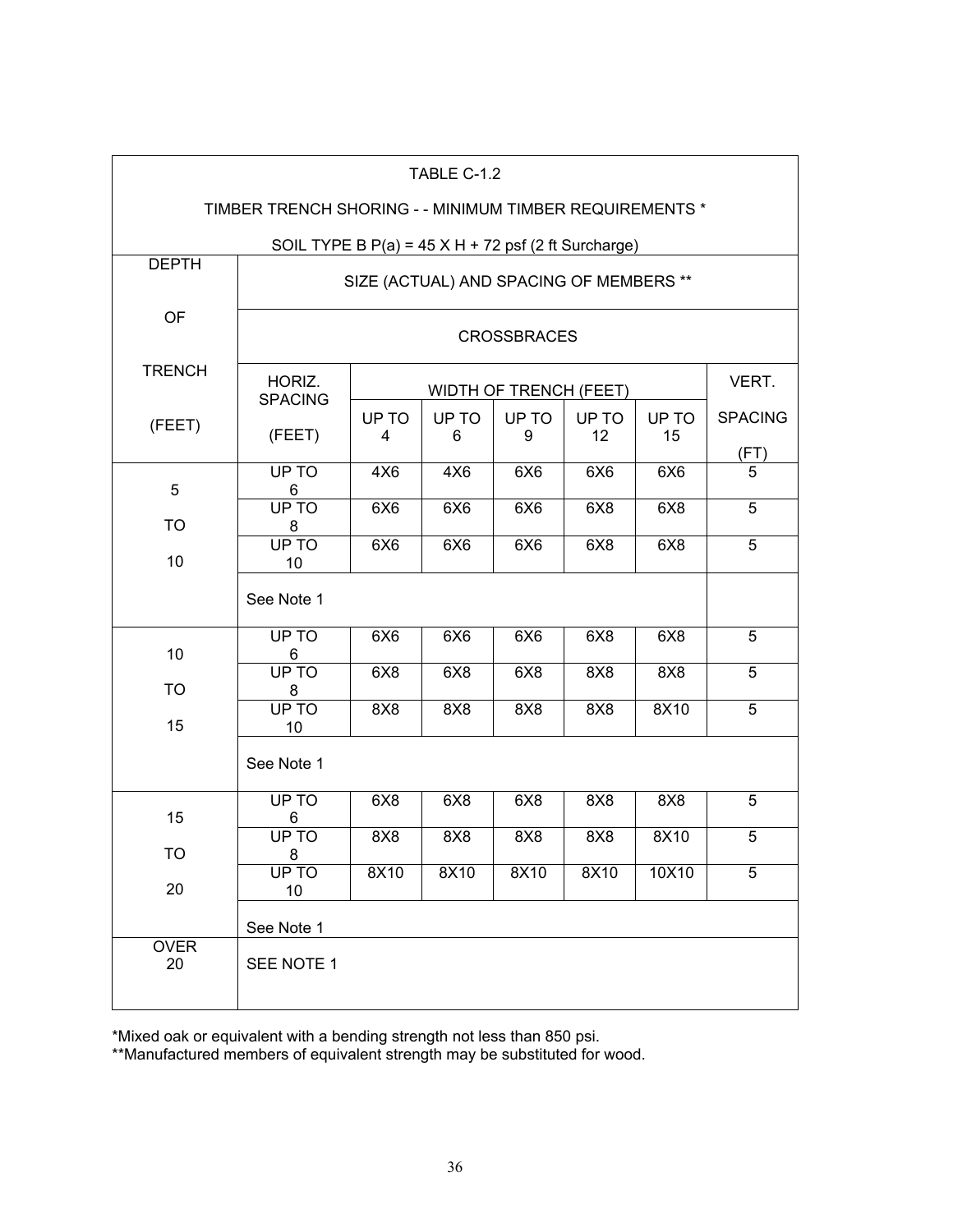|               | TABLE C-1.2                                             |                                   |                                         |                |                 |  |                                      |  |  |  |
|---------------|---------------------------------------------------------|-----------------------------------|-----------------------------------------|----------------|-----------------|--|--------------------------------------|--|--|--|
|               | TIMBER TRENCH SHORING - - MINIMUM TIMBER REQUIREMENTS * |                                   |                                         |                |                 |  |                                      |  |  |  |
|               | SOIL TYPE B $P(a) = 45 X H + 72 psf (2 ft Surface)$     |                                   |                                         |                |                 |  |                                      |  |  |  |
| [Continued]   |                                                         |                                   |                                         |                |                 |  |                                      |  |  |  |
| <b>DEPTH</b>  |                                                         |                                   | SIZE (ACTUAL) AND SPACING OF MEMBERS ** |                |                 |  |                                      |  |  |  |
| OF            |                                                         | <b>WALES</b>                      |                                         |                | <b>UPRIGHTS</b> |  |                                      |  |  |  |
| <b>TRENCH</b> | <b>SIZE</b><br>(IN)                                     | VERT.<br><b>SPACING</b><br>(FEET) |                                         |                | (FEET)          |  | MAXIMUM ALLOWABLE HORIZONTAL SPACING |  |  |  |
| (FEET)        |                                                         |                                   | <b>CLOSE</b>                            | $\overline{2}$ | $\mathfrak{Z}$  |  |                                      |  |  |  |
| $\sqrt{5}$    | 6X8                                                     | 5                                 |                                         |                | 2X6             |  |                                      |  |  |  |
| <b>TO</b>     | 8X10                                                    | 5                                 |                                         |                | 2X6             |  |                                      |  |  |  |
| 10            | 10X10                                                   | 5                                 |                                         |                | 2x6             |  |                                      |  |  |  |
|               | 8X8                                                     | 5                                 |                                         | 2X6            |                 |  |                                      |  |  |  |
| 10            | 10X10                                                   | $\overline{5}$                    |                                         | 2X6            |                 |  |                                      |  |  |  |
| <b>TO</b>     | 10X12                                                   | 5                                 |                                         | 2X6            |                 |  |                                      |  |  |  |
| 15            |                                                         |                                   |                                         |                |                 |  |                                      |  |  |  |
| 15            | 8X10                                                    | 5                                 | 3X6                                     |                |                 |  |                                      |  |  |  |
| <b>TO</b>     | 10X12                                                   | $\sqrt{5}$                        | 3X6                                     |                |                 |  |                                      |  |  |  |
| 20            | $\overline{12X12}$                                      | $\overline{5}$                    | 3X6                                     |                |                 |  |                                      |  |  |  |
|               |                                                         |                                   |                                         |                |                 |  |                                      |  |  |  |
| Over<br>20    | SEE NOTE 1                                              |                                   |                                         |                |                 |  |                                      |  |  |  |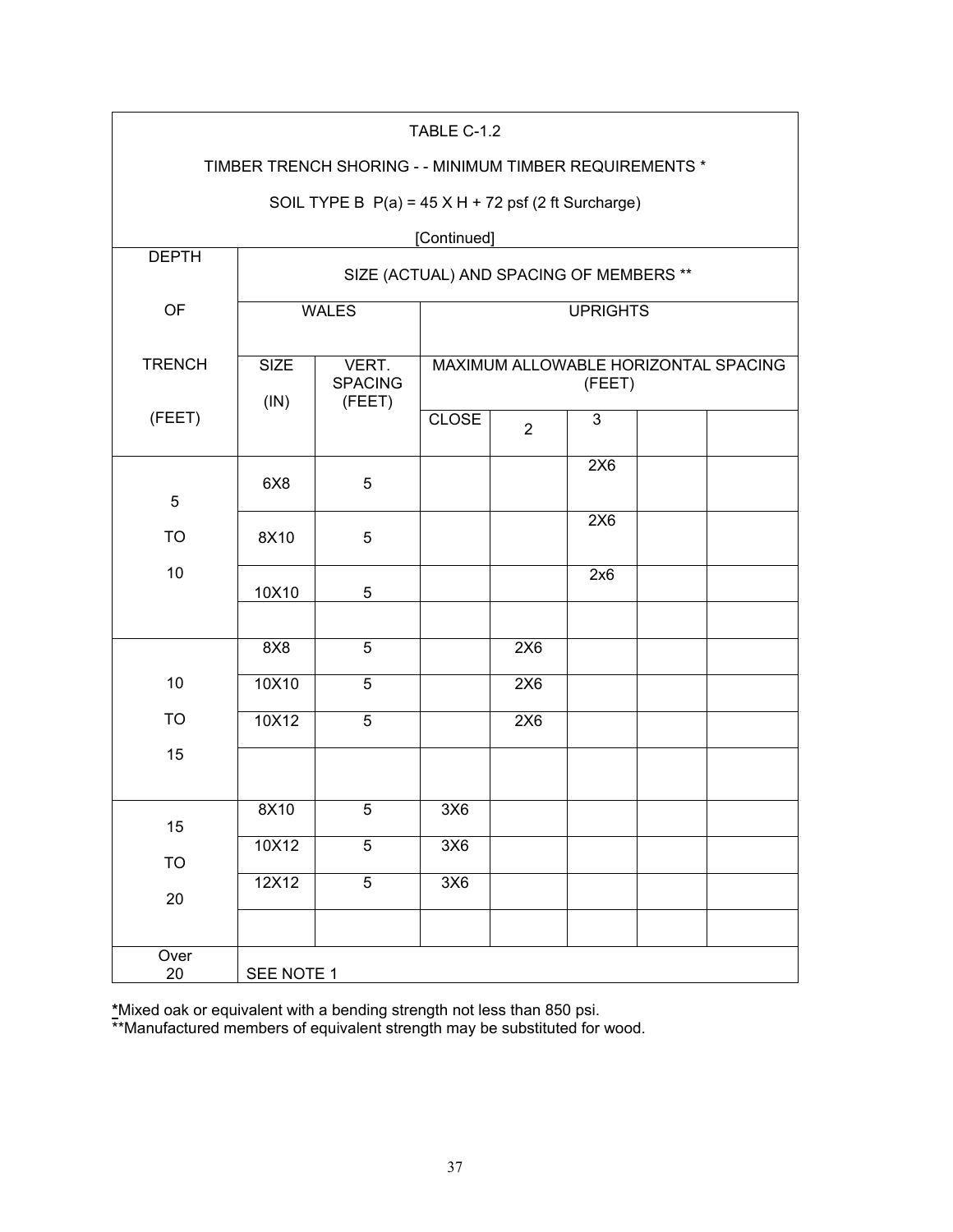|                                                            | TABLE C-1.3                                             |                                         |                 |            |             |             |                        |  |  |  |  |
|------------------------------------------------------------|---------------------------------------------------------|-----------------------------------------|-----------------|------------|-------------|-------------|------------------------|--|--|--|--|
|                                                            | TIMBER TRENCH SHORING - - MINIMUM TIMBER REQUIREMENTS * |                                         |                 |            |             |             |                        |  |  |  |  |
| SOIL TYPE C $P(a) = 80 \times H + 72$ psf (2 ft Surcharge) |                                                         |                                         |                 |            |             |             |                        |  |  |  |  |
| <b>DEPTH</b>                                               |                                                         | SIZE (ACTUAL) AND SPACING OF MEMBERS ** |                 |            |             |             |                        |  |  |  |  |
| <b>OF</b>                                                  | <b>CROSSBRACES</b>                                      |                                         |                 |            |             |             |                        |  |  |  |  |
| <b>TRENCH</b>                                              | HORIZ.<br><b>SPACING</b>                                | VERT.<br>WIDTH OF TRENCH (FEET)         |                 |            |             |             |                        |  |  |  |  |
| (FEET)                                                     | (FEET)                                                  | UP TO<br>4                              | UP TO<br>6      | UP TO<br>9 | UP TO<br>12 | UP TO<br>15 | <b>SPACING</b><br>(FT) |  |  |  |  |
| 5                                                          | UP TO<br>6                                              | 6X8                                     | 6X <sub>8</sub> | 6X8        | 8X8         | 8X8         | 5                      |  |  |  |  |
| <b>TO</b>                                                  | UP TO<br>8                                              | 8X8                                     | 8X8             | 8X8        | 8X8         | 8X10        | 5                      |  |  |  |  |
| 10                                                         | UP TO<br>10                                             | 8X10                                    | 8X10            | 8X10       | 8X10        | 10X10       | 5                      |  |  |  |  |
|                                                            | See Note 1                                              |                                         |                 |            |             |             |                        |  |  |  |  |
| 10                                                         | UP TO<br>6                                              | 8X8                                     | 8X8             | 8X8        | 8X8         | 8X10        | 5                      |  |  |  |  |
| <b>TO</b>                                                  | UP TO<br>8                                              | 8X10                                    | 8X10            | 8X10       | 8X10        | 10X10       | $\overline{5}$         |  |  |  |  |
| 15                                                         | See Note 1                                              |                                         |                 |            |             |             |                        |  |  |  |  |
|                                                            | See Note 1                                              |                                         |                 |            |             |             |                        |  |  |  |  |
| 15                                                         | UP TO<br>6                                              | 8X10                                    | 8X10            | 8X10       | 8X10        | 10X10       | 5                      |  |  |  |  |
| <b>TO</b>                                                  | See Note 1                                              |                                         |                 |            |             |             |                        |  |  |  |  |
| 20                                                         | See Note 1                                              |                                         |                 |            |             |             |                        |  |  |  |  |
|                                                            | See Note 1                                              |                                         |                 |            |             |             |                        |  |  |  |  |
| <b>OVER</b><br>20                                          | See Note 1                                              |                                         |                 |            |             |             |                        |  |  |  |  |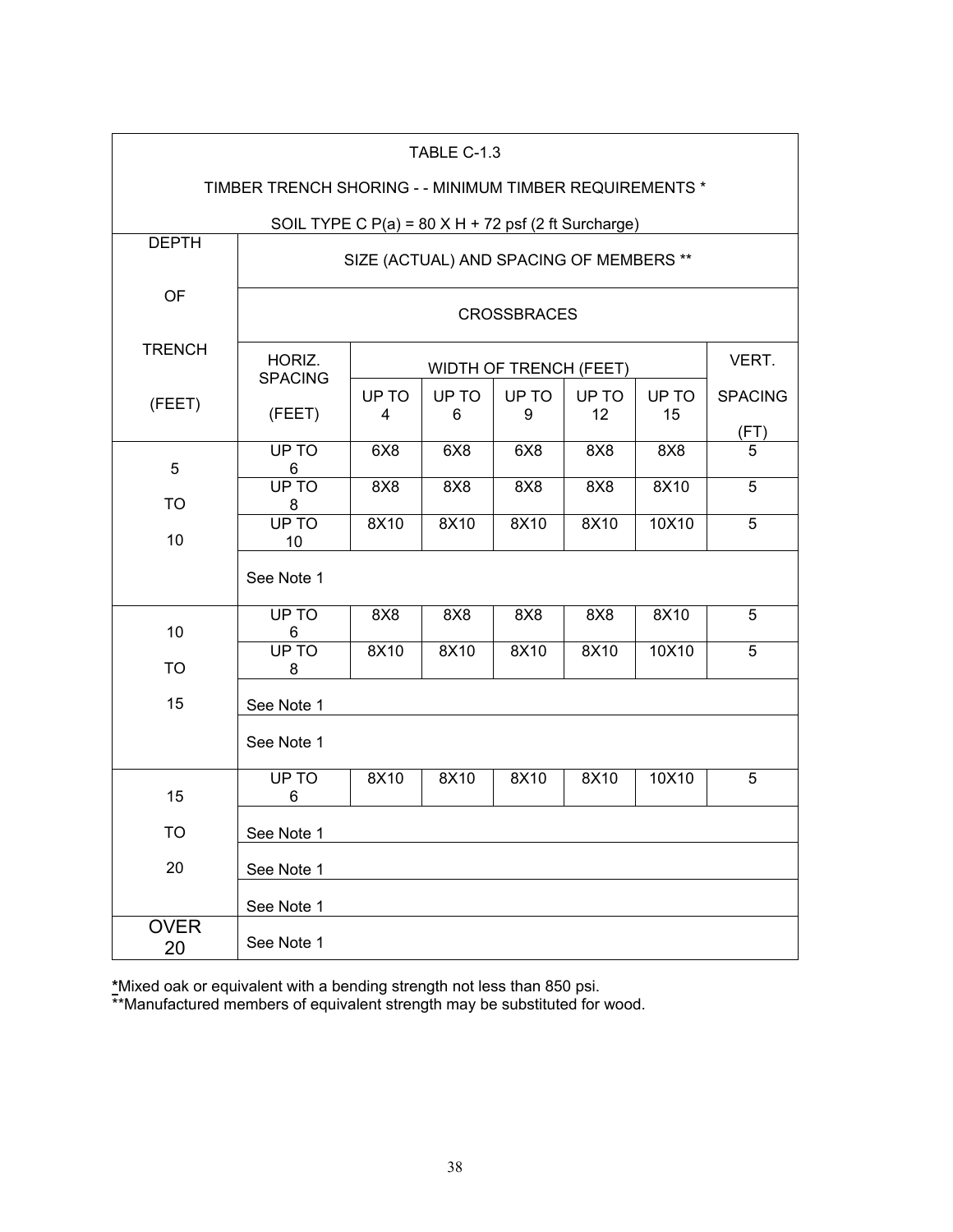| TABLE C-1.3       |                                                                   |                                         |              |                                      |                 |  |  |  |  |  |  |
|-------------------|-------------------------------------------------------------------|-----------------------------------------|--------------|--------------------------------------|-----------------|--|--|--|--|--|--|
|                   | TIMBER TRENCH SHORING - - MINIMUM TIMBER REQUIREMENTS *           |                                         |              |                                      |                 |  |  |  |  |  |  |
|                   | SOIL TYPE C $P(a) = 80 \times H + 72$ psf (2 ft Surcharge)        |                                         |              |                                      |                 |  |  |  |  |  |  |
| [Continued]       |                                                                   |                                         |              |                                      |                 |  |  |  |  |  |  |
| <b>DEPTH</b>      |                                                                   | SIZE (ACTUAL) AND SPACING OF MEMBERS ** |              |                                      |                 |  |  |  |  |  |  |
| OF                |                                                                   | <b>WALES</b>                            |              |                                      | <b>UPRIGHTS</b> |  |  |  |  |  |  |
| <b>TRENCH</b>     | VERT.<br><b>SIZE</b><br><b>SPACING</b><br>$(\text{IN})$<br>(FEET) |                                         |              | MAXIMUM ALLOWABLE HORIZONTAL SPACING | (FEET)          |  |  |  |  |  |  |
| (FEET)            |                                                                   |                                         | <b>CLOSE</b> |                                      |                 |  |  |  |  |  |  |
| 5                 | 8X10                                                              | 5                                       | 2X6          |                                      |                 |  |  |  |  |  |  |
| <b>TO</b>         | 10X12                                                             | 5                                       | 2X6          |                                      |                 |  |  |  |  |  |  |
| 10                | 12X12                                                             | 5                                       | 2X6          |                                      |                 |  |  |  |  |  |  |
|                   |                                                                   |                                         |              |                                      |                 |  |  |  |  |  |  |
| 10                | 10X12                                                             | 5                                       | 2X6          |                                      |                 |  |  |  |  |  |  |
| <b>TO</b>         | 12X12                                                             | 5                                       | 2X6          |                                      |                 |  |  |  |  |  |  |
| 15                |                                                                   |                                         |              |                                      |                 |  |  |  |  |  |  |
| $\overline{15}$   | 12X12                                                             | 5                                       | 3X6          |                                      |                 |  |  |  |  |  |  |
| <b>TO</b>         |                                                                   |                                         |              |                                      |                 |  |  |  |  |  |  |
| 20                |                                                                   |                                         |              |                                      |                 |  |  |  |  |  |  |
|                   |                                                                   |                                         |              |                                      |                 |  |  |  |  |  |  |
| <b>OVER</b><br>20 | SEE NOTE 1                                                        |                                         |              |                                      |                 |  |  |  |  |  |  |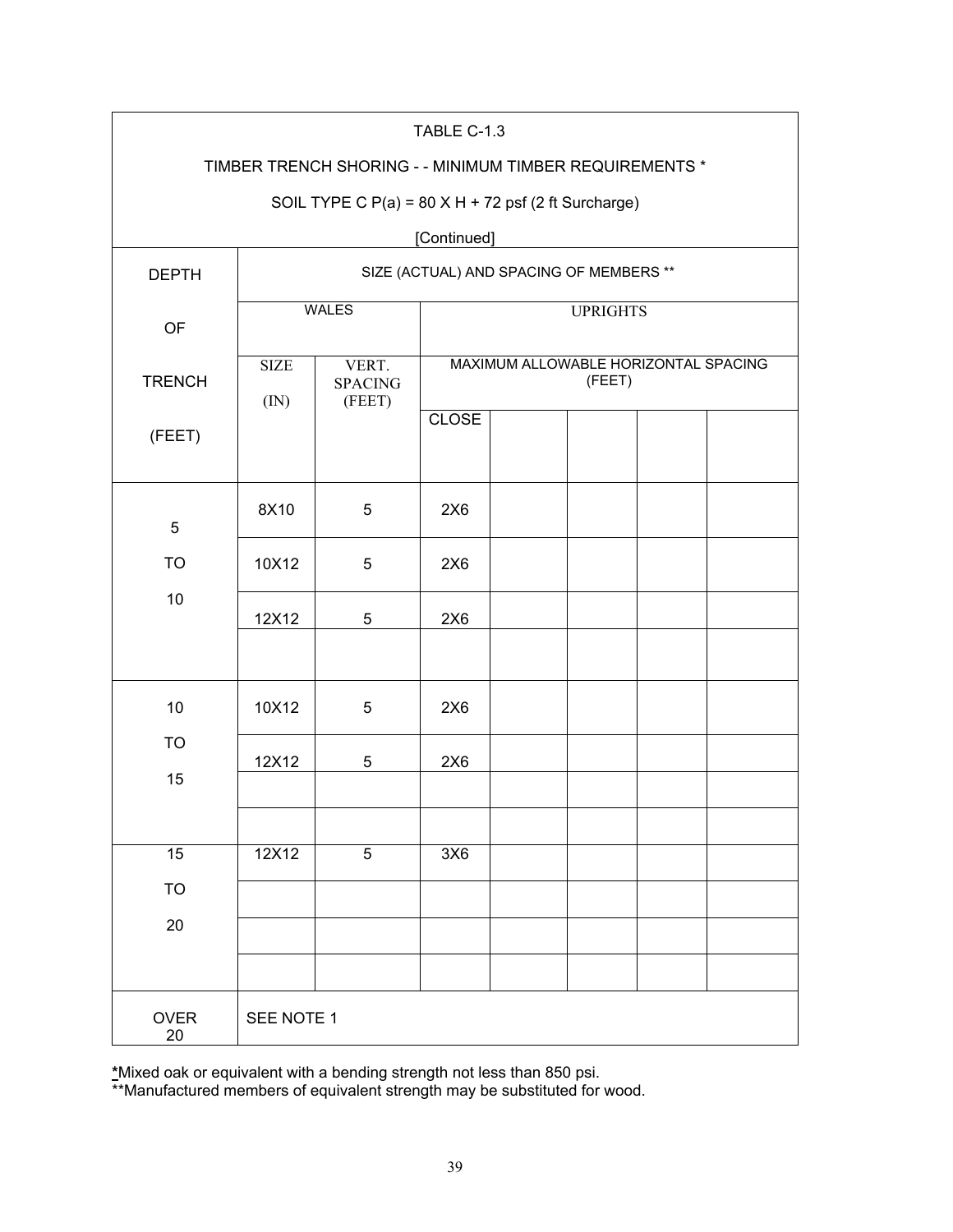| TABLE C-2.1       |                                                         |                                      |            |                        |                          |                  |                         |  |  |  |
|-------------------|---------------------------------------------------------|--------------------------------------|------------|------------------------|--------------------------|------------------|-------------------------|--|--|--|
|                   | TIMBER TRENCH SHORING - - MINIMUM TIMBER REQUIREMENTS * |                                      |            |                        |                          |                  |                         |  |  |  |
|                   | SOIL TYPE A $P(a) = 25 X H + 72 psf(2 ft Surface)$      |                                      |            |                        |                          |                  |                         |  |  |  |
| <b>DEPTH</b>      |                                                         | SIZE (S4S) AND SPACING OF MEMBERS ** |            |                        |                          |                  |                         |  |  |  |
| <b>OF</b>         | <b>CROSSBRACES</b>                                      |                                      |            |                        |                          |                  |                         |  |  |  |
| <b>TRENCH</b>     | HORIZ.<br><b>SPACING</b>                                |                                      |            | WIDTH OF TRENCH (FEET) |                          |                  | VERT.                   |  |  |  |
| (FEET)            | (FEET)                                                  | UP TO<br>4                           | UP TO<br>6 | UP TO<br>9             | UP TO<br>12 <sup>2</sup> | UP TO<br>15      | <b>SPACING</b><br>(FT)  |  |  |  |
| 5                 | UP TO<br>6                                              | 4X4                                  | 4X4        | 4X4                    | 4X4                      | 4X6              | 4                       |  |  |  |
| <b>TO</b>         | UP TO<br>8                                              | 4X4                                  | 4X4        | 4X4                    | 4X6                      | 4X6              | $\overline{4}$          |  |  |  |
| 10                | UP TO<br>10                                             | 4X6                                  | 4X6        | 4X6                    | 6X6                      | 6X6              | 4                       |  |  |  |
|                   | UP TO<br>12                                             | 4X6                                  | 4X6        | 4X6                    | 6X6                      | 6X6              | 4                       |  |  |  |
| 10                | UP TO<br>6                                              | 4X4                                  | 4X4        | 4X4                    | 6X6                      | 6X6              | $\overline{4}$          |  |  |  |
| <b>TO</b>         | UP TO<br>8                                              | 4X6                                  | 4X6        | 4X6                    | 6X6                      | 6X6              | $\overline{4}$          |  |  |  |
| 15                | UP TO<br>10                                             | 6X6                                  | 6X6        | 6X6                    | 6X6                      | 6X6              | $\overline{\mathbf{4}}$ |  |  |  |
|                   | UP TO<br>12                                             | 6X6                                  | 6X6        | 6X6                    | 6X6                      | 6X6              | $\overline{4}$          |  |  |  |
| 15                | UP TO<br>6                                              | 6X6                                  | 6X6        | 6X6                    | $\overline{6X6}$         | $\overline{6X6}$ | $\overline{4}$          |  |  |  |
| <b>TO</b>         | UP TO<br>8                                              | 6X6                                  | 6X6        | 6X6                    | 6X6                      | 6X6              | $\overline{4}$          |  |  |  |
| 20                | UP TO                                                   | 6X6                                  | 6X6        | 6X6                    | 6X6                      | 6X8              | $\overline{4}$          |  |  |  |
|                   | 10<br>UP TO<br>12                                       | 6X6                                  | 6X6        | 6X6                    | 6X8                      | 6X8              | $\overline{4}$          |  |  |  |
| <b>OVER</b><br>20 | See Note 1                                              |                                      |            |                        |                          |                  |                         |  |  |  |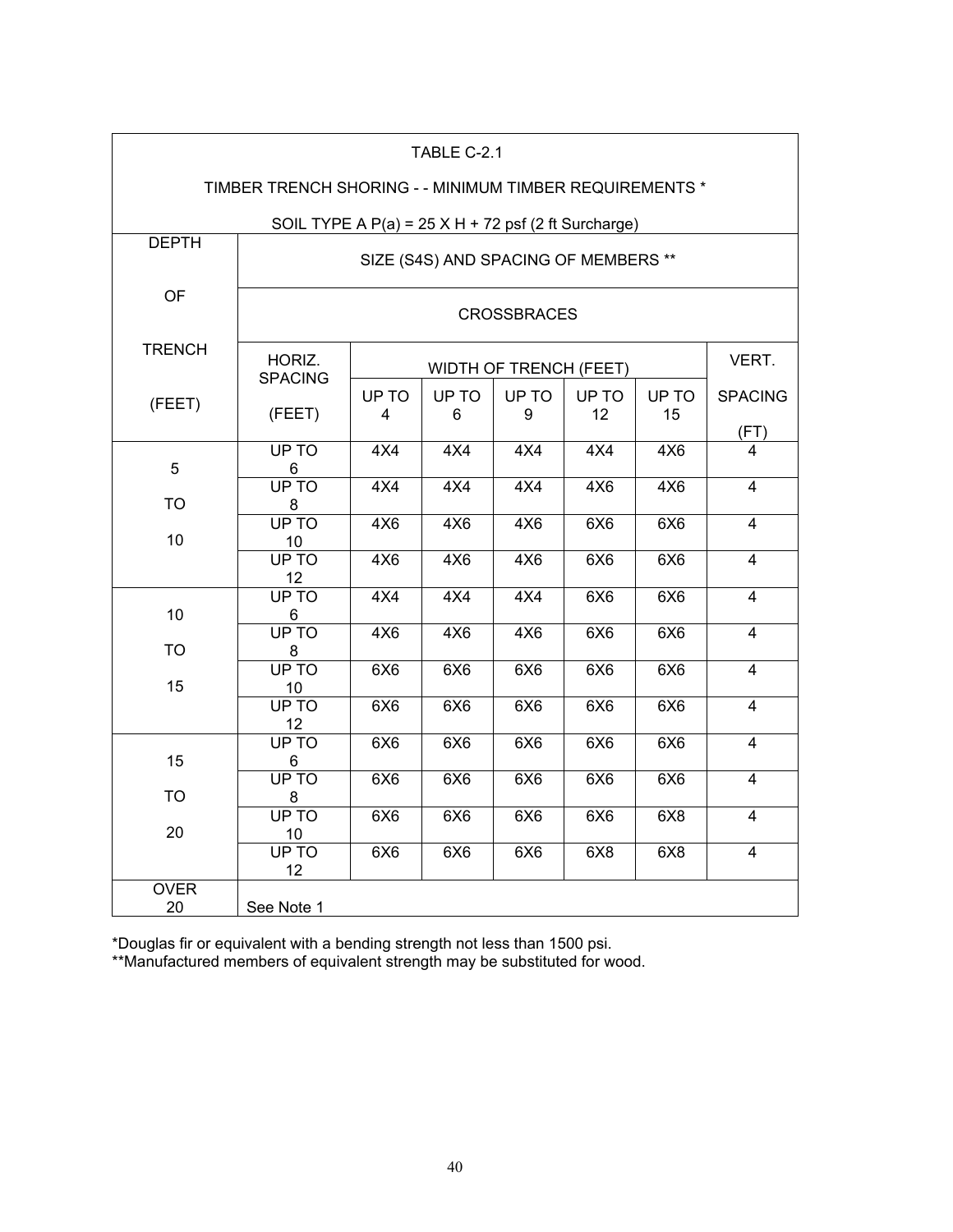| TABLE C-2.1           |                 |                                                            |              |                |                 |                |                                      |  |  |  |
|-----------------------|-----------------|------------------------------------------------------------|--------------|----------------|-----------------|----------------|--------------------------------------|--|--|--|
|                       |                 | TIMBER TRENCH SHORING - - MINIMUM TIMBER REQUIREMENTS *    |              |                |                 |                |                                      |  |  |  |
|                       |                 | SOIL TYPE A $P(a) = 25 \times H + 72$ psf (2 ft Surcharge) |              |                |                 |                |                                      |  |  |  |
| [Continued]           |                 |                                                            |              |                |                 |                |                                      |  |  |  |
| <b>DEPTH</b>          |                 | SIZE (S4S) AND SPACING OF MEMBERS **                       |              |                |                 |                |                                      |  |  |  |
| <b>OF</b>             |                 | <b>WALES</b>                                               |              |                | <b>UPRIGHTS</b> |                |                                      |  |  |  |
| <b>TRENCH</b>         | <b>SIZE</b>     | VERT.<br><b>SPACING</b><br>(FEET)                          |              |                | (FEET)          |                | MAXIMUM ALLOWABLE HORIZONTAL SPACING |  |  |  |
| (FEET)                | (IN)            |                                                            | <b>CLOSE</b> | $\overline{4}$ | 5               | $6\phantom{1}$ | $\overline{8}$                       |  |  |  |
| 5                     | Not<br>Req'd    | Not<br>Req'd                                               |              |                |                 | 4X6            |                                      |  |  |  |
| <b>TO</b>             | Not<br>Req'd    | Not<br>Req'd                                               |              |                |                 |                | 4X8                                  |  |  |  |
| 10                    | 8X8             | $\overline{4}$                                             |              |                | 4X6             |                |                                      |  |  |  |
|                       | 8X8             | $\overline{4}$                                             |              |                |                 | 4X6            |                                      |  |  |  |
| 10                    | Not<br>Req'd    | Not<br>Req'd                                               |              |                |                 | 4X10           |                                      |  |  |  |
| <b>TO</b>             | 6X <sub>8</sub> | 4                                                          |              | 4X6            |                 |                |                                      |  |  |  |
| 15                    | 8X8             | 4                                                          |              |                | 4X8             |                |                                      |  |  |  |
|                       | 8X10            | $\overline{4}$                                             |              | 4X6            |                 | 4X10           |                                      |  |  |  |
| 15                    | 6X8             | 4                                                          | 3X6          |                |                 |                |                                      |  |  |  |
| <b>TO</b>             | 8X8             | $\overline{4}$                                             | 3X6          | 4X12           |                 |                |                                      |  |  |  |
| 20                    | 8X10            | $\overline{4}$                                             | 3X6          |                |                 |                |                                      |  |  |  |
|                       | 8X12            | $\overline{\mathbf{4}}$                                    | 3X6          | 4X12           |                 |                |                                      |  |  |  |
| <b>OVER</b><br>$20\,$ | SEE NOTE 1      |                                                            |              |                |                 |                |                                      |  |  |  |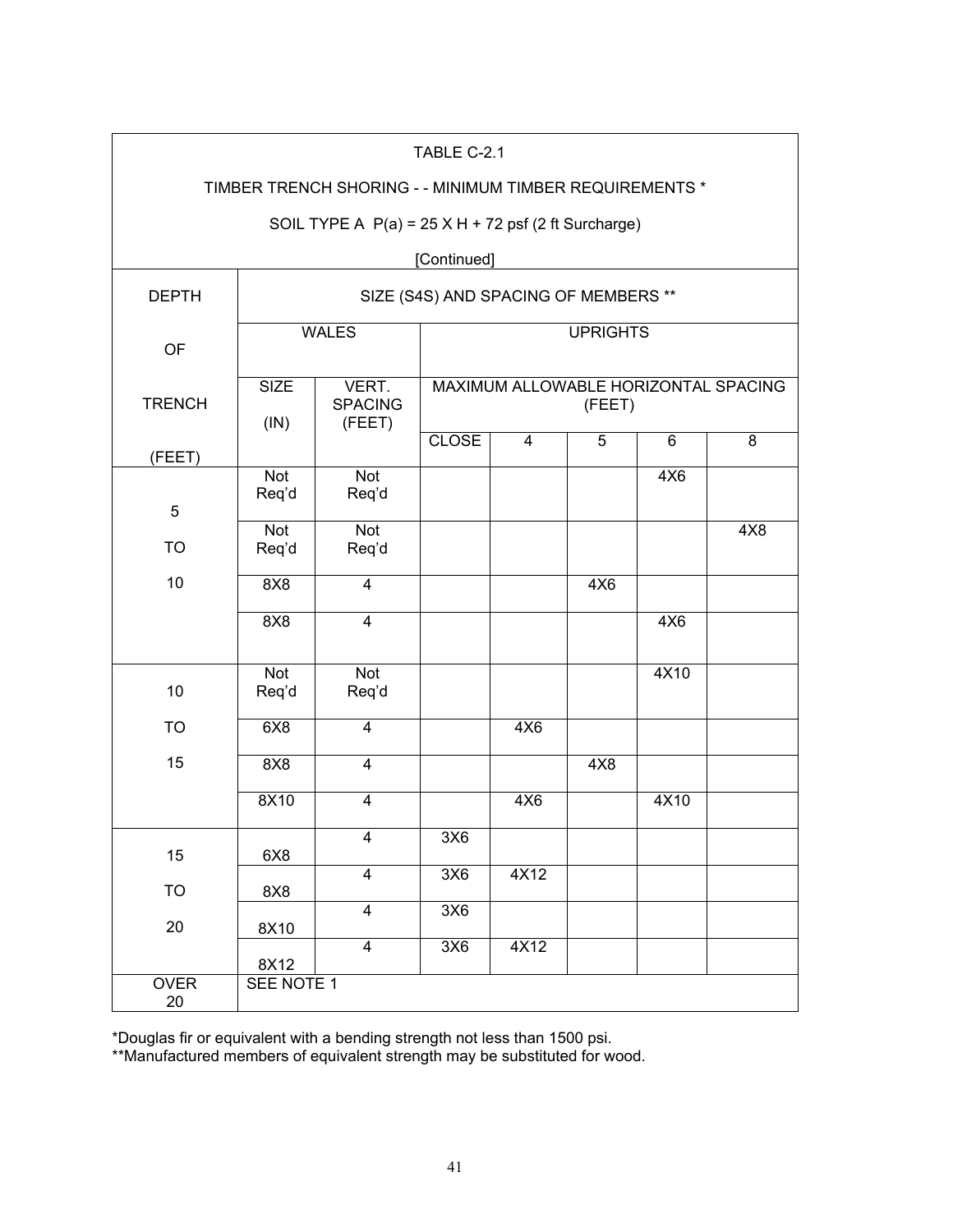|                   | TABLE C-2.2                                             |                                      |            |                        |                 |                 |                        |  |  |  |
|-------------------|---------------------------------------------------------|--------------------------------------|------------|------------------------|-----------------|-----------------|------------------------|--|--|--|
|                   | TIMBER TRENCH SHORING - - MINIMUM TIMBER REQUIREMENTS * |                                      |            |                        |                 |                 |                        |  |  |  |
|                   | SOIL TYPE B $P(a) = 45 X H + 72 psf (2 ft Surface)$     |                                      |            |                        |                 |                 |                        |  |  |  |
| <b>DEPTH</b>      |                                                         | SIZE (S4S) AND SPACING OF MEMBERS ** |            |                        |                 |                 |                        |  |  |  |
| <b>OF</b>         |                                                         | <b>CROSSBRACES</b>                   |            |                        |                 |                 |                        |  |  |  |
| <b>TRENCH</b>     | HORIZ.<br><b>SPACING</b>                                |                                      |            | WIDTH OF TRENCH (FEET) |                 |                 | VERT.                  |  |  |  |
| (FEET)            | (FEET)                                                  | UP TO<br>4                           | UP TO<br>6 | UP TO<br>9             | UP TO<br>12     | UP TO<br>15     | <b>SPACING</b><br>(FT) |  |  |  |
| $\overline{5}$    | UP TO<br>6                                              | $\overline{4}$ $\times$ 6            | 4X6        | 4X6                    | 6X6             | 6X6             | 5                      |  |  |  |
| <b>TO</b>         | UP TO<br>8                                              | 4X6                                  | 4X6        | 6X6                    | 6X6             | 6X6             | 5                      |  |  |  |
| 10                | UP TO<br>10                                             | 4X6                                  | 4X6        | 6X6                    | 6X6             | 6X <sub>8</sub> | $\overline{5}$         |  |  |  |
|                   | See<br>Note 1                                           |                                      |            |                        |                 |                 |                        |  |  |  |
| 10                | UP TO<br>6                                              | 6X6                                  | 6X6        | 6X6                    | 6x8             | 6X8             | $\overline{5}$         |  |  |  |
| <b>TO</b>         | UP TO<br>8                                              | 6x8                                  | 6X8        | 6X8                    | 8X8             | 8X8             | 5                      |  |  |  |
| 15                | UP TO<br>10                                             | 6X8                                  | 6X8        | 8X8                    | 8X8             | 8X8             | $\overline{5}$         |  |  |  |
|                   | See<br>Note 1                                           |                                      |            |                        |                 |                 |                        |  |  |  |
| 15                | UP TO<br>6                                              | 6X8                                  | 6X8        | 6X8                    | 6X <sub>8</sub> | 8X8             | 5                      |  |  |  |
| <b>TO</b>         | UP TO<br>8                                              | 6X8                                  | 6X8        | 6X8                    | 8x8             | 8X8             | $\overline{5}$         |  |  |  |
| 20                | UP TO<br>10                                             | 8X8                                  | 8X8        | 8X8                    | 8X8             | 8X8             | 5                      |  |  |  |
|                   | See<br>Note 1                                           |                                      |            |                        |                 |                 |                        |  |  |  |
| <b>OVER</b><br>20 | See Note 1                                              |                                      |            |                        |                 |                 |                        |  |  |  |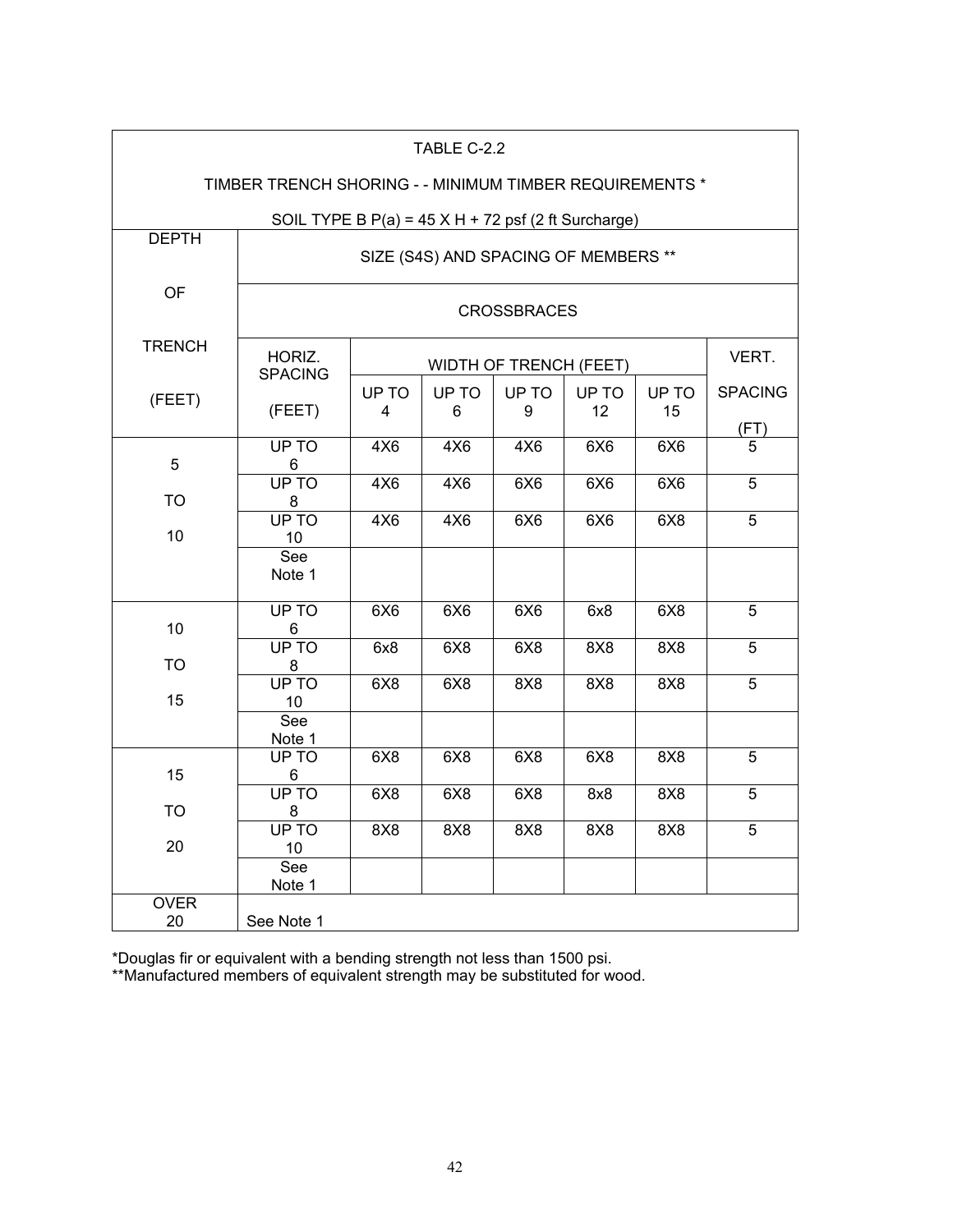|                                                            | TABLE C-2.2         |                                                         |              |                |                 |     |                                      |  |  |  |
|------------------------------------------------------------|---------------------|---------------------------------------------------------|--------------|----------------|-----------------|-----|--------------------------------------|--|--|--|
|                                                            |                     | TIMBER TRENCH SHORING - - MINIMUM TIMBER REQUIREMENTS * |              |                |                 |     |                                      |  |  |  |
| SOIL TYPE B $P(a) = 45 \times H + 72$ psf (2 ft Surcharge) |                     |                                                         |              |                |                 |     |                                      |  |  |  |
|                                                            | [Continued]         |                                                         |              |                |                 |     |                                      |  |  |  |
| <b>DEPTH</b>                                               |                     | SIZE (S4S) AND SPACING OF MEMBERS **                    |              |                |                 |     |                                      |  |  |  |
| <b>OF</b>                                                  |                     | <b>WALES</b>                                            |              |                | <b>UPRIGHTS</b> |     |                                      |  |  |  |
| <b>TRENCH</b>                                              | <b>SIZE</b><br>(IN) | VERT.<br><b>SPACING</b><br>(FEET)                       |              |                | (FEET)          |     | MAXIMUM ALLOWABLE HORIZONTAL SPACING |  |  |  |
| (FEET)                                                     |                     |                                                         | <b>CLOSE</b> | $\overline{2}$ | 3               |     |                                      |  |  |  |
|                                                            | 6X8                 | $\overline{5}$                                          |              |                | 3X12<br>4X8     |     | 4X12                                 |  |  |  |
| 5                                                          | 8X8                 | 5                                                       |              | 3X8            |                 | 4X8 |                                      |  |  |  |
| <b>TO</b>                                                  | 8X10                | 5                                                       |              |                | 4X8             |     |                                      |  |  |  |
| 10                                                         |                     |                                                         |              |                |                 |     |                                      |  |  |  |
| 10                                                         | 8X8                 | 5                                                       |              | 3X6            | 4X10            |     |                                      |  |  |  |
| <b>TO</b>                                                  | 10X10               | $\overline{5}$                                          |              | 3X6            | 4X10            |     |                                      |  |  |  |
| 15                                                         | 10X12               | 5                                                       |              | 3X6            | 4X10            |     |                                      |  |  |  |
|                                                            |                     |                                                         |              |                |                 |     |                                      |  |  |  |
| 15                                                         | 8X10                | 5                                                       | 4X6          |                |                 |     |                                      |  |  |  |
| <b>TO</b>                                                  | 10X12               | 5                                                       | 4X6          |                |                 |     |                                      |  |  |  |
| 20                                                         | 12X12               | 5                                                       | 4X6          |                |                 |     |                                      |  |  |  |
|                                                            |                     |                                                         |              |                |                 |     |                                      |  |  |  |
| <b>OVER</b><br>20                                          | SEE NOTE 1          |                                                         |              |                |                 |     |                                      |  |  |  |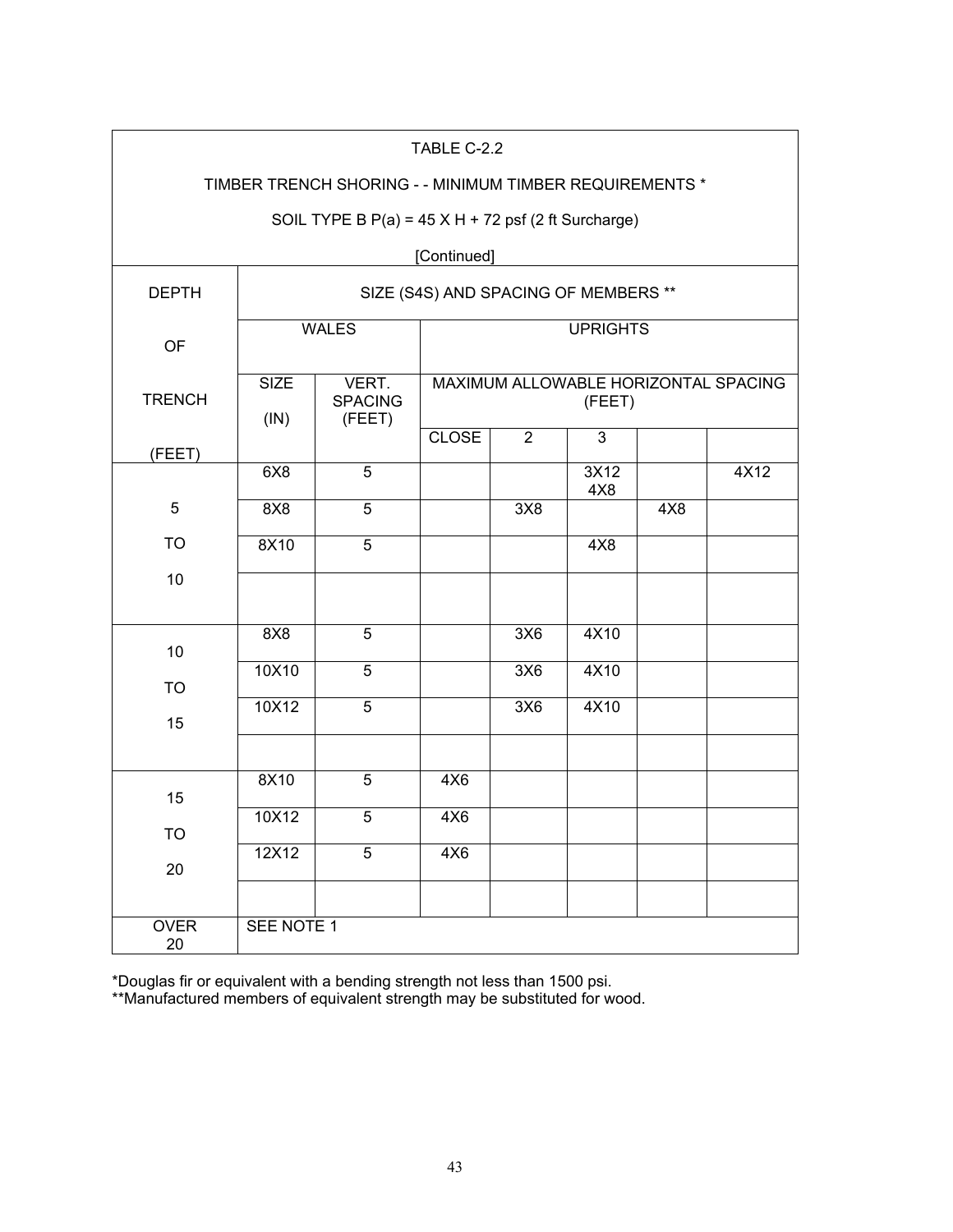|                   | TABLE C-2.3                                                |                                      |            |                        |             |             |                |  |  |  |  |
|-------------------|------------------------------------------------------------|--------------------------------------|------------|------------------------|-------------|-------------|----------------|--|--|--|--|
|                   | TIMBER TRENCH SHORING - - MINIMUM TIMBER REQUIREMENTS *    |                                      |            |                        |             |             |                |  |  |  |  |
|                   | SOIL TYPE C $P(a) = 80 \times H + 72$ psf (2 ft Surcharge) |                                      |            |                        |             |             |                |  |  |  |  |
| <b>DEPTH</b>      |                                                            | SIZE (S4S) AND SPACING OF MEMBERS ** |            |                        |             |             |                |  |  |  |  |
| OF                | <b>CROSSBRACES</b>                                         |                                      |            |                        |             |             |                |  |  |  |  |
| <b>TRENCH</b>     | HORIZ.<br><b>SPACING</b>                                   |                                      |            | WIDTH OF TRENCH (FEET) |             |             | VERT.          |  |  |  |  |
| (FEET)            | (FEET)                                                     | UP TO<br>4                           | UP TO<br>6 | UP TO<br>9             | UP TO<br>12 | UP TO<br>15 | <b>SPACING</b> |  |  |  |  |
| 5                 | UP TO<br>6                                                 | 6X6                                  | 6X6        | 6X6                    | 6X6         | 8X8         | (FT)<br>5      |  |  |  |  |
| <b>TO</b>         | UP TO<br>8                                                 | 6X6                                  | 6X6        | 6X6                    | 8X8         | 8X8         | 5              |  |  |  |  |
| 10                | UP TO<br>10                                                | 6X6                                  | 6X6        | 8X8                    | 8X8         | 8X8         | 5              |  |  |  |  |
|                   | See<br>Note 1                                              |                                      |            |                        |             |             |                |  |  |  |  |
| 10                | UP TO<br>6                                                 | 6X8                                  | 6X8        | 6X <sub>8</sub>        | 8x8         | 8X8         | 5              |  |  |  |  |
| <b>TO</b>         | UP TO<br>8                                                 | 8x8                                  | 8X8        | 8X8                    | 8X8         | 8X8         | 5              |  |  |  |  |
| 15                | See<br>Note 1                                              |                                      |            |                        |             |             |                |  |  |  |  |
|                   | See<br>Note 1                                              |                                      |            |                        |             |             |                |  |  |  |  |
| 15                | UP TO<br>6                                                 | 8X8                                  | 8X8        | 8X8                    | 8X10        | 8X10        | 5              |  |  |  |  |
| ТO                | See<br>Note 1                                              |                                      |            |                        |             |             |                |  |  |  |  |
| 20                | See<br>Note 1                                              |                                      |            |                        |             |             |                |  |  |  |  |
|                   | See<br>Note 1                                              |                                      |            |                        |             |             |                |  |  |  |  |
| <b>OVER</b><br>20 | See Note 1                                                 |                                      |            |                        |             |             |                |  |  |  |  |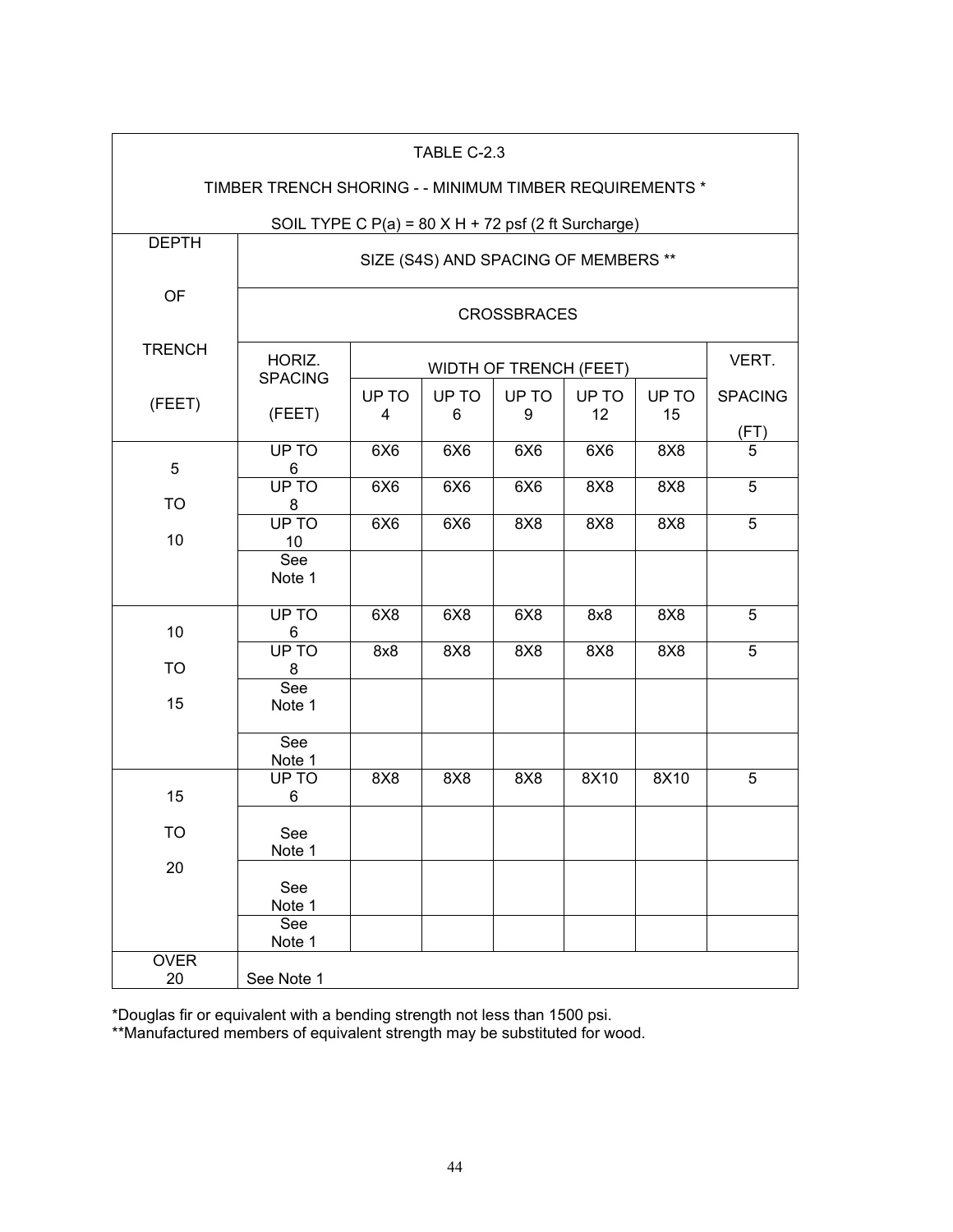| TABLE C-2.3                                                |                     |                                                         |              |  |                 |  |                                      |  |  |  |
|------------------------------------------------------------|---------------------|---------------------------------------------------------|--------------|--|-----------------|--|--------------------------------------|--|--|--|
|                                                            |                     | TIMBER TRENCH SHORING - - MINIMUM TIMBER REQUIREMENTS * |              |  |                 |  |                                      |  |  |  |
| SOIL TYPE C $P(a) = 80 \times H + 72$ psf (2 ft Surcharge) |                     |                                                         |              |  |                 |  |                                      |  |  |  |
|                                                            | [Continued]         |                                                         |              |  |                 |  |                                      |  |  |  |
| <b>DEPTH</b>                                               |                     | SIZE (S4S) AND SPACING OF MEMBERS **                    |              |  |                 |  |                                      |  |  |  |
| OF                                                         |                     | <b>WALES</b>                                            |              |  | <b>UPRIGHTS</b> |  |                                      |  |  |  |
| <b>TRENCH</b>                                              | <b>SIZE</b><br>(IN) | VERT.<br><b>SPACING</b><br>(FEET)                       |              |  | (FEET)          |  | MAXIMUM ALLOWABLE HORIZONTAL SPACING |  |  |  |
| (FEET)                                                     |                     |                                                         | <b>CLOSE</b> |  |                 |  |                                      |  |  |  |
|                                                            | 8X8                 | 5                                                       | 3X6          |  |                 |  |                                      |  |  |  |
| 5                                                          | 10X10               | 5                                                       | 3X6          |  |                 |  |                                      |  |  |  |
| <b>TO</b>                                                  | 10X12               | 5                                                       | 3X6          |  |                 |  |                                      |  |  |  |
| 10                                                         |                     |                                                         |              |  |                 |  |                                      |  |  |  |
| 10                                                         | 10X10               | 5                                                       | 4X6          |  |                 |  |                                      |  |  |  |
| <b>TO</b>                                                  | 12X12               | $\overline{5}$                                          | 4X6          |  |                 |  |                                      |  |  |  |
| 15                                                         |                     |                                                         |              |  |                 |  |                                      |  |  |  |
|                                                            |                     |                                                         |              |  |                 |  |                                      |  |  |  |
| 15                                                         | 10X12               | 5                                                       | 4X6          |  |                 |  |                                      |  |  |  |
| <b>TO</b>                                                  |                     |                                                         |              |  |                 |  |                                      |  |  |  |
| 20                                                         |                     |                                                         |              |  |                 |  |                                      |  |  |  |
|                                                            |                     |                                                         |              |  |                 |  |                                      |  |  |  |
| <b>OVER</b><br>20                                          | SEE NOTE 1          |                                                         |              |  |                 |  |                                      |  |  |  |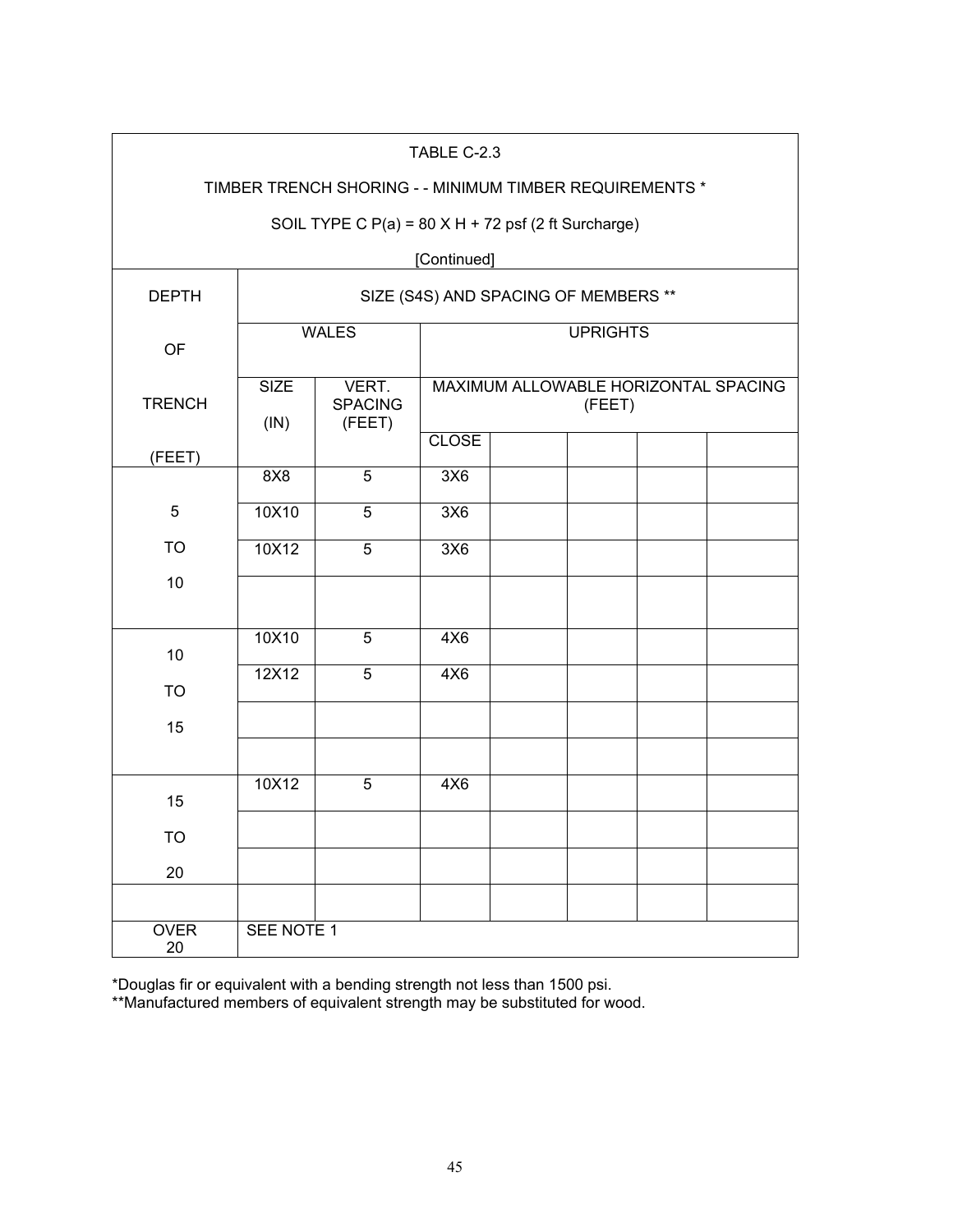### **1926 Subpart P Appendix D**

### **Aluminum Hydraulic Shoring for Trenches**

### **(a) Scope**

This appendix contains information that can be used when aluminum hydraulic shoring is provided as a method of protection against cave-ins in trenches that do not exceed 20 feet (6.1m) in depth. This appendix must be used when design of the aluminum hydraulic protective system cannot be performed in accordance with 1926.652(c)(2).

### **(b) Soil Classification**

In order to use data presented in this appendix, the soil type or types in which the excavation is made must first be determined using the soil classification method set forth in appendix A of subpart P of part 1926.

### **(c) Presentation of Information**

Information is presented in several forms as follows:

- (1) Information is presented in tabular form in Tables D-1.1, D-1.2, D-1.3 and D-1.4. Each table presents the maximum vertical and horizontal spacings that may be used with various aluminum member sizes and various hydraulic cylinder sizes. Each table contains data only for the particular soil type in which the excavation or portion of the excavation is made. Tables D-1.1 and D-1.2 are for vertical shores in Types A and B soil. Tables D-1.3 and D-1.4 are for horizontal waler systems in Types B and C soil.
- (2) Information concerning the basis of the tabular data and the limitations of the data is presented in paragraph (d) of this appendix.
- (3) Information explaining the use of the tabular data is presented in paragraph (e) of this appendix.
- (4) Information illustrating the use of the tabular data is presented in paragraph (f) of this appendix.
- (5) Miscellaneous notations (Footnotes) regarding Table D-1.1 through D-1.4 are presented in paragraph (g) of this appendix.
- (6) Figures, illustrating typical installations of hydraulic shoring, are included just prior to the Tables. The illustrations page is entitled "Aluminum Hydraulic Shoring: Typical Installations."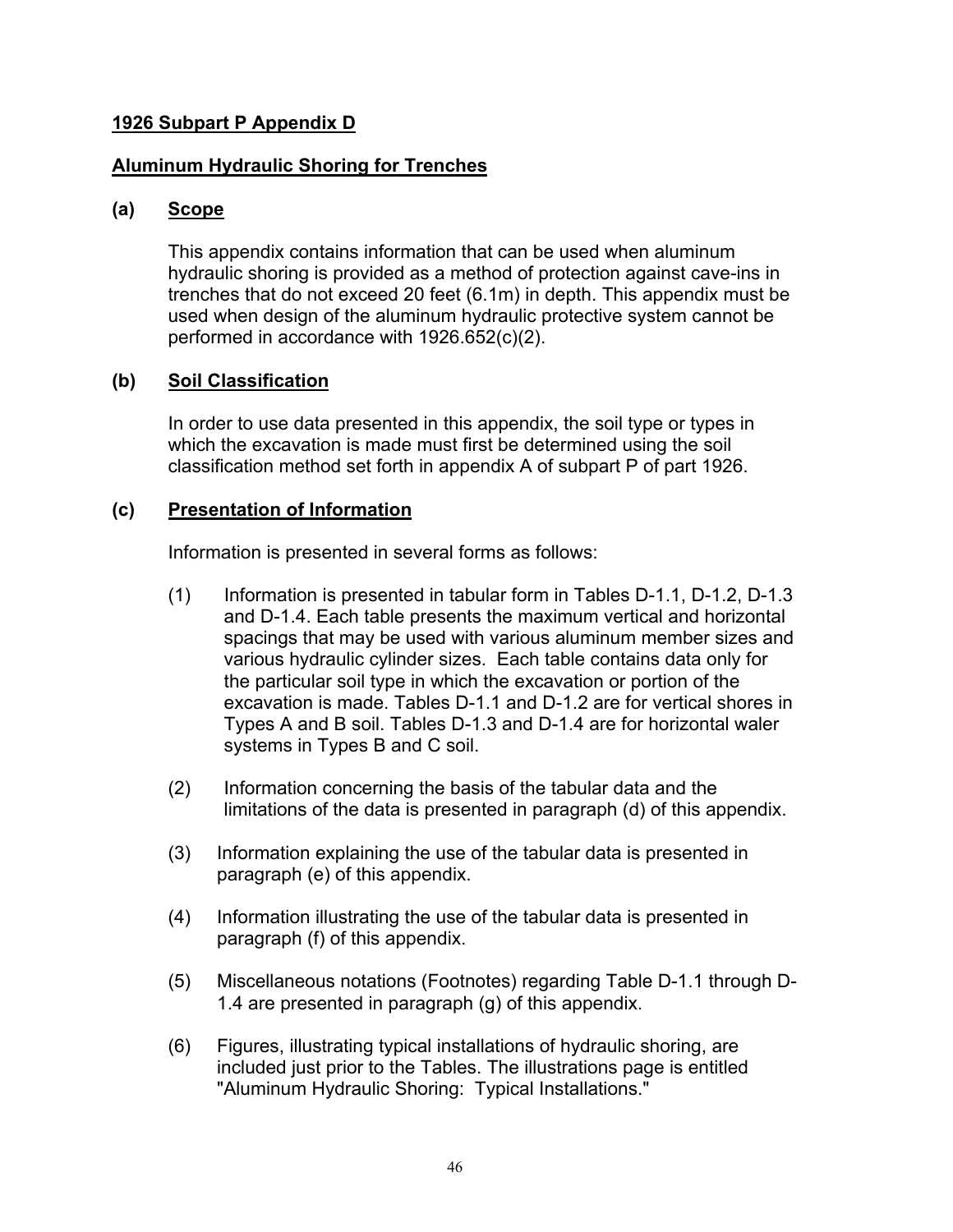## **(d) Basis and limitations of the data**

- (1) Vertical shore rails and horizontal wales are those that meet the Section Modulus requirements in the D-1 Tables. Aluminum material is 6061-T6 or material of equivalent strength and properties.
- (2) Hydraulic cylinders specifications
	- (i) 2-inch cylinders shall be a minimum 2-inch inside diameter with a minimum safe working capacity of no less than 18,000 pounds axial compressive load at maximum extension. Maximum extension is to include full range of cylinder extensions as recommended by product manufacturer.
	- (ii) 3-inch cylinders shall be a minimum 3-inch inside diameter with a safe working capacity of not less than 30,000 pounds axial compressive load at extensions as recommended by product manufacturer.
- (3) Limitation of application
	- (i) It is not intended that the aluminum hydraulic specification apply to every situation that may be experienced in the field. These data were developed to apply to the situations that are most commonly experienced in current trenching practice. Shoring systems for use in situations that are not covered by the data in this appendix must be otherwise designed as specified in 1926.652(c).
	- (ii) When any of the following conditions are present, the members specified in the Tables are not considered adequate. In this case, an alternative aluminum hydraulic shoring system or other type of protective system must be designed in accordance with 1926.652.
		- (A) When vertical loads imposed on cross braces exceed a 100 Pound gravity load distributed on a one foot section of the center of the hydraulic cylinder.
		- (B) When surcharge loads are present from equipment weighing in excess of 20,000 pounds.
		- (C) When only the lower portion of a trench is shored and the remaining portion of the trench is sloped or benched unless: The sloped portion is sloped at an angle less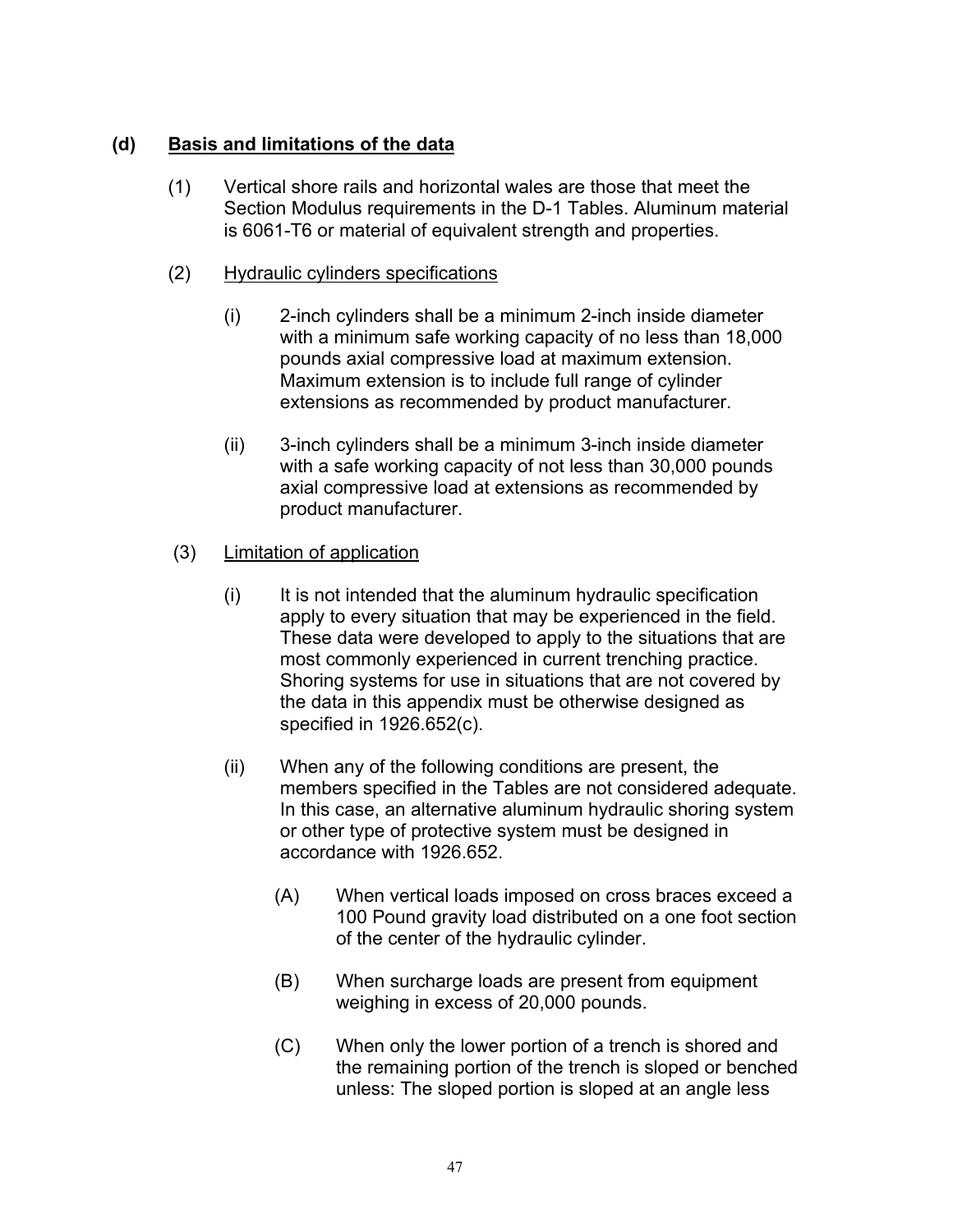steep than three horizontal to one vertical; or the members are selected from the tables for use at a depth which is determined from the top of the overall trench, and not from the toe of the sloped portion.

## **(e) Use of Tables D-1.1, D-1.2, D-1.3 and D-1.4.**

The members of the shoring system that are to be selected using this information are the hydraulic cylinders, and either the vertical shores or the horizontal wales. When a waler system is used the vertical timber sheeting to be used is also selected from these tables.

The Tables D-1.1 and D-1.2 for vertical shores are used in Type A and B soils that do not require sheeting. Type B soils that may require sheeting, and Type C soils that always require sheeting, are found in the horizontal wale Tables D-1.3 and D-1.4. The soil type must first be determined in accordance with the soil classification system described in appendix A to subpart P of part 1926. Using the appropriate table, the selection of the size and spacing of the members is made.

The selection is based on the depth and width of the trench where the members are to be installed. In these tables the vertical spacing is held constant at four feet on center. The tables show the maximum horizontal spacing of cylinders allowed for each size of wale in the waler system tables, and in the vertical shore tables, the hydraulic cylinder horizontal spacing is the same as the vertical shore spacing.

# **(f) Example to Illustrate the Use of the Tables:**

(1) Example 1:

A trench dug in Type A soil is 6 feet deep and 3 feet wide. From Table D-1.1: Find vertical shores and 2 inch diameter cylinders spaced 8 feet on center (o.c.) horizontally and 4 feet on center (o.c.) vertically. (See Figures 1 & 3 for typical installations.)

(2) Example 2:

A trench is dug in Type B soil that does not require sheeting, 13 feet deep and 5 feet wide. From Table D-1.2: Find vertical shores and 2 inch diameter cylinders spaced 6.5 feet o.c. horizontally and 4 feet o.c. vertically. (See Figures 1 & 3 for typical installations.)

 (3) A trench is dug in Type B soil that does not require sheeting, but does experience some minor raveling of the trench face. the trench is 16 feet deep and 9 feet wide. From Table D-1.2: Find vertical shores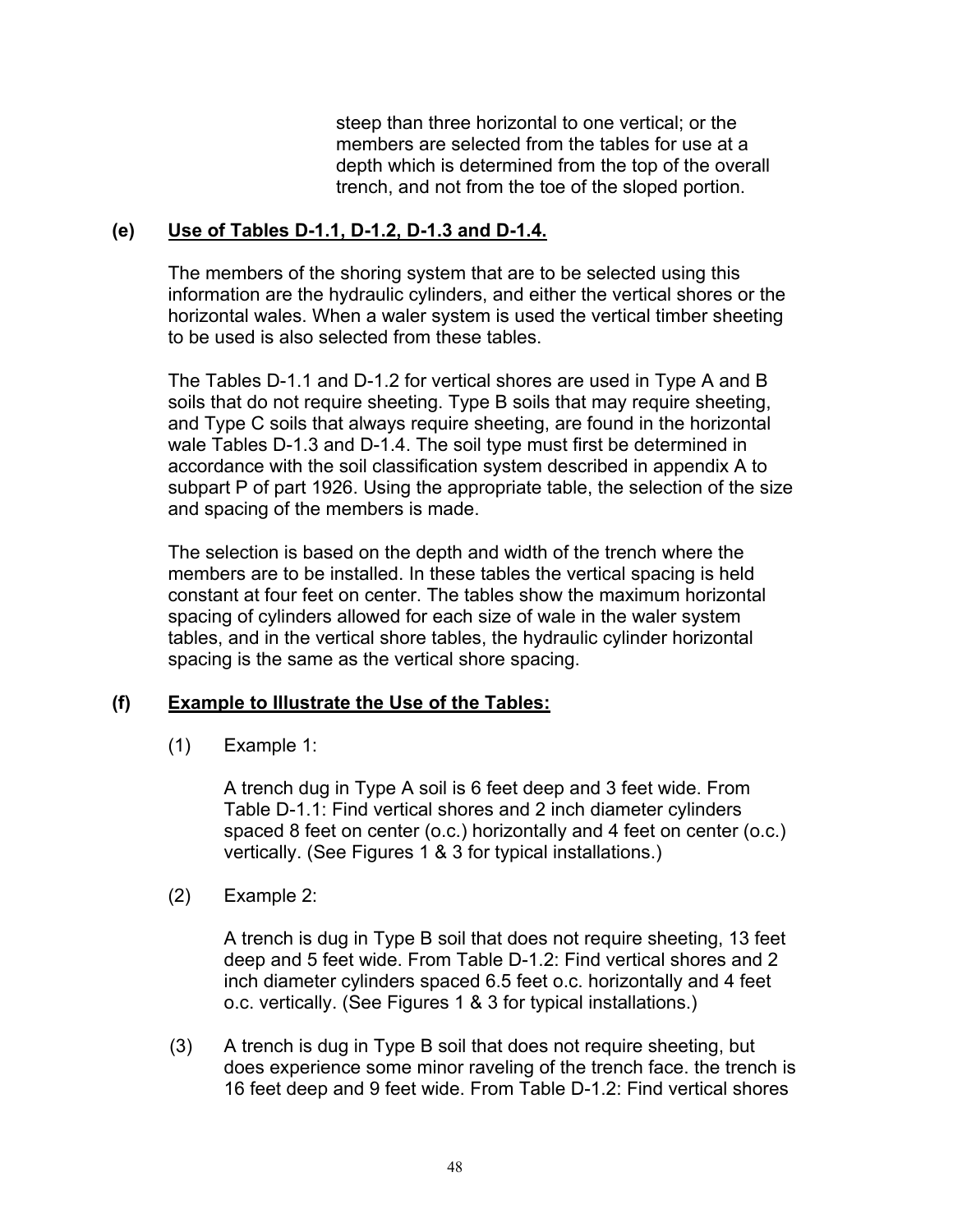and 2 inch diameter cylinder (with special oversleeves as designated by Footnote #2) spaced 5.5 feet o.c. horizontally and 4 feet o.c. vertically. Plywood (per Footnote (g)(7) to the D-1 Table) should be used behind the shores. (See Figures 2 & 3 for typical installations.)

- (4) Example 4: A trench is dug in previously disturbed Type B soil, with characteristics of a Type C soil, and will require sheeting. The trench is 18 feet deep, and 12 feet wide 8 foot horizontal spacing between cylinders is desired for working space. From Table D-1.3: Find horizontal wale with a section modulus of 14.0 spaced at 4 feet o.c. vertically and 3 inch diameter cylinder spaced at 9 feet maximum o.c. horizontally, 3 x 12 timber sheeting is required at close spacing vertically. (See Figure 4 for typical installation.)
- (5) Example 5: A trench is dug in Type C soil, 9 feet deep and 4 feet wide. Horizontal cylinder spacing in excess of 6 feet is desired for working space. From Table D-1.4: Find horizontal wale with a section modulus of 7.0 and 2 inch diameter cylinders spaced at 6.5 feet o.c. horizontally. Or, find horizontal wale with a 14.0 section modulus and 3 inch diameter cylinder spaced at 10 feet o.c. horizontally. Both wales are spaced 4 feet o.c. vertically, 3 x 12 timber sheeting is required at close spacing vertically. (See Figure 4 for typical installation.)

### **(g) Footnotes, and general notes, for Tables D-1.1, D-1.2, D-1.3, and D-1.4.**

- (1) For applications other than those listed in the tables, refer to 1926.652(c)(2) for use of manufacturer's tabulated data. For trench depths in excess of 20 feet, refer to 1926.652(c)(2) and 1926.652(c)(3).
- (2) 2 inch diameter cylinders, at this width, shall have structural steel tube (3.5 x 3.5 x 0.1875) oversleeves, or structural oversleeves of manufacturer's specification, extending the full, collapsed length.
- (3) Hydraulic cylinders capacities. (i) 2-inch cylinders shall be a minimum 2-inch inside diameter with a safe working capacity of not less than 18,000 pounds axial compressive load at maximum extension. Maximum extension is to include full range of cylinder extensions as recommended by product manufacturer.

(ii) 3-inch cylinders shall be a minimum 3-inch inside diameter with a safe work capacity of not less than 30,000 pounds axial compressive load at maximum extension. Maximum extension is to include full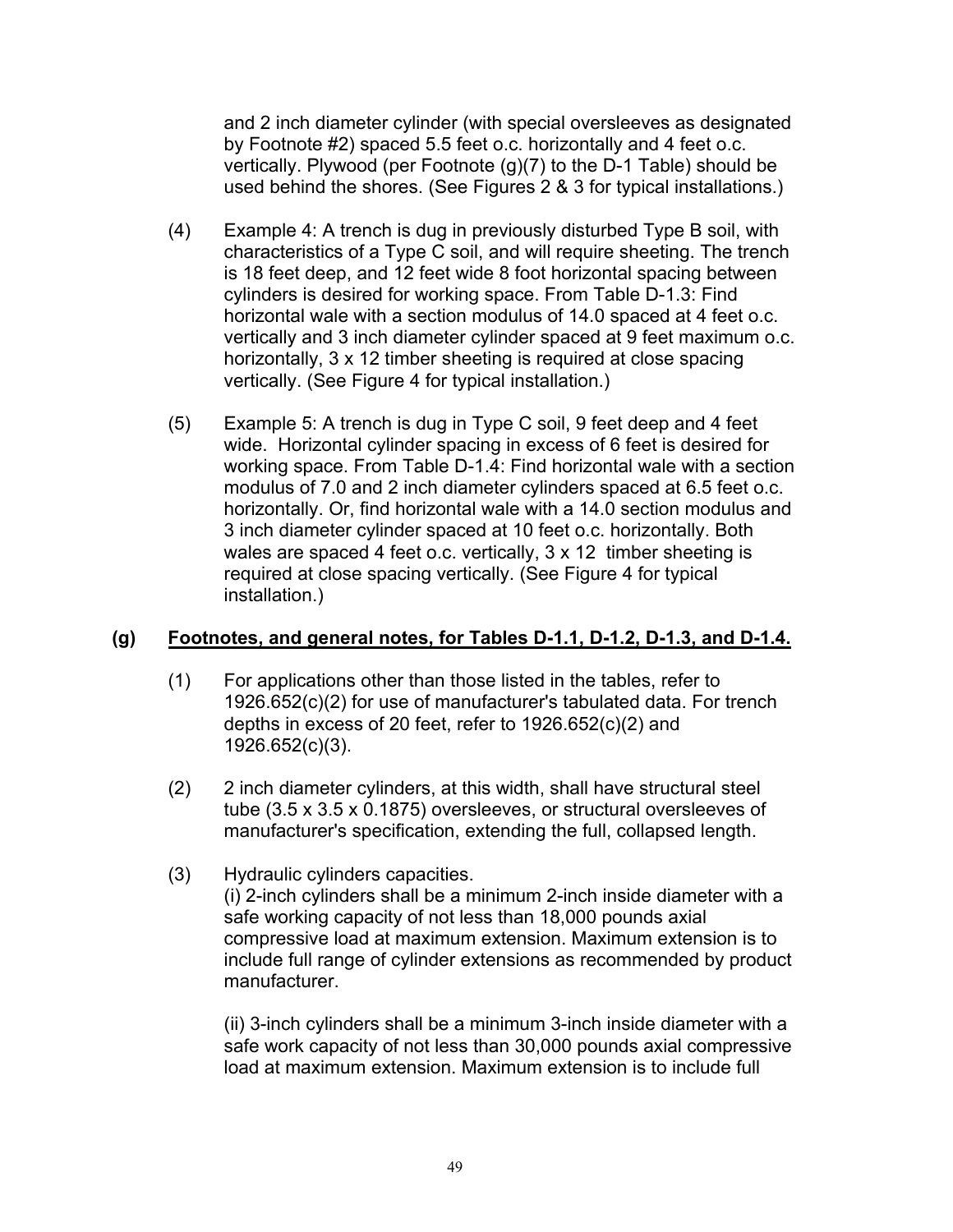range of cylinder extensions as recommended by product manufacturer.

- (4) All spacing indicated is measured center to center.
- (5) Vertical shoring rails shall have a minimum section modulus of 0.40 inch.
- (6) When vertical shores are used, there must be a minimum of three shores spaced equally, horizontally, in a group.
- (7) Plywood shall be 1.125 inch thick softwood or 0.75 inch thick, 14 ply, arctic white birch (Finland form). Please note that plywood is not intended as a structural member, but only for prevention of local raveling (sloughing of the trench face) between shores.
- (8) See appendix C for timber specifications.
- (9) Wales are calculated for simple span conditions.
- (10) See appendix D, item (d), for basis and limitations of the data.

# **ALUMINUM HYDRAULIC SHORING TYPICAL INSTALLATIONS**

Figure No. 1 - Vertical aluminum hydraulic shoring (spot bracing) (For Figure No. 1, [http://www.osha.gov/OshStd\\_gif/26pfd1.gif](http://www.osha.gov/OshStd_gif/26pfd1.gif) )

Figure No. 2 - Vertical aluminum hydraulic shoring (with plywood) (For Figure No. 2, [http://www.osha.gov/OshStd\\_gif/26pfd2.gif](http://www.osha.gov/OshStd_gif/26pfd2.gif))

Figure No. 3 - Vertical aluminum hydraulic shoring (stacked) (For Figure No. 3, [http://www.osha.gov/OshStd\\_gif/26pfd3.gif\)](http://www.osha.gov/OshStd_gif/26pfd3.gif)

Figure No. 4 - Aluminum hydraulic shoring - Waler System (typical) [http://www.osha.gov/OshStd\\_gif/26pfd4.gif](http://www.osha.gov/OshStd_gif/26pfd4.gif))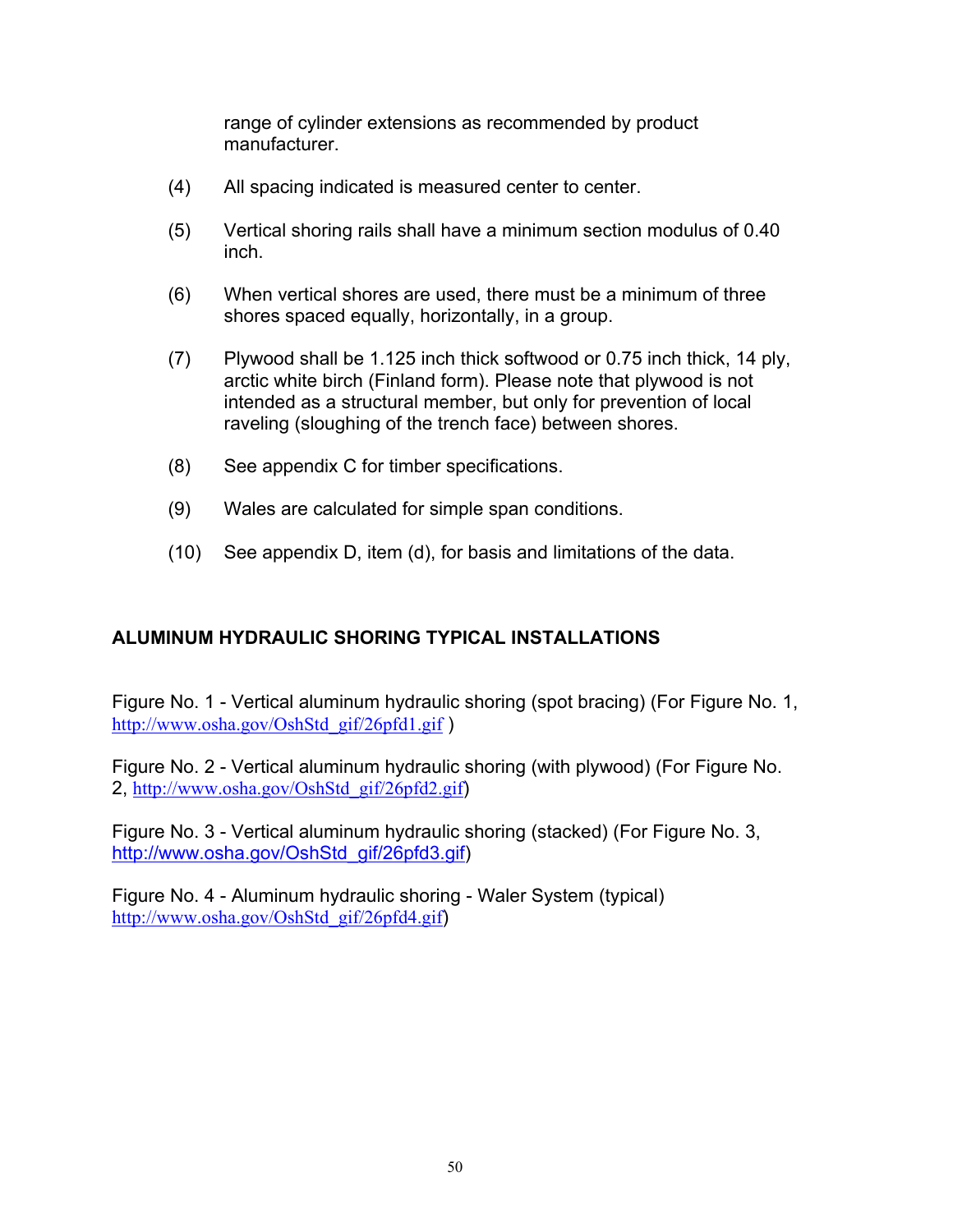| <b>TABLE D - 1.1</b><br><b>ALUMINUM HYDRAULIC SHORING</b><br><b>VERTICAL SHORES</b><br><b>FOR SOIL TYPE A</b> |                                     |                                   |                           |                                         |                            |  |  |  |
|---------------------------------------------------------------------------------------------------------------|-------------------------------------|-----------------------------------|---------------------------|-----------------------------------------|----------------------------|--|--|--|
|                                                                                                               | <b>HYDRAULIC CYLINDERS</b>          |                                   |                           |                                         |                            |  |  |  |
| <b>DEPTH</b><br><b>OF</b>                                                                                     | <b>MAXIMUM</b><br><b>HORIZONTAL</b> | <b>MAXIMUM</b><br><b>VERTICAL</b> |                           | WIDTH OF TRENCH (FEET)                  |                            |  |  |  |
| <b>TRENCH</b><br>(FEET)                                                                                       | <b>SPACING</b><br>(FEET)            | <b>SPACING</b><br>(FEET)          | UP TO 8                   | OVER <sub>8</sub><br><b>UP TO 12</b>    | OVER 12<br><b>UP TO 15</b> |  |  |  |
| <b>OVER</b><br>5<br>UP TO<br>10                                                                               | 8                                   |                                   |                           | 2 INCH<br><b>DIAMETER</b><br>NOTE $(2)$ | 3 INCH<br><b>DIAMETER</b>  |  |  |  |
| <b>OVER</b><br>10<br>UP TO<br>15                                                                              | 6.5                                 | $\overline{4}$                    | 2 INCH<br><b>DIAMETER</b> |                                         |                            |  |  |  |
| OVER 15<br>UP TO<br>20                                                                                        | 5.5                                 |                                   |                           |                                         |                            |  |  |  |
| OVER <sub>20</sub>                                                                                            | NOTE <sub>(1)</sub>                 |                                   |                           |                                         |                            |  |  |  |

Footnotes to tables, and general notes on hydraulic shoring, are found in Appendix D, Item (g) Note (1): See Appendix D, Item (g)(1)

Note (2): See Appendix D, Item (g)(2)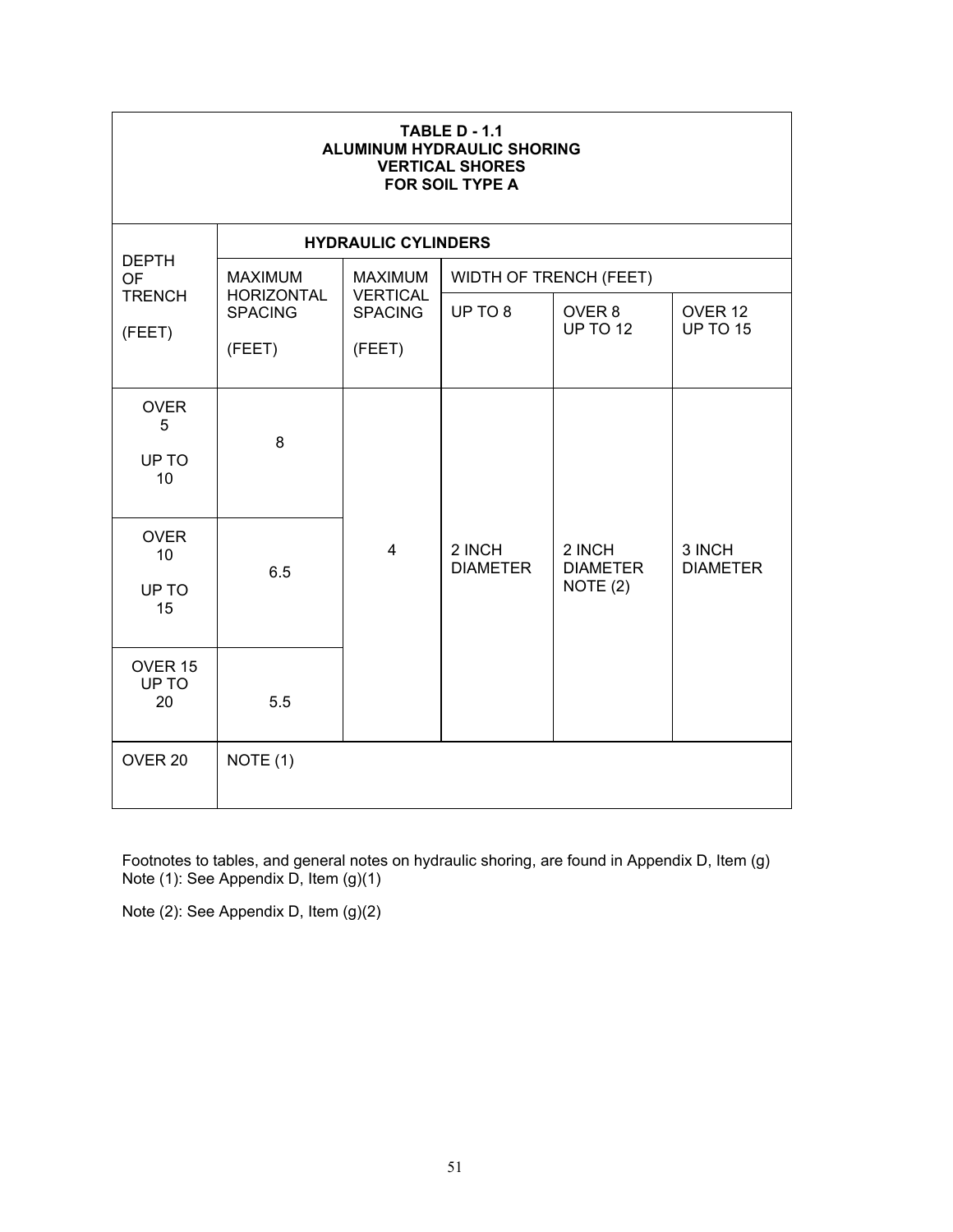| <b>TABLE D - 1.2</b><br>ALUMINUM HYDRAULIC SHORING<br><b>VERTICAL SHORES</b><br>FOR SOIL TYPE B                                                                               |                                     |                                   |                           |                                         |                            |  |  |
|-------------------------------------------------------------------------------------------------------------------------------------------------------------------------------|-------------------------------------|-----------------------------------|---------------------------|-----------------------------------------|----------------------------|--|--|
|                                                                                                                                                                               | <b>HYDRAULIC CYLINDERS</b>          |                                   |                           |                                         |                            |  |  |
| <b>DEPTH</b><br><b>OF</b>                                                                                                                                                     | <b>MAXIMUM</b>                      | <b>MAXIMUM</b>                    | WIDTH OF TRENCH (FEET)    |                                         |                            |  |  |
| <b>TRENCH</b>                                                                                                                                                                 | <b>HORIZONTAL</b><br><b>SPACING</b> | <b>VERTICAL</b><br><b>SPACING</b> | UP TO 8                   | OVER <sub>8</sub>                       | OVER 12<br><b>UP TO 15</b> |  |  |
| (FEET)                                                                                                                                                                        | (FEET)                              | (FEET)                            |                           | <b>UP TO 12</b>                         |                            |  |  |
| <b>OVER</b><br>5<br>UP TO<br>10                                                                                                                                               | 8                                   |                                   | 2 INCH<br><b>DIAMETER</b> | 2 INCH<br><b>DIAMETER</b><br>NOTE $(2)$ | 3 INCH<br><b>DIAMETER</b>  |  |  |
| <b>OVER</b><br>10<br>UP TO<br>15                                                                                                                                              | 6.5                                 | $\overline{4}$                    |                           |                                         |                            |  |  |
| <b>OVER</b><br>15<br>UP TO<br>20                                                                                                                                              | 5.5                                 |                                   |                           |                                         |                            |  |  |
| OVER <sub>20</sub>                                                                                                                                                            | NOTE (1)                            |                                   |                           |                                         |                            |  |  |
| Footnotes to tables, and general notes on hydraulic shoring, are found in Appendix D, Item (g)<br>Note (1): See Appendix D, Item (g)(1) Note (2): See Appendix D, Item (g)(2) |                                     |                                   |                           |                                         |                            |  |  |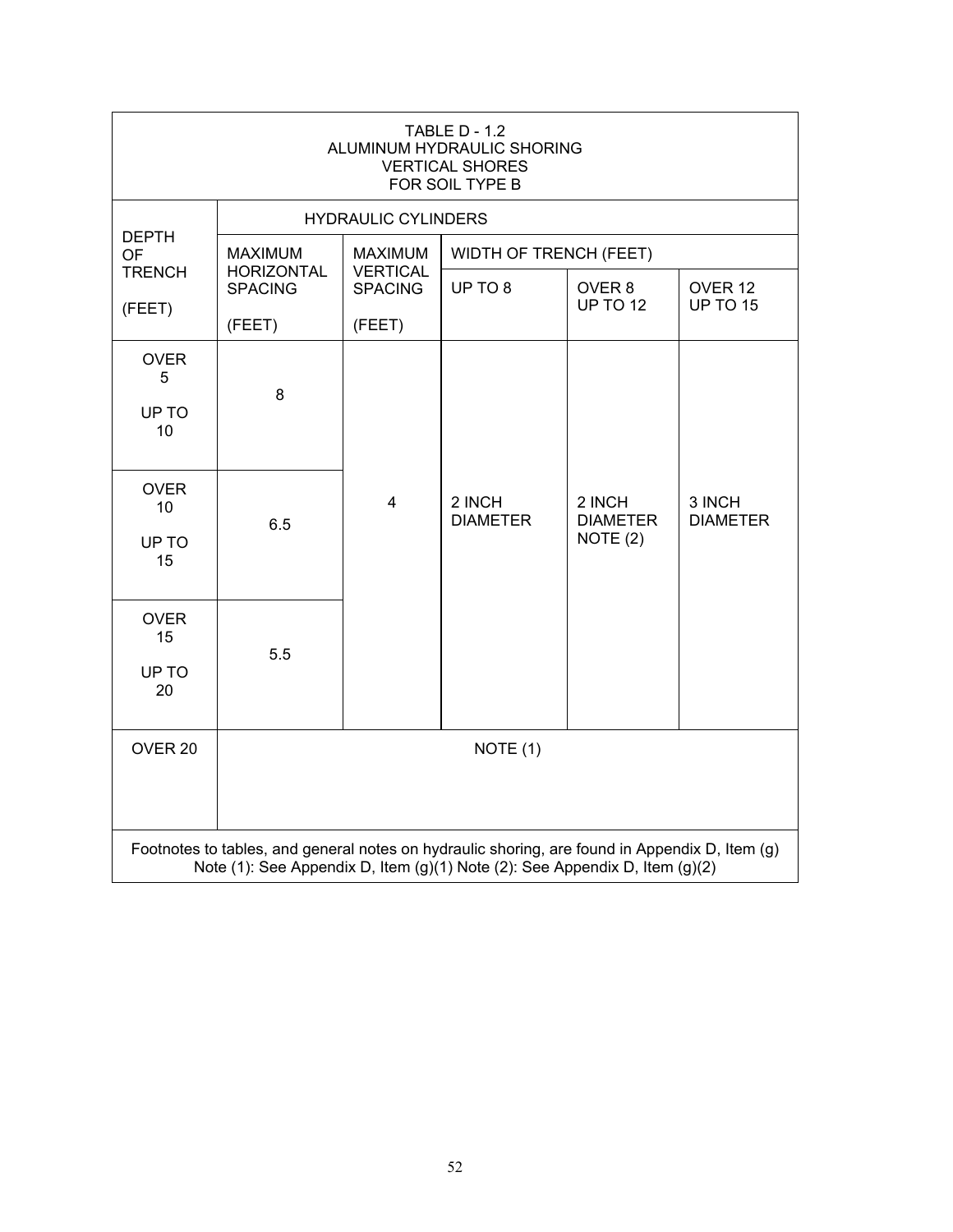| <b>TABLE D - 1.3</b><br>ALUMINUM HYDRAULIC SHORING<br><b>WALER SYSTEMS</b><br>FOR SOIL TYPE B |                     |                |                               |                                    |                          |                                    |  |  |
|-----------------------------------------------------------------------------------------------|---------------------|----------------|-------------------------------|------------------------------------|--------------------------|------------------------------------|--|--|
| <b>DEPTH</b>                                                                                  | <b>WALES</b>        |                | <b>HYDRAULIC CYLINDERS</b>    |                                    |                          |                                    |  |  |
| OF                                                                                            | <b>VERTICAL</b>     | *SECTION       | <b>WIDTH OF TRENCH (FEET)</b> |                                    |                          |                                    |  |  |
| <b>TRENCH</b>                                                                                 | <b>SPACING</b>      | <b>MODULUS</b> | UP TO 8                       |                                    | OVER 8 UP TO 12          |                                    |  |  |
| (FEET)                                                                                        | (FEET)              | (IN(3))        | HORIZ.<br><b>SPACING</b>      | <b>CYLINDER</b><br><b>DIAMETER</b> | HORIZ.<br><b>SPACING</b> | <b>CYLINDER</b><br><b>DIAMETER</b> |  |  |
| <b>OVER</b><br>5                                                                              |                     | 3.5            | 8.0                           | 2IN                                | 8.0                      | 2 <sub>IN</sub><br>NOTE $(2)$      |  |  |
| UP TO<br>10                                                                                   | $\overline{4}$      | 7.0            | 9.0                           | 2IN                                | 9.0                      | 2IN<br>NOTE $(2)$                  |  |  |
|                                                                                               |                     | 14.0           | 12.0                          | 3 IN                               | 12.0                     | 3 IN                               |  |  |
| <b>OVER</b><br>10                                                                             |                     | 3.5            | 6.0                           | 2IN                                | 6.0                      | 2IN<br>NOTE $(2)$                  |  |  |
| UP TO                                                                                         | $\overline{4}$      | 7.0            | 8.0                           | 3 IN                               | 8.0                      | 3 IN                               |  |  |
| 15                                                                                            |                     | 14.0           | 10.0                          | 3 IN                               | 10.0                     | 3 IN                               |  |  |
| <b>OVER</b><br>15                                                                             | $\overline{4}$      | 3.5            | 5.5                           | 2IN                                | 5.5                      | 2IN<br>NOTE $(2)$                  |  |  |
| UP TO<br>20                                                                                   |                     | 7.0            | 6.0                           | 3 IN                               | 6.0                      | 3 IN                               |  |  |
|                                                                                               |                     | 14.0           | 9.0                           | 3 IN                               | 9.0                      | 3 IN                               |  |  |
| <b>OVER</b><br>20                                                                             | NOTE <sub>(1)</sub> |                |                               |                                    |                          |                                    |  |  |

Footnotes to tables, and general notes on hydraulic shoring, are found in Appendix D, Item (g) Notes (1): See Appendix D, Item (g)(2)

Notes (2): See Appendix D, Item (g)(2)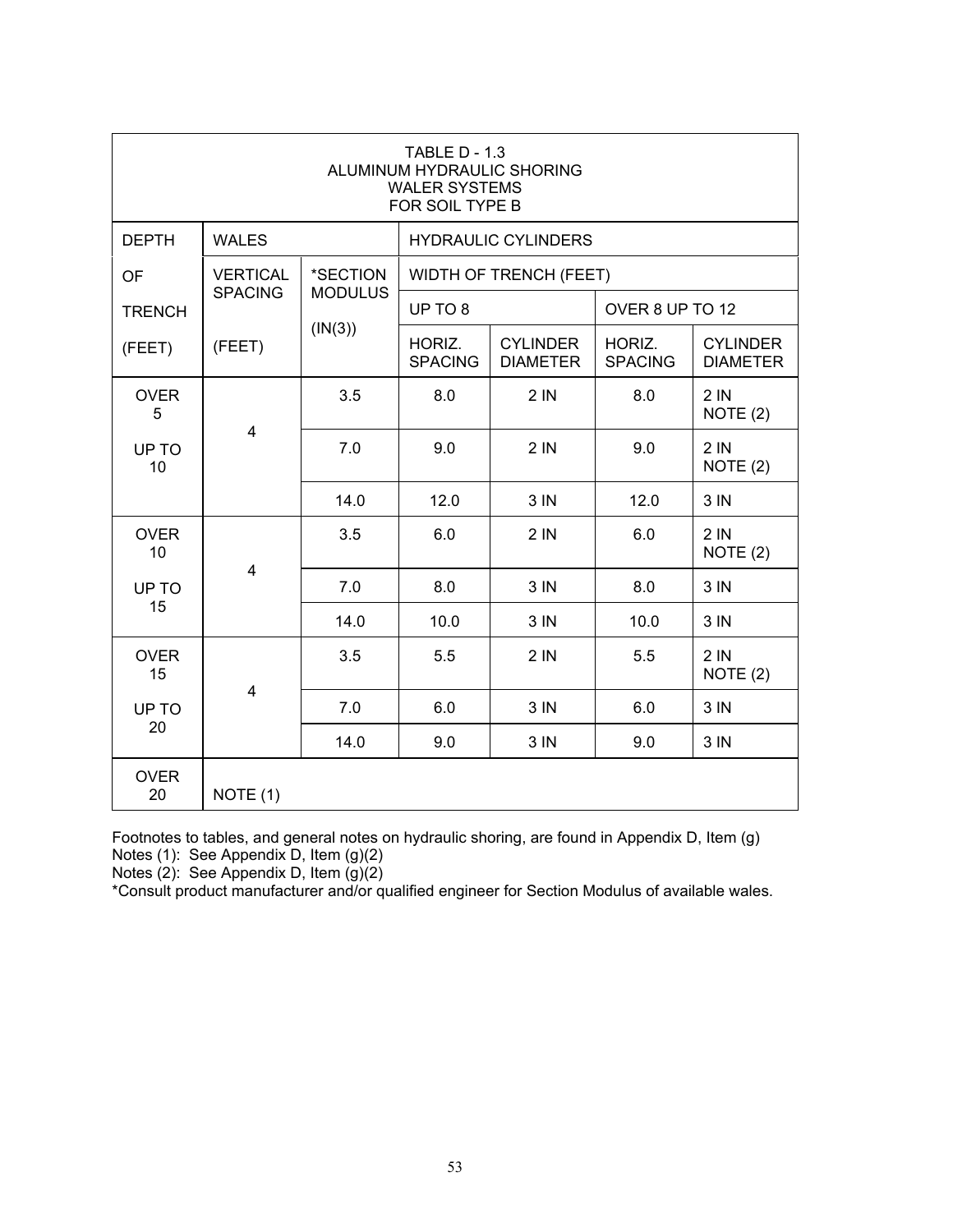| <b>TABLE D - 1.3</b><br>ALUMINUM HYDRAULIC SHORING<br><b>WALER SYSTEMS</b><br>FOR SOIL TYPE B<br>[Continued]                                                                  |                                   |                            |                                  |                                    |                                   |      |      |  |
|-------------------------------------------------------------------------------------------------------------------------------------------------------------------------------|-----------------------------------|----------------------------|----------------------------------|------------------------------------|-----------------------------------|------|------|--|
| <b>DEPTH</b>                                                                                                                                                                  | <b>WALES</b>                      |                            | <b>HYDRAULIC CYLINDERS</b>       |                                    | <b>TIMBER UPRIGHTS</b>            |      |      |  |
| <b>OF</b>                                                                                                                                                                     | <b>VERTICAL</b><br><b>SPACING</b> | $^\star$<br><b>SECTION</b> | <b>WIDTH OF TRENCH</b><br>(FEET) |                                    | MAX HORIZ. SPACING<br>(ON CENTER) |      |      |  |
| <b>TRENCH</b><br>(FEET)                                                                                                                                                       | (FEET)                            | <b>MODULUS</b><br>(IN(3))  | HORIZ.<br><b>SPACING</b>         | <b>CYLINDER</b><br><b>DIAMETER</b> | <b>SOLID</b><br><b>SHEET</b>      | 2FT  | 3FT  |  |
| <b>OVER</b>                                                                                                                                                                   |                                   | 3.5                        | 8.0                              | 3 IN                               |                                   |      |      |  |
| 5                                                                                                                                                                             | $\overline{4}$                    | 7.0                        | 9.0                              | 3 IN                               |                                   |      | 3x12 |  |
| UP TO                                                                                                                                                                         |                                   | 14.0                       | 12.0                             | 3 IN                               |                                   |      |      |  |
| 10                                                                                                                                                                            |                                   |                            |                                  |                                    |                                   |      |      |  |
| <b>OVER</b>                                                                                                                                                                   |                                   | 3.5                        | 6.0                              | 3 IN                               |                                   |      |      |  |
| 10                                                                                                                                                                            | $\overline{4}$                    | 7.0                        | 8.0                              | 3 IN                               |                                   | 3x12 |      |  |
| UP TO                                                                                                                                                                         |                                   | 14.0                       | 10.0                             | 3 IN                               |                                   |      |      |  |
| 15                                                                                                                                                                            |                                   |                            |                                  |                                    |                                   |      |      |  |
| <b>OVER</b>                                                                                                                                                                   |                                   | 3.5                        | 5.5                              | 3 IN                               |                                   |      |      |  |
| 15                                                                                                                                                                            | 4                                 | 7.0                        | 6.0                              | 3 IN                               | 3X12                              |      |      |  |
| UP TO                                                                                                                                                                         |                                   | 14.0                       | 9.0                              | 3 IN                               |                                   |      |      |  |
| 20                                                                                                                                                                            |                                   |                            |                                  |                                    |                                   |      |      |  |
| <b>OVER</b><br>20                                                                                                                                                             | NOTE <sub>(1)</sub>               |                            |                                  |                                    |                                   |      |      |  |
| Footnotes to tables, and general notes on hydraulic shoring, are found in Appendix D, Item (g)<br>Note (1): See Appendix D, Item (g)(1) Note (2): See Appendix D, Item (g)(2) |                                   |                            |                                  |                                    |                                   |      |      |  |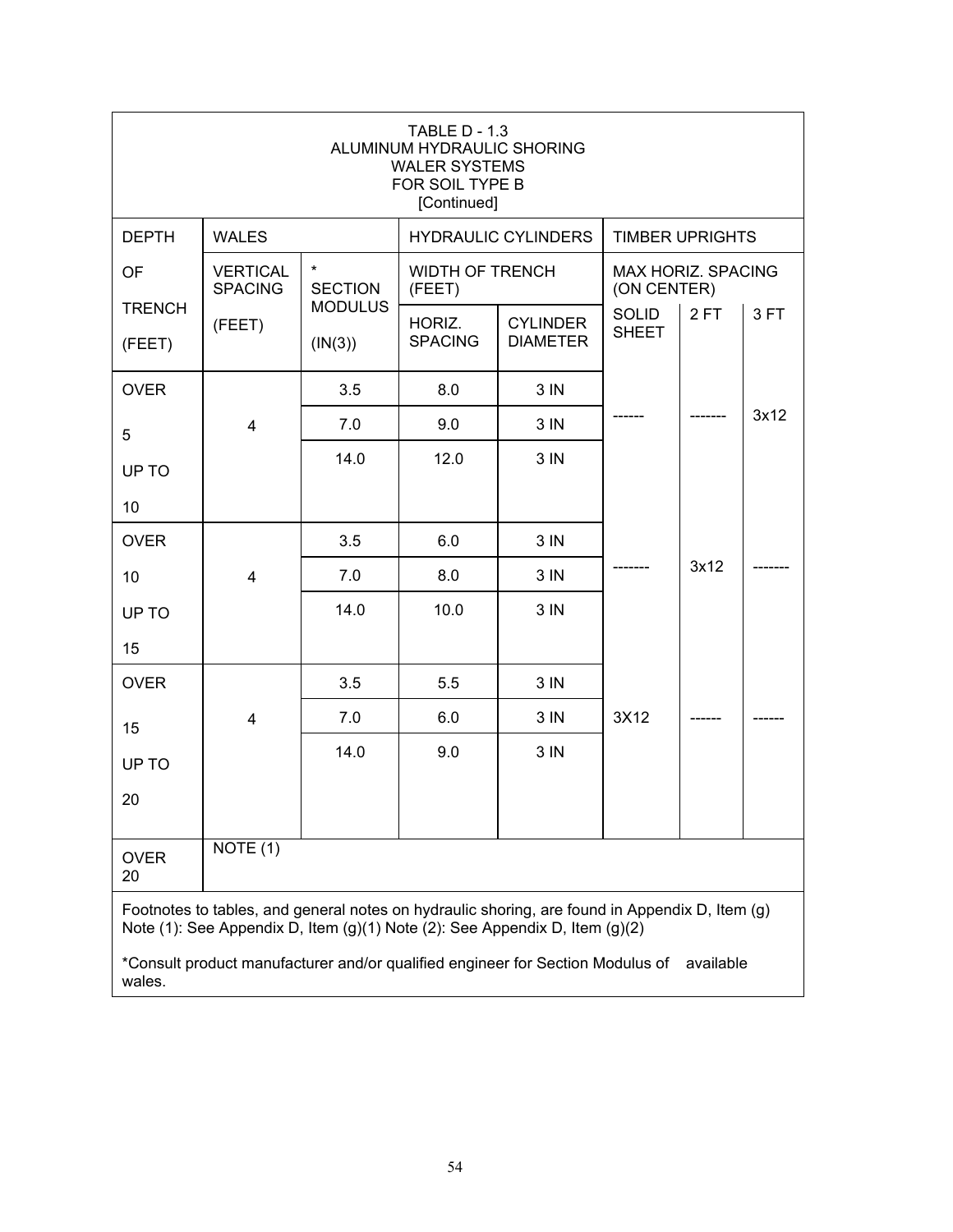| <b>TABLE D - 1.4</b><br>ALUMINUM HYDRAULIC SHORING<br><b>WALER SYSTEMS</b><br>FOR SOIL TYPE C |                                   |                                  |                                |                                    |                                |                                    |  |  |  |
|-----------------------------------------------------------------------------------------------|-----------------------------------|----------------------------------|--------------------------------|------------------------------------|--------------------------------|------------------------------------|--|--|--|
| <b>DEPTH</b>                                                                                  | <b>WALES</b>                      |                                  | <b>HYDRAULIC CYLINDERS</b>     |                                    |                                |                                    |  |  |  |
| <b>OF</b><br><b>TRENCH</b>                                                                    | <b>VERTICAL</b><br><b>SPACING</b> | $\star$                          | <b>WIDTH OF TRENCH (FEET)</b>  |                                    |                                |                                    |  |  |  |
|                                                                                               |                                   | <b>SECTION</b><br><b>MODULUS</b> | UP TO 8                        | OVER 8 UP TO 12                    |                                |                                    |  |  |  |
| (FEET)                                                                                        | (FEET)                            | (IN(3))                          | <b>HORIZ</b><br><b>SPACING</b> | <b>CYLINDER</b><br><b>DIAMETER</b> | <b>HORIZ</b><br><b>SPACING</b> | <b>CYLINDER</b><br><b>DIAMETER</b> |  |  |  |
| <b>OVER</b><br>5                                                                              | $\overline{\mathbf{4}}$           | 3.5                              | 6.0                            | 2 <sub>IN</sub>                    | 6.0                            | 2 <sub>IN</sub><br>NOTE $(2)$      |  |  |  |
| UP TO<br>10                                                                                   |                                   | 7.0                              | 6.5                            | 2 <sub>IN</sub>                    | 6.5                            | 2IN<br>NOTE $(2)$                  |  |  |  |
|                                                                                               |                                   | 14.0                             | 10.0                           | 3 IN                               | 10.0                           | 3 IN                               |  |  |  |
| <b>OVER</b><br>10                                                                             | $\overline{4}$                    | 3.5                              | 4.0                            | 2 <sub>IN</sub>                    | 4.0                            | 2IN<br>NOTE $(2)$                  |  |  |  |
| UP TO                                                                                         |                                   | 7.0                              | 5.5                            | 3 IN                               | 5.5                            | 3 IN                               |  |  |  |
| 15                                                                                            |                                   | 14.0                             | 8.0                            | 3 IN                               | 8.0                            | 3 IN                               |  |  |  |
| <b>OVER</b><br>15                                                                             | $\overline{\mathbf{4}}$           | 3.5                              | 3.5                            | 2IN                                | 3.5                            | 2IN<br>NOTE $(2)$                  |  |  |  |
| UP TO<br>20                                                                                   |                                   | 7.0                              | 5.0                            | 3 <sub>IN</sub>                    | 5.0                            | 3 IN                               |  |  |  |
|                                                                                               |                                   | 14.0                             | 6.0                            | 3 IN                               | 6.0                            | 3 IN                               |  |  |  |
| <b>OVER</b><br>20                                                                             | NOTE (1)                          |                                  |                                |                                    |                                |                                    |  |  |  |

Footnotes to tables, and general notes on hydraulic shoring, are found in Appendix D, Item (g) Notes (1): See Appendix D, Item (g)(1)

Notes (2): See Appendix D, Item (g)(2)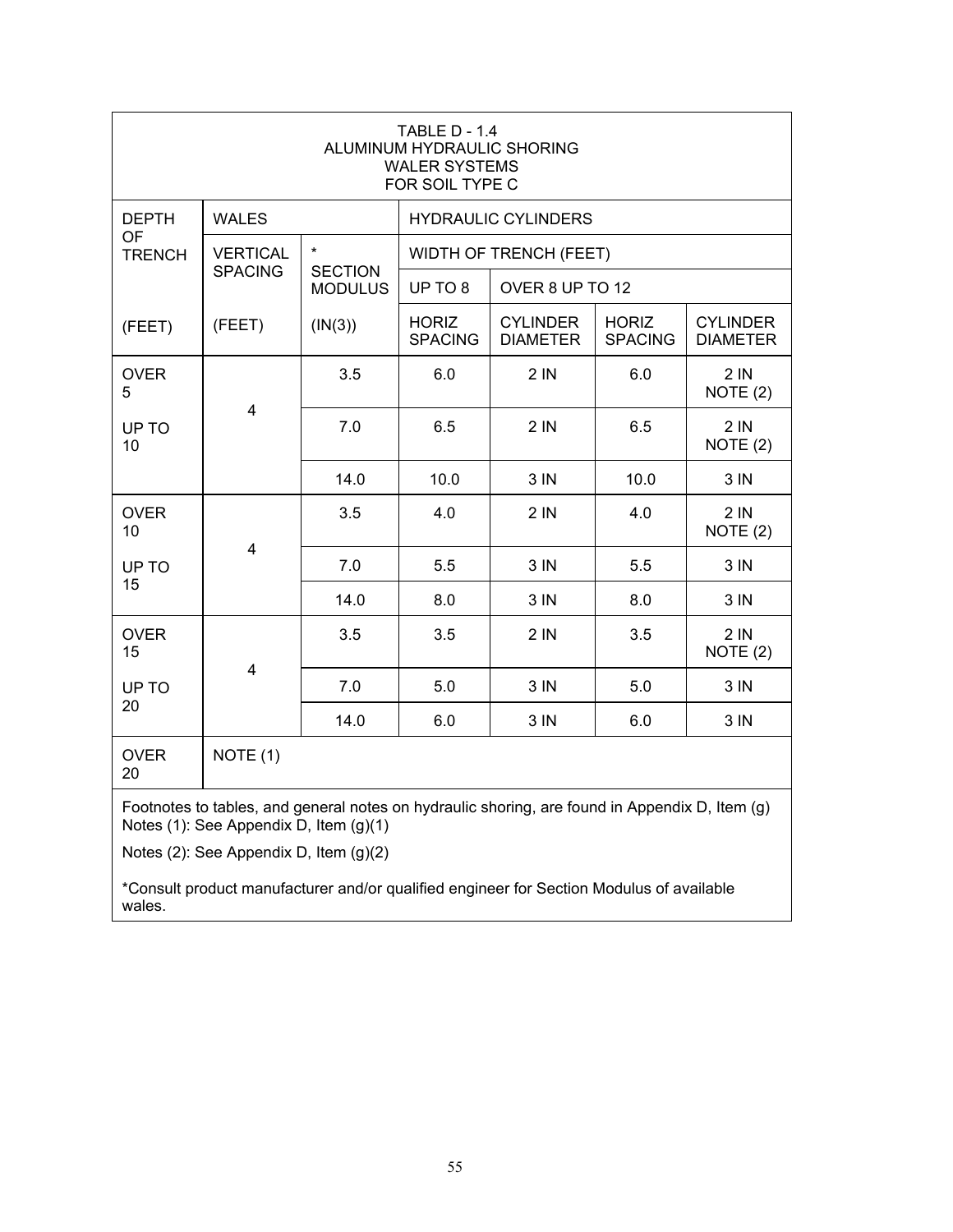| ALUMINUM HYDRAULIC SHORING<br><b>WALER SYSTEMS</b><br>FOR SOIL TYPE C<br>[Continued] |                                                                |                |                                      |                                    |                                         |     |     |  |
|--------------------------------------------------------------------------------------|----------------------------------------------------------------|----------------|--------------------------------------|------------------------------------|-----------------------------------------|-----|-----|--|
| <b>DEPTH</b><br>OF                                                                   | <b>WALES</b>                                                   |                | <b>HYDRAULIC</b><br><b>CYLINDERS</b> |                                    | <b>TIMBER UPRIGHTS</b>                  |     |     |  |
| <b>TRENCH</b>                                                                        | $\star$<br><b>VERTICAL</b><br><b>SPACING</b><br><b>SECTION</b> |                | <b>WIDTH OF TRENCH</b><br>(FEET)     |                                    | <b>MAX HORIZ SPACING</b><br>(ON CENTER) |     |     |  |
|                                                                                      |                                                                | <b>MODULUS</b> | OVER 12 UP TO 15                     |                                    |                                         |     |     |  |
| (FEET)                                                                               | (FEET)                                                         | (IN(3))        | HORIZ.<br><b>SPACING</b>             | <b>CYLINDER</b><br><b>DIAMETER</b> | <b>SOLID</b><br><b>SHEET</b>            | 2FT | 3FT |  |
| <b>OVER</b>                                                                          |                                                                | 3.5            | 6.0                                  | 3 IN                               |                                         |     |     |  |
| 5                                                                                    | $\overline{4}$                                                 | 7.0            | 6.5                                  | 3 IN                               | 3X12                                    |     |     |  |
| UP TO<br>10                                                                          |                                                                | 14.0           | 10.0                                 | 3 IN                               |                                         |     |     |  |
| <b>OVER</b>                                                                          |                                                                | 3.5            | 4.0                                  | 3 IN                               |                                         |     |     |  |
| 10                                                                                   | $\overline{4}$                                                 | 7.0            | 5.5                                  | 3 IN                               | 3X12                                    |     |     |  |
| UP TO<br>15                                                                          |                                                                | 14.0           | 8.0                                  | 3 IN                               |                                         |     |     |  |
| <b>OVER</b>                                                                          |                                                                | 3.5            | 3.5                                  | 3 IN                               |                                         |     |     |  |
| 15                                                                                   | $\overline{4}$                                                 | 7.0            | 5.0                                  | 3 IN                               | 3x12                                    |     |     |  |
| UP TO<br>20                                                                          |                                                                | 14.0           | 6.0                                  | 3 IN                               |                                         |     |     |  |
| <b>OVER</b><br>20                                                                    |                                                                |                |                                      | NOTE (1)                           |                                         |     |     |  |

TABLE D - 1.4

Footnotes to tables, and general notes on hydraulic shoring, are found in Appendix D, Item (g) Note (1): See Appendix D, Item (g)(1)

Note (2): See Appendix D, Item (g)(2)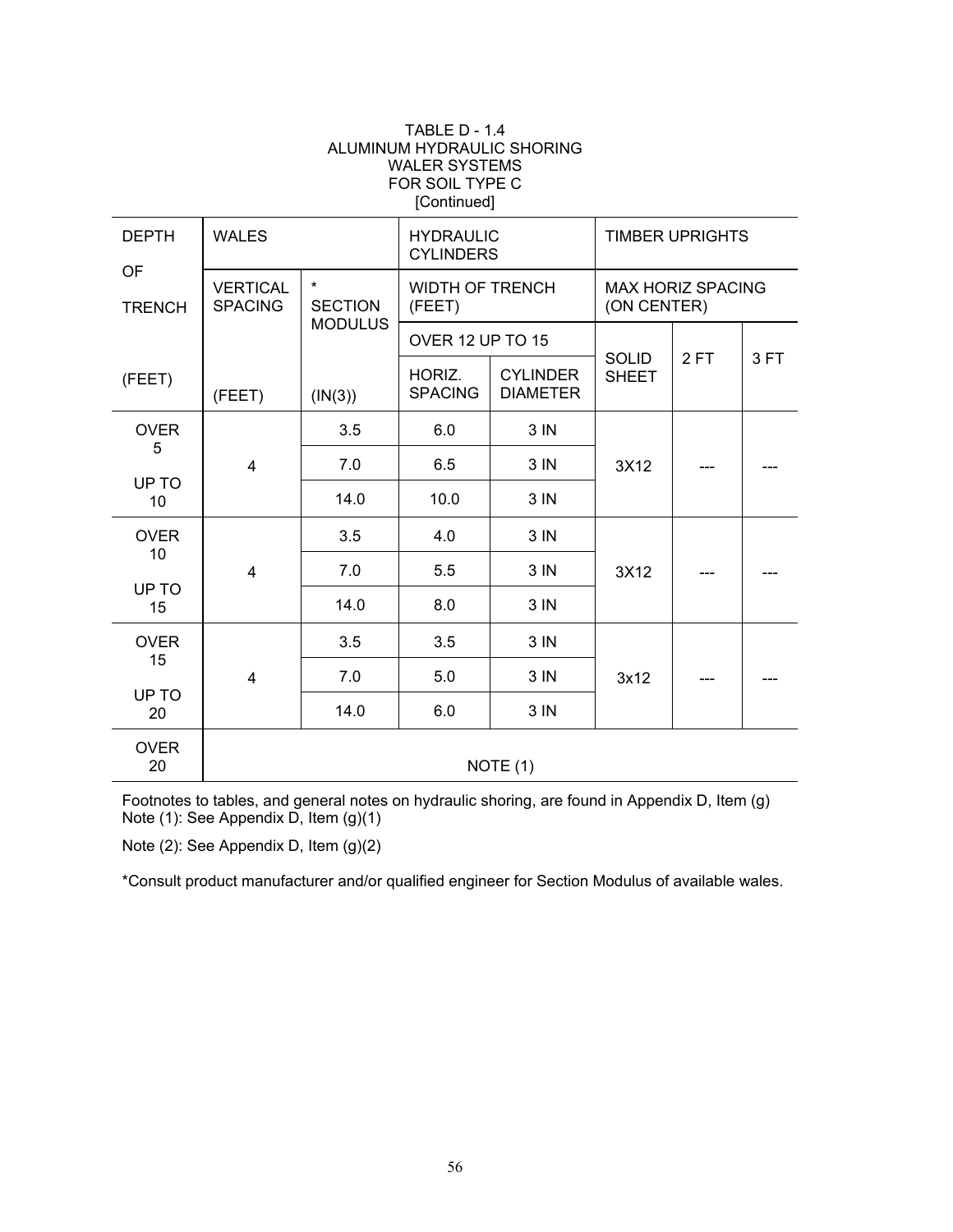## **1926 Subpart P Appendix E Alternatives to Timber Shoring**

Figure 1 - Aluminum Hydraulic Shoring Alternatives to Timber Shoring

 Figure 1 – Aluminum Hydraulic Shoring (For Figure E-1, [http://www.osha.gov/OshStd\\_gif/26pfe1.gif](http://www.osha.gov/OshStd_gif/26pfe1.gif))

 Figure 2 - Pneumatic/hydraulic Shoring (For Figure E-2, [http://www.osha.gov/OshStd\\_gif/26pfe2.gif](http://www.osha.gov/OshStd_gif/26pfe2.gif))

 Figure 3 - Trench Jacks (Screw Jacks) Figure 4 - Trench Shields (For Figure E-3 & 4, [http://www.osha.gov/OshStd\\_gif/26pfe3\\_4.gif](http://www.osha.gov/OshStd_gif/26pfe3_4.gif))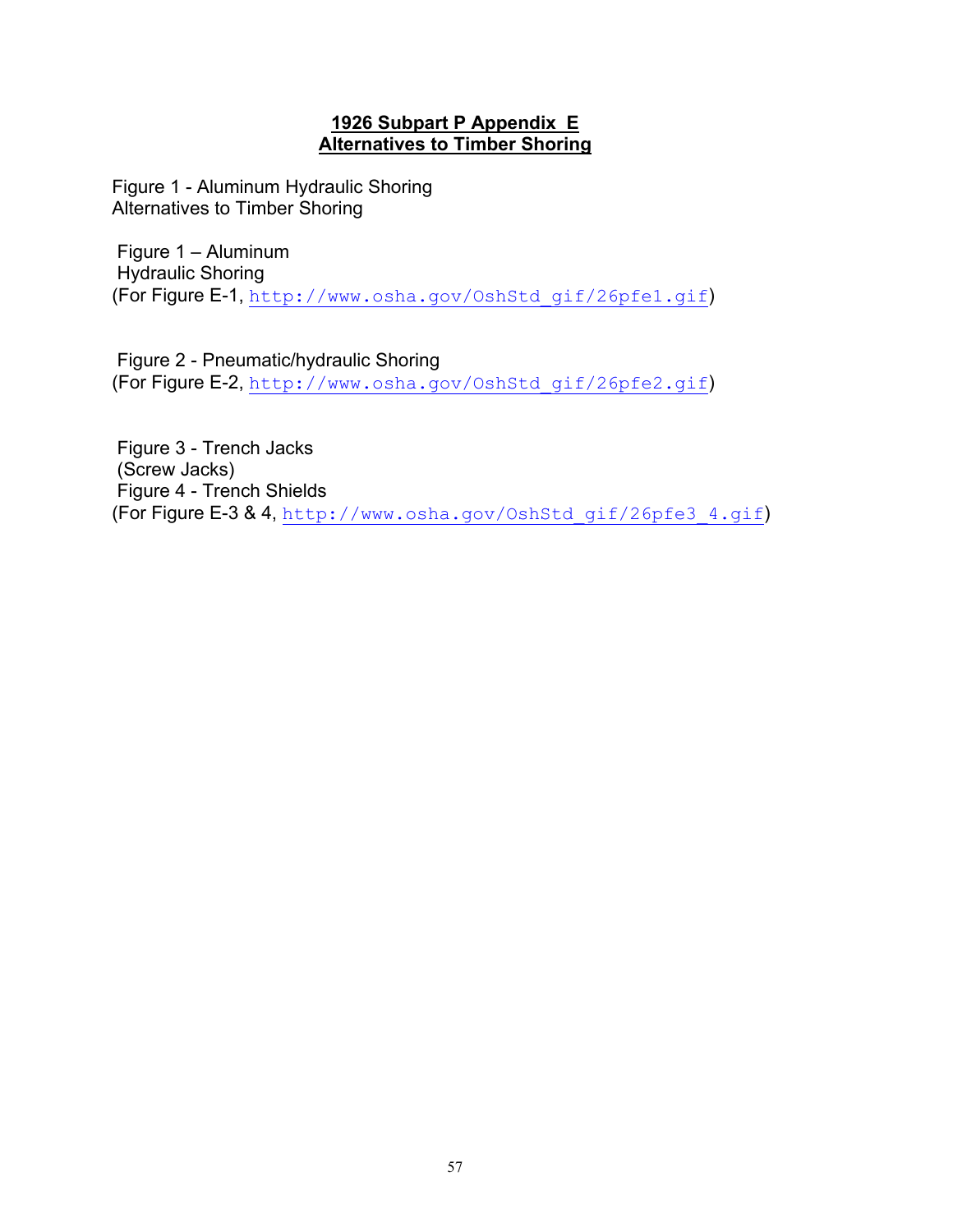# **1926 Subpart P Appendix F**

### **Selection of Protective Systems**

The following figures are a graphic summary of the requirements contained in subpart P for excavations 20 feet or less in depth. Protective systems for use in excavations more than 20 feet in depth must be designed by a registered professional engineer in accordance with 1926.652(b) and (c).

#### **Figure 1. Preliminary Decisions**

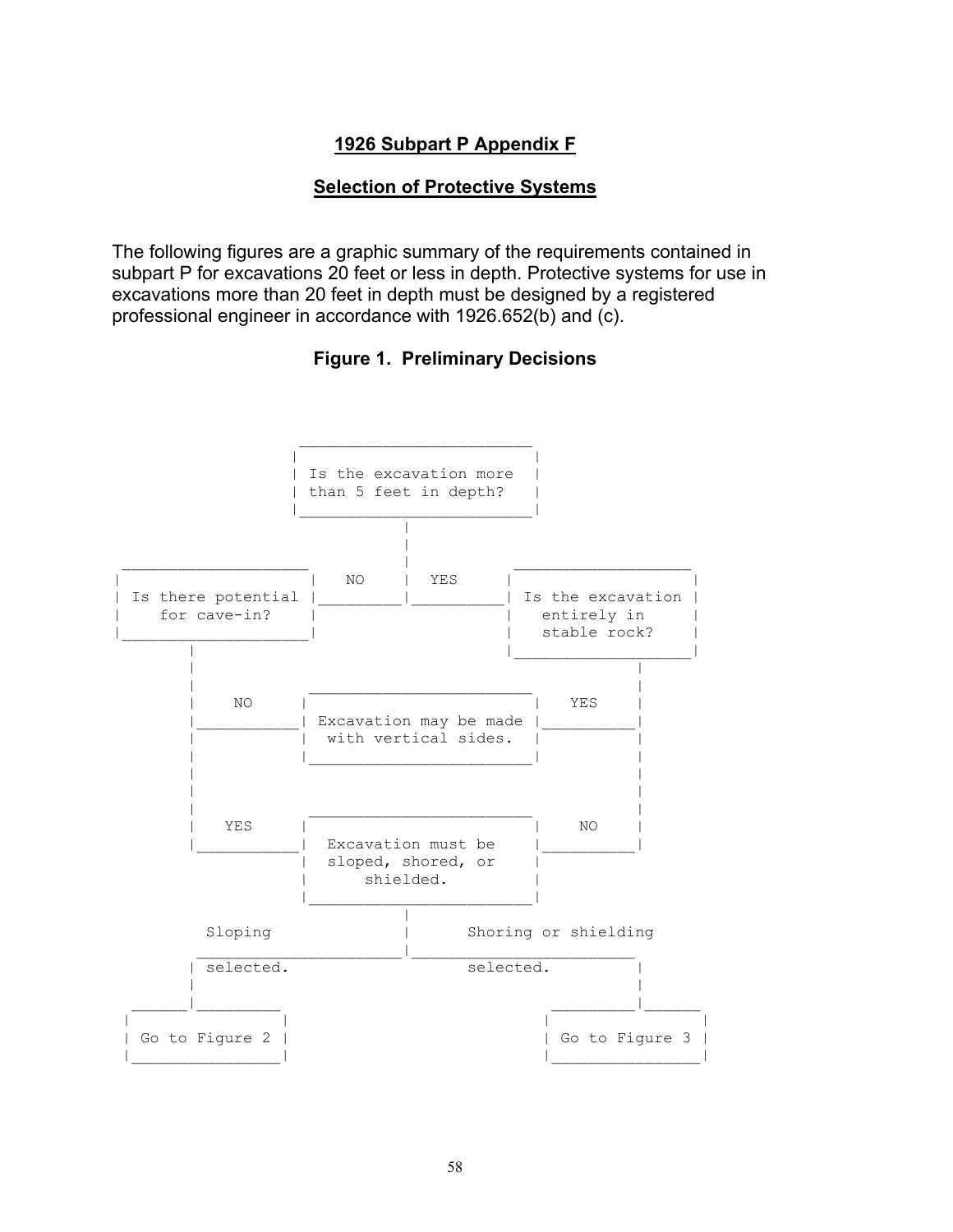### **FIGURE 2 – Sloping Options**